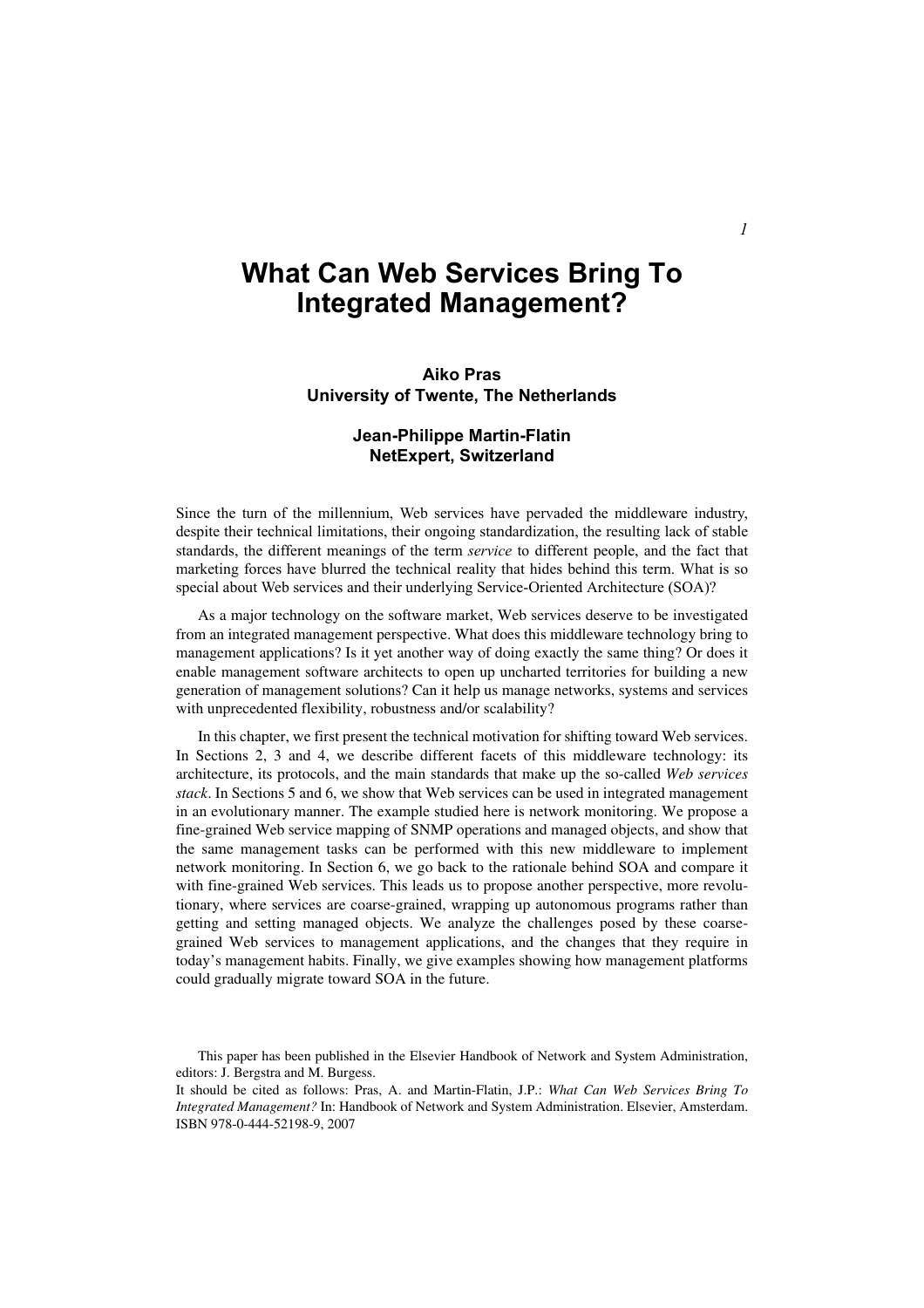## **1 MOTIVATION**

The charm of novelty should not obliterate the fact that it is unwise to change a working solution. Before jumping on the bandwagon of Web services, supposedly the latest and greatest technology in the middleware market, let us review the current state of affairs in integrated management and investigate whether we need a new solution at all.

### *1.1 COMMAND LINE INTERFACE*

Our first observation is that today's management of networks, systems and services still relies to a great extent on protocols and technologies that were developed several decades ago. For instance, the most frequently used management tool still seems to be the Command Line Interface (CLI), which was introduced in the early days of computing (and later networking) to manage computer systems and network devices. In the Internet world, network operators still often rely on this rather crude interface to configure their equipment. The CLI is not only used interactively (in *attended mode*) when Network Operations Center (NOC) staff log into remote systems to manually monitor and modify their operation, but also in *unattended mode* when management scripts automatically connect to remote machines (e.g., using expect  $[47]$ ) to check their configuration and operation and possibly alter them. In large organizations, these scripts are essential to manage and control the Information Technology (IT) infrastructure in a cost-effective and reliable manner.

Unfortunately, different CLIs use different syntaxes: there is no widely adopted standard. Not only do CLIs vary from vendor to vendor, but also from product line to product line for a given vendor, and sometimes even between versions of a given product. Scripts are therefore highly customized and equipment specific, and considerable investments are needed to maintain them as networks, systems and services evolve and come to support new features.

## <span id="page-1-0"></span>*1.2 SNMP PROTOCOL*

In the 1970s and early 1980s, when large networks began to be built all over the world, this interoperability issue became increasingly serious. In the 1980s, the International Organization for Standardization (ISO) and the Internet Engineering Task Force (IETF) proposed to address it by defining standard management protocols.

To date, the most successful of these protocols has been the IETF's Simple Network Management Protocol (SNMP), which is accompanied by a standard describing how to specify managed objects—the Structure of Management Information (SMI)—and a document defining standard managed objects organized in a tree structure—the Management Information Base (MIB-II). As the latter defines only a small number of managed objects, additional MIB modules soon appeared.

The first versions of these SNMP standards were developed in the late 1980s and became IETF standards in 1990 (they are now known as SNMPv1 and SMIv1 [85]). Soon afterward, they were implemented in many products and tools, and used on a very large scale, much larger than expected. In view of this success, the original plan to eventually migrate to ISO management protocols was abandoned.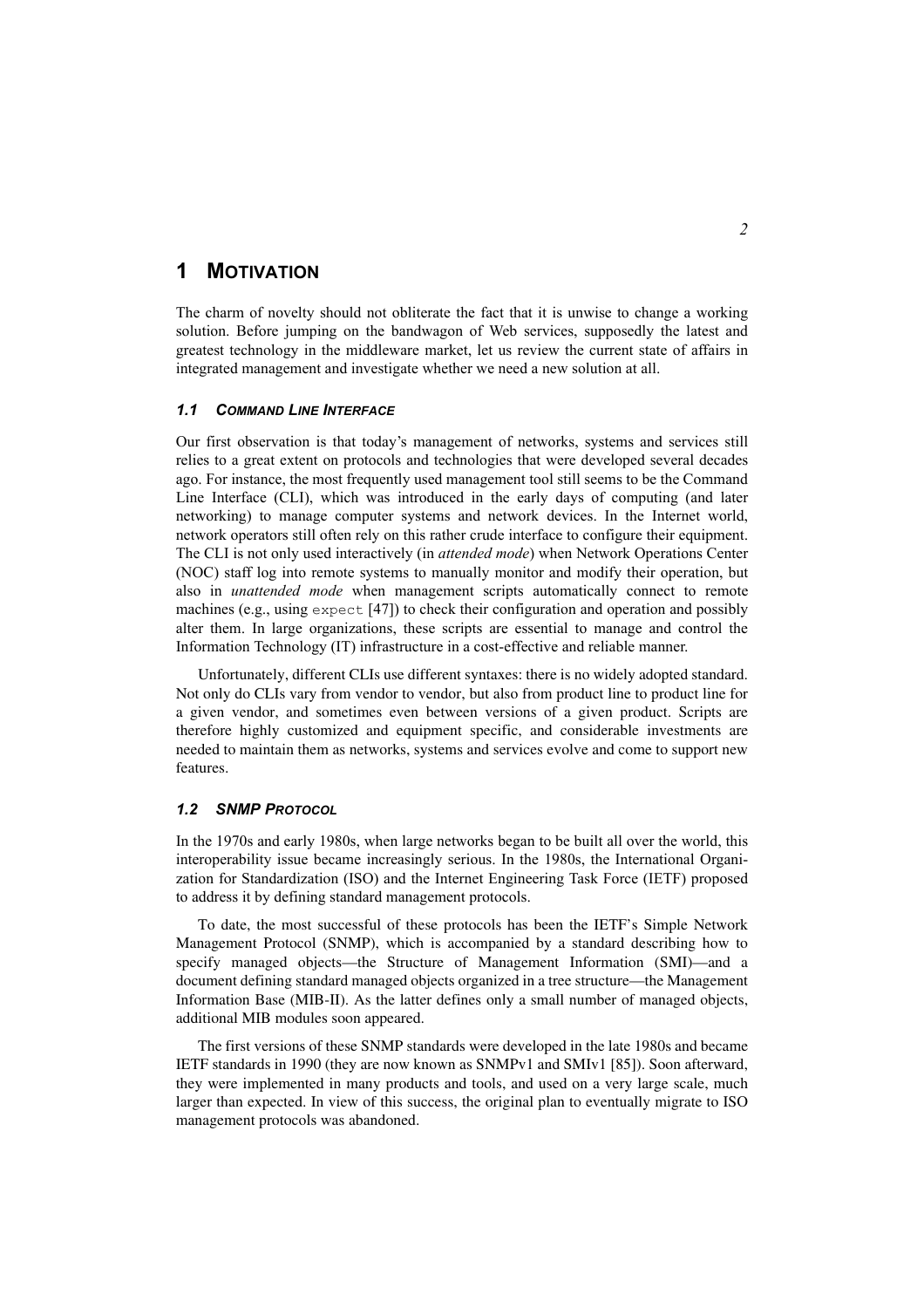Instead, the IETF decided to create a second version of the SNMP standards. This version should have better information modeling capabilities, improved performance and, most importantly, stronger security.

The work on information modeling progressed slowly but smoothly through the IETF standard track; SMIv2, the new version of the Structure of Management Information, became a proposed standard in 1993, a draft standard in 1996, and a standard in 1999 [56]. In addition, a new Packet Data Unit (PDU) was defined to retrieve bulk data (get-bulk).

Unfortunately, the original developers of SNMPv2 disagreed on the security model and failed to find a compromise. In 1994, two competing versions of SNMPv2 were standardized (SNMPv2p and SNMPv2u), which utterly confused the network management market. In 1996, a compromise was standardized (SNMPv2c) [85] with only trivial support for security ("community" string, i.e. the clear-text identification scheme implemented in SNMPv1). SNMPv2c brought several improvements to SNMPv1 and was widely adopted, but it did not address the market's main expectation: the support for professional-grade security.

In 1996, a new IETF Working Group was created, with different people, to address security issues in SNMP. This resulted in SNMPv3, which progressed slowly through the standard track and eventually became an IETF standard in 2003.

By the time this secure version of SNMP was released, the market had lost confidence in the IETF's ability to make SNMP evolve in a timely manner to meet its growing demands. To date, two decades after work on SNMP began in 1987, there is still no standard mechanism in SNMP for distributing management across multiple managers in a portable way... As a result, management platforms have to use proprietary "extensions" of SNMP to manage large networks.

In last resort, a new IETF group was formed in 2001, called the Evolution of SNMP (EoS) Working Group, to resume standardization work on SNMP. But it failed to build some momentum and the group was eventually dismantled in 2003, without any achievement.

### *WAITING FOR A NEW SOLUTION*

SNMPv1 was undoubtedly a great success, but it failed to evolve [79]. The frequent use of SNMP to manage today's networks should not hide the fact that many organizations also use the CLI and *ad hoc* scripts to manage their network infrastructure. This not only defeats the point of an open and standard management protocol, but also prevents the wide use of policy-based management, because CLI-based scripts alter the configuration settings supposedly enforced by Policy Decisions Points (PDPs, i.e. policy managers in IETF jargon). Today, the market is clearly waiting for a new solution for network management.

SNMP never encountered much success in systems and service management. Since its inception, service management has been dominated by proprietary solutions; it still is. The situation was similar in systems management until the early 2000s. Since then, the Web-Based Enterprise Management (WBEM) management architecture of the Distributed Management Task Force (DMTF) has built some momentum and is increasingly adopted, notably in storage area networks. The DMTF has focused mostly on information modeling so far. The communication model of WBEM can be seen as an early version of SOAP.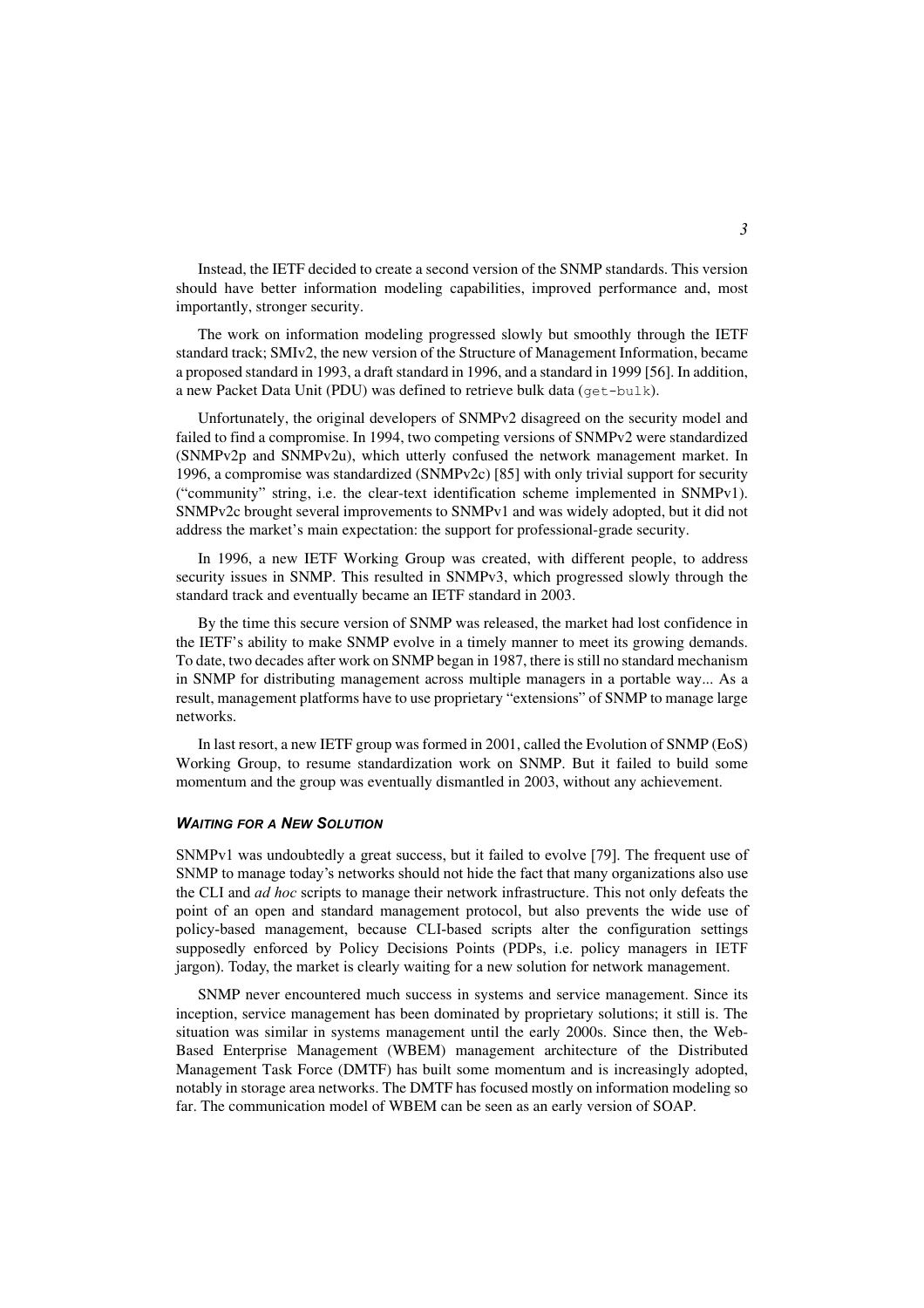For large enterprises and corporations, the main problem to date is the integration of network, systems and service management. These businesses generally run several management platforms in parallel, each dedicated to a management plane or a technology (e.g., one for network management, another for systems management, a third one for service management, a fourth one for the trouble-ticket management system, and a fifth one for managing MPLS-based  $VPNs<sup>1</sup>$ ). In these environments, management platforms are either independent (they do not communicate) or integrated in an *ad hoc* manner by systems integrators (e.g., events from different platforms are translated and forwarded to a single event correlator). For many years, the market has been waiting for a technology that would facilitate the integration of these platforms. Researchers have been working on these issues for years, but turning prototypes into reliable and durable products that can be deployed on a very large scale still poses major issues. The market is ripe now for a new technology that could make this integration easier.

## *1.3 FROM SPECIFIC TO STANDARD TECHNOLOGIES*

For many years, the IETF encouraged the engineers involved in its Working Groups to devise a taylor-made solution for each problem. This led to a plethora of protocols. SNMP was one of them: as network bandwidth, Central Processing Unit (CPU) power and memory were precious few resources in the late 1980s, their usage had to be fine-tuned so as not to waste anything.

Since then, the context has changed [53]. First, the market has learned the hard way what it costs to hire, train and retain highly specialized engineers. Second, considerably more network and computing resources are available today: there is no need anymore for saving every possible bit exchanged between distant machines. Third, software production constraints are not the same: in industry, a short time-to-market and reasonable development costs are considerably more important than an efficient use of equipment resources.

For integrated management, the main implications of this evolution are twofold. First, it is now widely accepted that using dedicated protocols for exchanging management information does not make sense anymore: wherever possible, we should reuse existing and general-purpose transfer protocols (pipes) and standard ways of invoking service primitives. Second, instead of using specific technologies for building distributed management applications, we should strive to use standard middleware.

Two platform-independent middleware technologies encountered a large success in the 1990s: the Common Object Request Broker Architecture (CORBA) [67] and Java 2 Enterprise Edition (J2EE) [13]; the latter is also known as Enterprise Java Beans (EJBs). Both made there way to some management platforms for distributing management across several machines, but none of them had a major impact on the integrated management market. Why should Web services do any better?

<sup>1.</sup> MPLS stands for Multi-Protocol Label Switching, VPN for Virtual Private Network.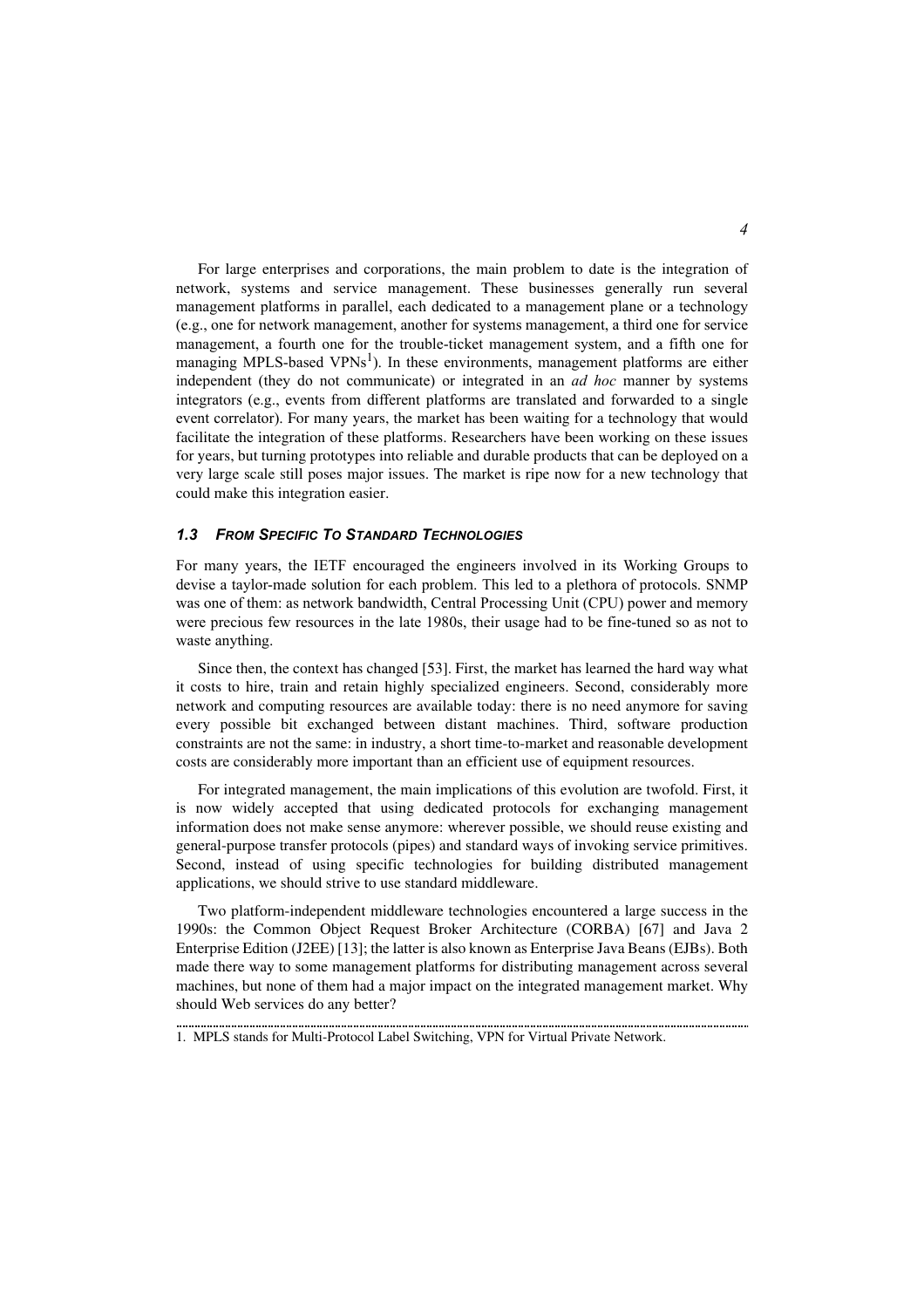### *1.4 WEB SERVICES*

The main difference between Web services and previous types of middleware is that the former support a loose form of integration (*loose coupling*) of the different pieces of a distributed application (*macro-components*1), whereas the latter rely on their tight integration (*tight coupling*).

The macro-components of a loosely integrated application can work very differently internally: they just need to be able to share interfaces and communicate via these interfaces. What happens behind each interface is assumed to be a local matter. Conversely, the macrocomponents of a tightly integrated application are internally homogeneous. They are all CORBA objects, or EJBs, etc.

The concept of loose integration is not new. Not only that, but nothing in CORBA (or J2EE) prevents application designers from supporting loose integration, where CORBA objects (or EJBs) serve as interfaces to entire applications; indeed, examples of wrapper CORBA objects (or EJBs) are described in the literature, and some can be found in real-life. But their presence is marginal in the market because this is not how the object-oriented middleware industry has developed.

What is new with Web services is that loose integration is almost mandatory, because Web services are grossly inefficient for engineering the internals of an application. Reengineering a CORBA application with Web services operating at the object level would be absurd: performance would collapse. What makes sense is to wrap up an existing CORBA application with one or several Web service(s), to be able to invoke it from a non-CORBA application.

What is so great about loose integration?

First, customers love it because it preserves their legacy systems, which allows them to cut on reengineering costs. In the past, people working in distributed computing and enterprise application integration had the choice between proprietary middleware (e.g., .NET or DCOM, the Distributed Object Component Model) or interoperable middleware (e.g., CORBA or J2EE). These different types of middleware all assumed a tight integration of software; everything had to be an object: a CORBA object, an EJB, a DCOM component, etc. Using such middleware thus required either application reengineering or brand new developments. Only the wealthiest could afford this on a large scale: stock markets, telecommunication operators and service providers prior to the Internet bubble burst, etc. With Web services, legacy systems are no longer considered a problem that requires an expensive reengineering solution. On the contrary, they are a given, they are part of the solution. When distributed computing and enterprise application integration make use of Web services, not everything needs to be a Web service.

Second, vendors also love loose integration because it allows them to secure lucrative niche markets. Externally, each macro-component of the distributed application looks like a Web service. But internally, it can be partially or entirely proprietary. Interoperability is only assured by interfaces: vendors need not be entirely compatible with other vendors. The

<sup>1.</sup> In [Section 6.2,](#page-37-0) ["Loose Coupling"](#page-37-1), we will present examples of macro-components for management applications.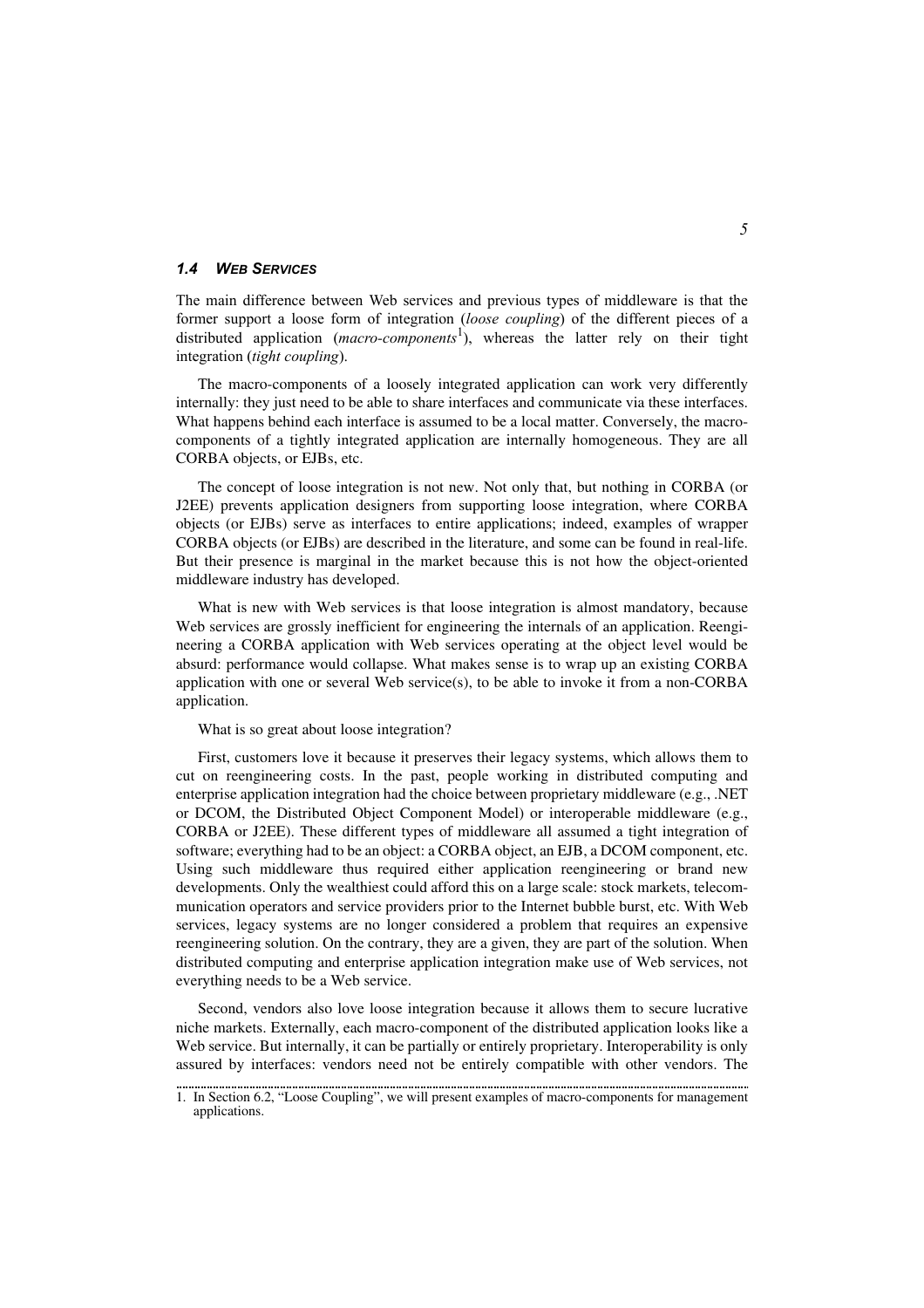business model promoted by this approach to distributed computing and enterprise application integration is much closer to vendors' wishes than CORBA and J2EE.

In addition to loose integration, Web services present a number of generic advantages that pertain to middleware, eXtensible Markup Language (XML) or the use of well-known technologies [1][53]. For instance, they can be used with many programming languages and many development platforms, and they are included in all major operating systems. Even calling Web services from a Microsoft Excel spreadsheet is easy, and the idea of building simple management scripts within spreadsheets can be appealing [\[43\].](#page-52-1) Last but not least, as there are many tools and many skilled developers in this area, implementing Web servicesbased management applications is usually easier and less expensive than developing SNMPbased applications.

## <span id="page-5-0"></span>**2 INTRODUCTION TO WEB SERVICES**

Let us now delve into the technical intricacies of Web services. This technology is defined in a large and growing collection of documents, collectively known as the *Web services stack*, specified by several consortia. In this section, we present the big picture behind Web services, describe the three basic building blocks (SOAP, WSDL and UDDI) and summarize the architecture defined by the World-Wide Web Consortium (W3C). In the next two sections, we will present a selection of standards that are also part of the Web services stack and deal with more advanced features: management, security, transactions, etc.

### *2.1 COMMUNICATION PATTERNS AND ROLES*

Web services implement the Producer-Consumer design pattern [\[31\].](#page-52-2) When a Web service consumer binds to a Web service provider (see [Figure 1](#page-6-0)), the consumer sends a request to the provider and later receives a response from this provider. This communication is generally synchronous: even though SOAP messages are one-way, SOAP is often used for synchronous Remote Procedure Calls (RPCs), so the application running the Web service consumer must block and wait until it receives a response [\[44\]](#page-52-3). Asynchronous versions of SOAP also exist [\[73\]](#page-54-0) but are less frequent.

The first difficulty here is that the consumer usually knows the name of the service (e.g., it can be hard-coded in the application), but ignores how to contact the provider for that service. This indirection makes it possible to decouple the concepts of logical service and physical service. For instance, a given service can be supported by provider P1 today and provider P2 tomorrow, in a transparent manner for the applications. But this flexibility comes at a price: it requires a mechanism to enable the consumer to go from the name of a service to the provider for that service.

With Web services, the solution to this problem is illustrated by [Figure 1.](#page-6-0) First, the consumer contacts a service description repository and requests a specific service. Second, the repository returns a handle to the service provider. Third, the consumer can now directly bind to the provider and send a Web service request. Fourth, the provider sends back a Web service response.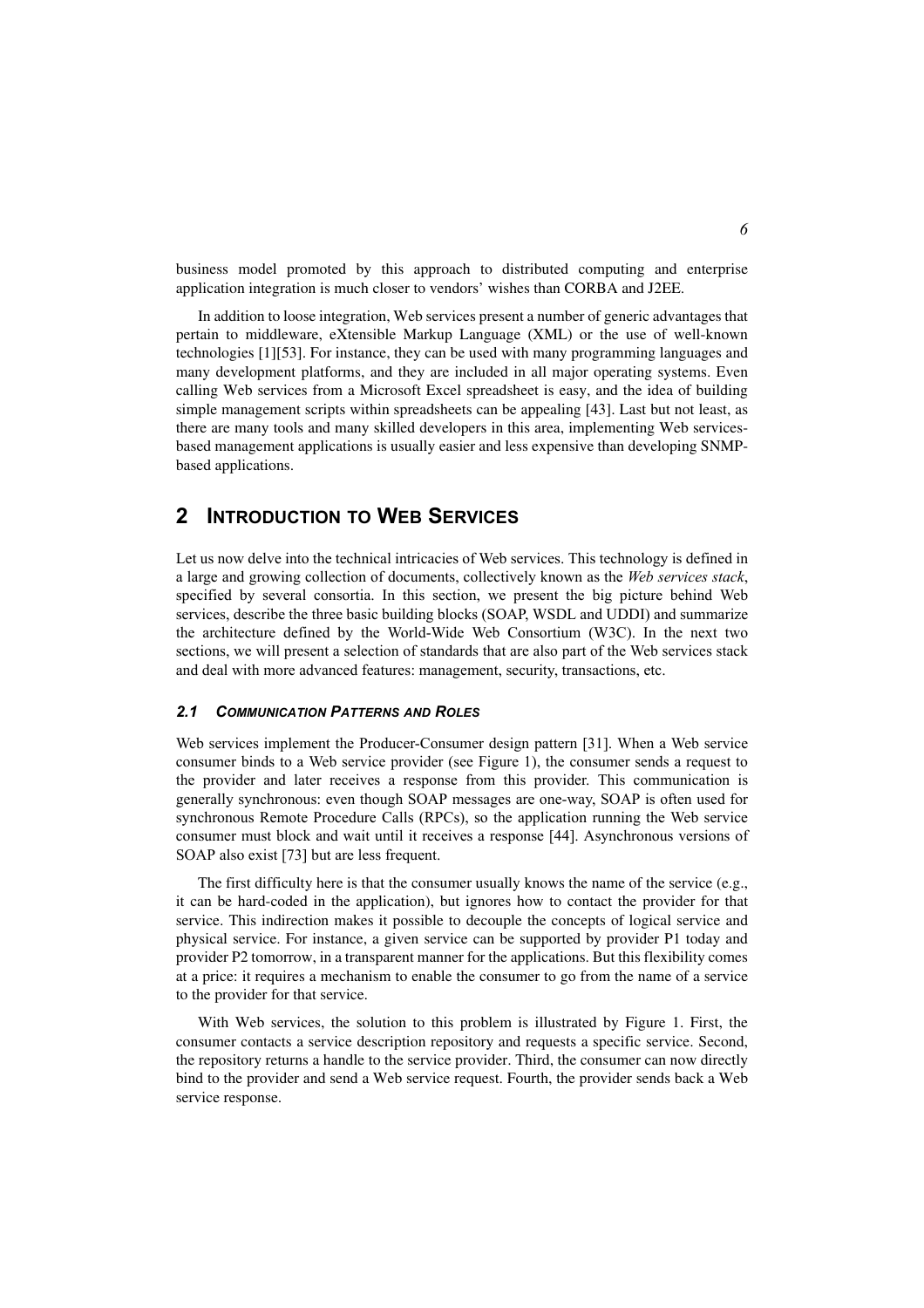

*Figure 1:* Finding a service offered by just one provider

<span id="page-6-0"></span>The second difficulty is that a given service may be supported not by one provider at a time, as before, but by multiple providers in parallel. For instance, different providers may support a variable Quality of Service (QoS) [93], or charge different prices for the same service.

In this case, the consumer typically uses a broker instead of a repository. First, the consumer contacts a trusted broker and requests the best offering for a given service, with parameters that specify what "best" means. Second, the broker builds an ordered list of offers (by contacting repositories, providers or other brokers, or by using locally cached information). Third, the consumer selects an offer and sends a Web service request to that provider. Fourth, the provider sends back a Web service response.



*Figure 2:* Finding a service offered by multiple providers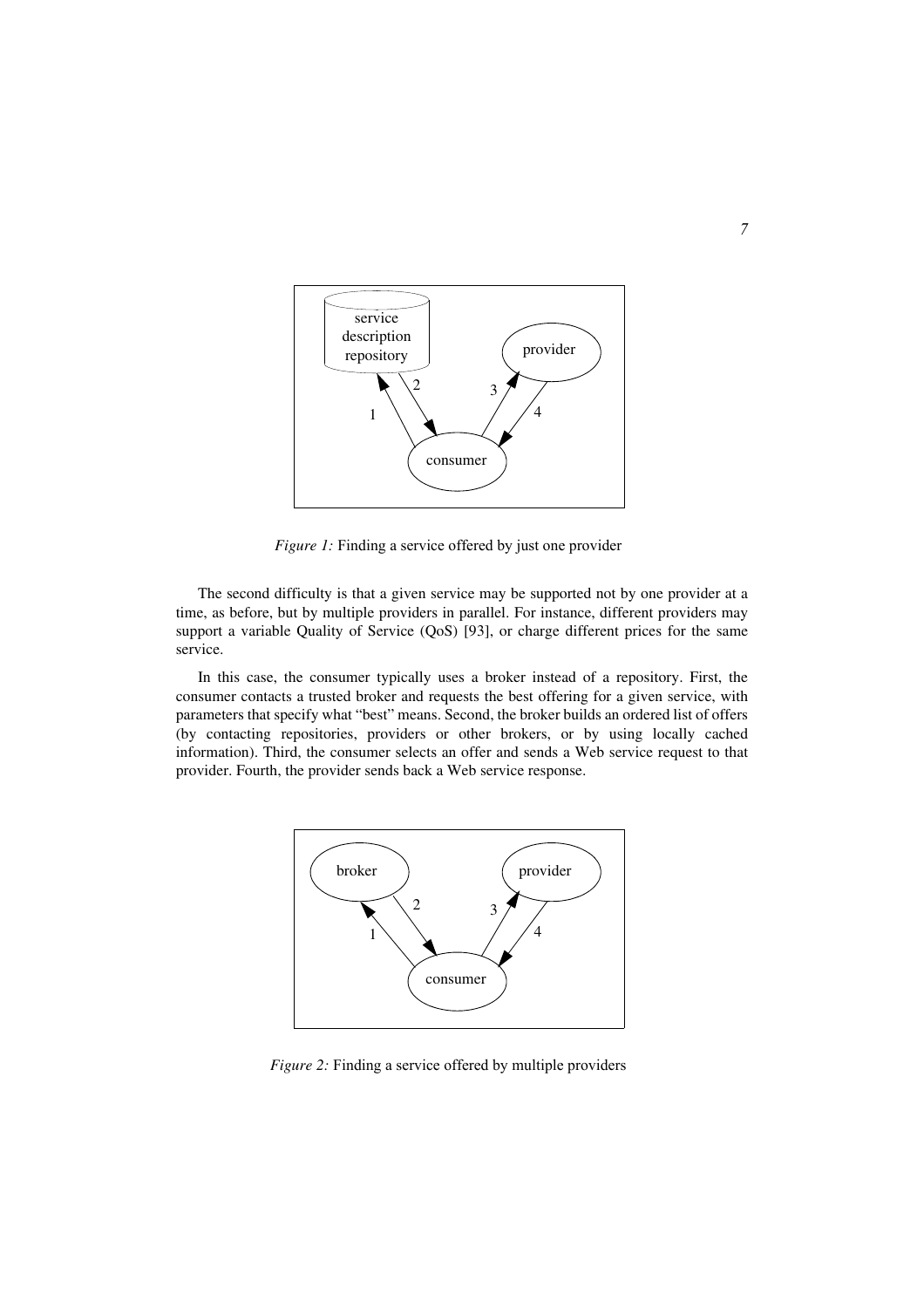#### *2.2 SOAP PROTOCOL*

SOAP [32][33] is a protocol that allows Web applications to exchange structured information in a distributed environment. It can be viewed as a simple mechanism for turning service invocations into XML messages, transferring these messages across the network, and translating them into service invocations at the receiving end [1].

SOAP can be used on top of a variety of transfer protocols: HyperText Transfer Protocol (HTTP) [\[29\],](#page-52-4) Blocks Extensible Exchange Protocol (BEEP) [\[68\],](#page-53-0) etc. The SOAP binding used by most applications to date specifies how to carry a SOAP message within an HTTP entity-body; with this binding, SOAP can be viewed as a way to structure XML data in an HTTP pipe between two applications running on distant machines.

A SOAP message is an *envelope* that contains a *header* and a *body*. The header is optional and carries metadata; the body is mandatory and includes the actual application payload. Both the header and the body may be split into *blocks* that can be encoded differently. A SOAP message is used for one-way transmission between a *SOAP sender* and a *SOAP receiver*, possibly via *SOAP intermediaries*. Multiple SOAP messages can be combined by applications to support more complex interaction patterns such as request-response. SOAP also specifies how to make RPCs using XML.

In its original definition, the SOAP acronym stood for Simple Object Access Protocol. In the version standardized by the W3C, SOAP is no longer an acronym.

#### *2.3 WEB SERVICES DESCRIPTION LANGUAGE*

The Web Services Description Language (WSDL) [16][17] is a standard XML language for describing Web services. Each Web service is specified by a *WSDL description* that separates the description of the abstract functionality offered by a service (*type* and *interface* components) from concrete details of the service description (*binding* and *service* components); the latter defines how and where this functionality is offered. Multiple WSDL descriptions can be published in a single WSDL file, which is sometimes called a *WSDL repository*.

The current version of the standard is WSDL 2.0, released in March 2006. The previous version, WSDL 1.1, was standardized in March 2001. Both are widely used today. These two versions of WSDL are quite different. For instance, the *message* component was made obsolete in WSDL 2.0. The *port type* component in WSDL 1.1 evolved into the *interface* component in WSDL 2.0. The *port* component in WSDL 1.1 was renamed *endpoint* in WSDL 2.0. In [Section 5.4,](#page-20-0) we will present the different components of a WSDL description while we study a detailed example.

If we compare Web services with CORBA, the WSDL language corresponds to the CORBA Interface Definition Language (IDL); a WSDL repository is similar to an Interface Repository in CORBA; applications can discover Web services in a WSDL repository and invoke them dynamically, just as CORBA applications can discover an object interface on the fly and invoke it using the Dynamic Invocation Interface. However, the underlying development paradigm is quite different. CORBA requires a developer to create an interface before implementing clients and servers that match this interface, whereas WSDL descriptions may be provided after the initial creation of the service. Moreover, it is not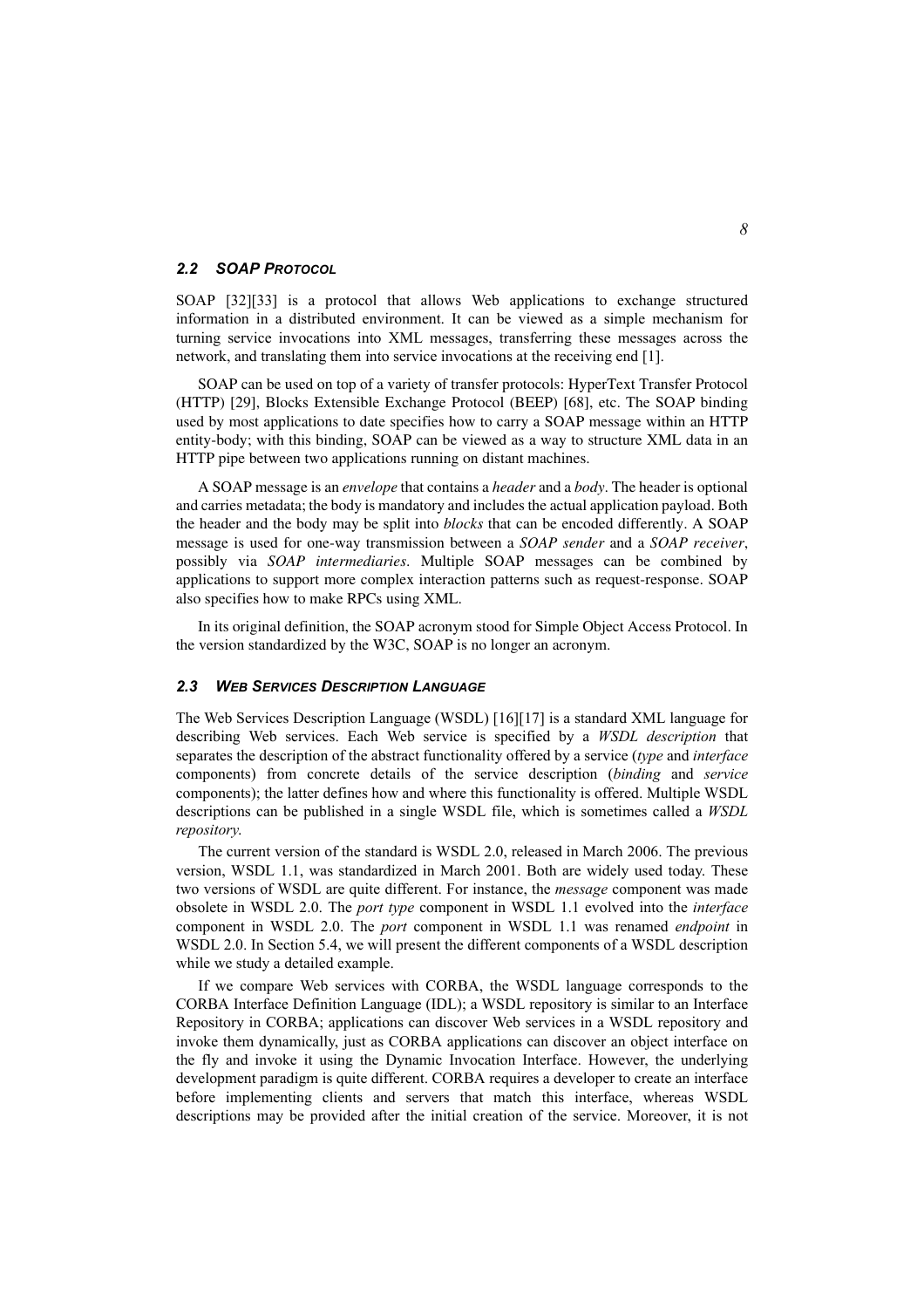necessary to store all WSDL descriptions in a designated repository (whereas it is mandatory in CORBA): the Web service provider may also choose to serve a WSDL description at the physical location where the service is offered.

## *2.4 UNIVERSAL DESCRIPTION, DISCOVERY AND INTEGRATION*

Universal Description, Discovery and Integration (UDDI) [87][88] is a standard technology for looking up Web services in a registry. A UDDI registry offers "a standard mechanism to classify, catalog and manage Web services, so that they can be discovered and consumed" [21]. Here are typical scenarios for using a UDDI registry [21]:

- Find Web services based on an abstract interface definition.
- Determine the security and transport protocols supported by a given Web service.
- Search for services based on keywords.
- Cache technical information about a Web service, and update this cached information at run-time.

Three versions of UDDI have been specified to date. UDDIv1 is now considered historic. The market is migrating from UDDIv2 [6] to UDDIv3 [21]; both are currently used. The main novelties in UDDIv3 include the support for private UDDI registries [1] and registry interaction and versioning [87].

The XML schema that underlies UDDI registries consists of six elements [21]:

- *businessEntity* describes an organization that provides Web services; this information is similar to the yellow pages of a telephone directory: name, description, contact people, etc.;
- *businessService* describes a collection of related Web services offered by an organization described by a businessEntity; this information is similar to the taxonomic entries found in the white pages of a telephone directory;
- *bindingTemplate* provides the technical information necessary to use a given Web service advertised in a businessService; it includes either the access point (e.g., a Uniform Resource Locator, URL) of this Web service or an indirection mechanism that leads to the access point; conceptually, this information is similar to the green pages of a telephone directory;
- *tModel* (technical model) describes a reusable concept: a protocol used by several Web services, a specification, a namespace, etc.; references to the tModel's that represent these concepts are placed in a bindingTemplate; as a result, tModel's can be reused by multiple bindingTemplate's;
- *publisherAssertion* describes a relationship between a businessEntity and another businessEntity; this is particularly useful when a group of businessEntity's represent a community whose members would like to publish their relationships in a UDDI registry (e.g., corporations with their subsidiaries, or industry consortia with their members);
- subscription enables clients to register their interest in receiving information about changes made in a UDDI registry. These changes can be scoped based on preferences provided by the client.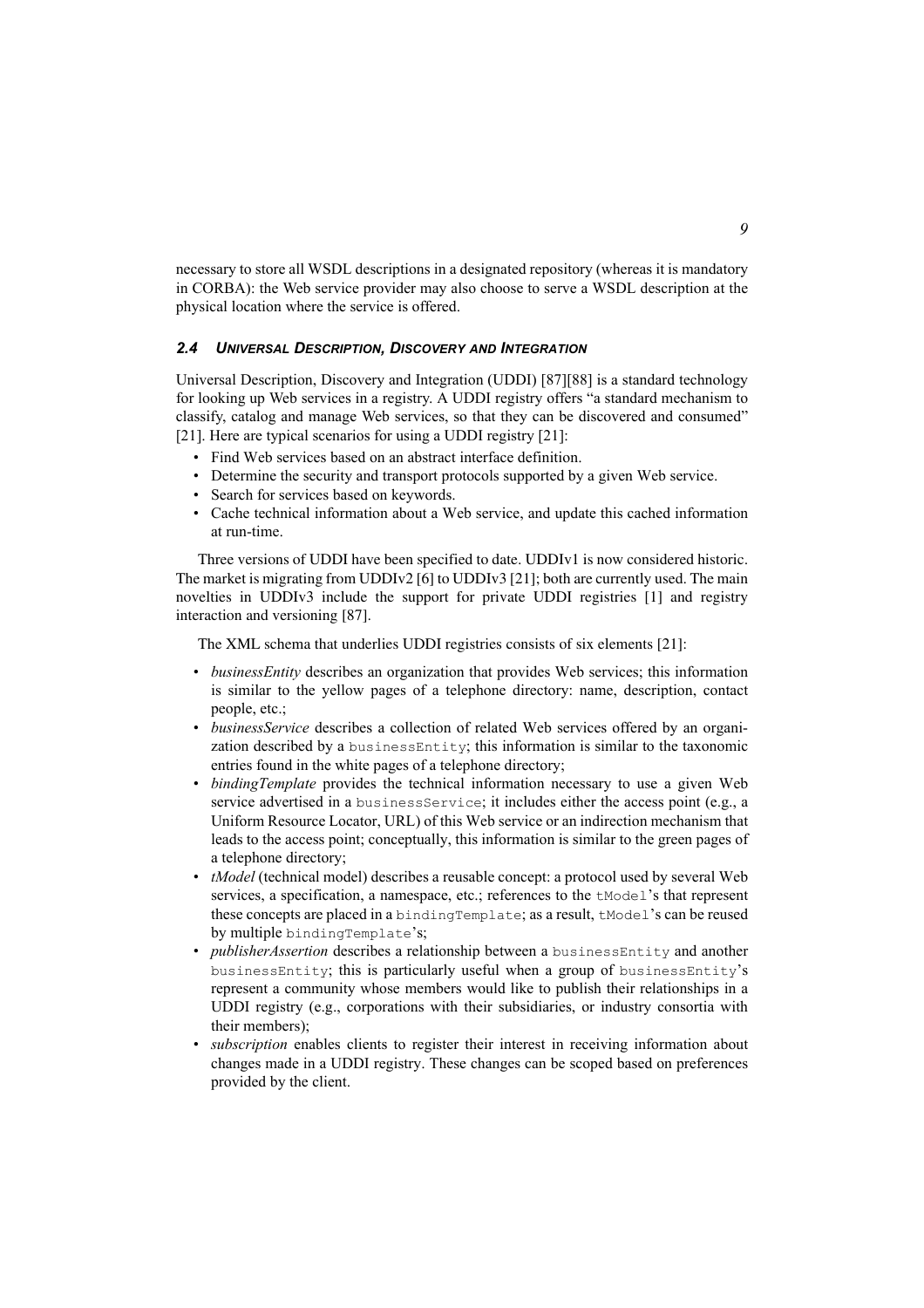There are well-known problems with UDDI [1][\[54\]:](#page-53-1) performance, scalability, taxonomies, etc. In practice, this technology is not widely used for publishing and discovering Web services; when it is used, it is often "extended" with proprietary enhancements. Web service discovery is still a very active research area, particularly in the field of semantic Web services (see [Section 3.7\)](#page-13-1).

## <span id="page-9-1"></span>*2.5 WEB SERVICES ARCHITECTURE*

The Web Services Architecture (WSA) was an attempt by the W3C to "lay the conceptual foundation for establishing interoperable Web services" [9]. This document defines the concept of Web service, architectural models (the message-oriented model, the serviceoriented model, the resource-oriented model and the policy model), relationships that are reminiscent of Unified Modeling Language (UML) relationships, and a hodgepodge of concepts grouped under the name "stakeholder's perspectives": SOA, discovery, security, Peer to Peer (P2P), reliability, etc.). Management is quickly mentioned in Section 3.9 of [9], but the W3C seems to have paid little attention to this issue thus far.

A more interesting attempt to define an architecture for Web services can be found in Section 5.3 of [1].

## <span id="page-9-0"></span>**3 ADVANCED WEB SERVICES**

## *3.1 STANDARDIZATION*

Because interoperability is crucial to Web services, their standardization has been of key importance since their inception. So far, two consortia have been particularly active in this field: the W3C and the Organization for the Advancement of Structured Information Standards (OASIS). More recently, other industrial consortia have worked in this field and produced standards or so-called "best practices", including the Web Services Interoperability Organization (WS-I), the Open Grid Forum (OGF), the Distributed Management Task Force (DMTF) and Parlay.

#### *3.2 INTEROPERABILITY*

In April 2006, WS-I specified the Basic Profile 1.1 [4], a set of implementation guidelines to help people build interoperable Web services. This document contains "clarifications, refinements, interpretations and amplifications of those specifications which promote interoperability". The main focus is on SOAP messaging and service description. In particular, the guidelines for using SOAP over HTTP are important. A number of Web services standards refer to this Basic Profile.

## *3.3 COMPOSITION*

A *composite Web service* is a group of Web services that collectively offer some functionality. Each Web service taking part in a given composite Web service is known as a *participant*. Each participant can itself be a composite Web service, which can lead to a nested structure of services of arbitrary depth. The process of bundling Web services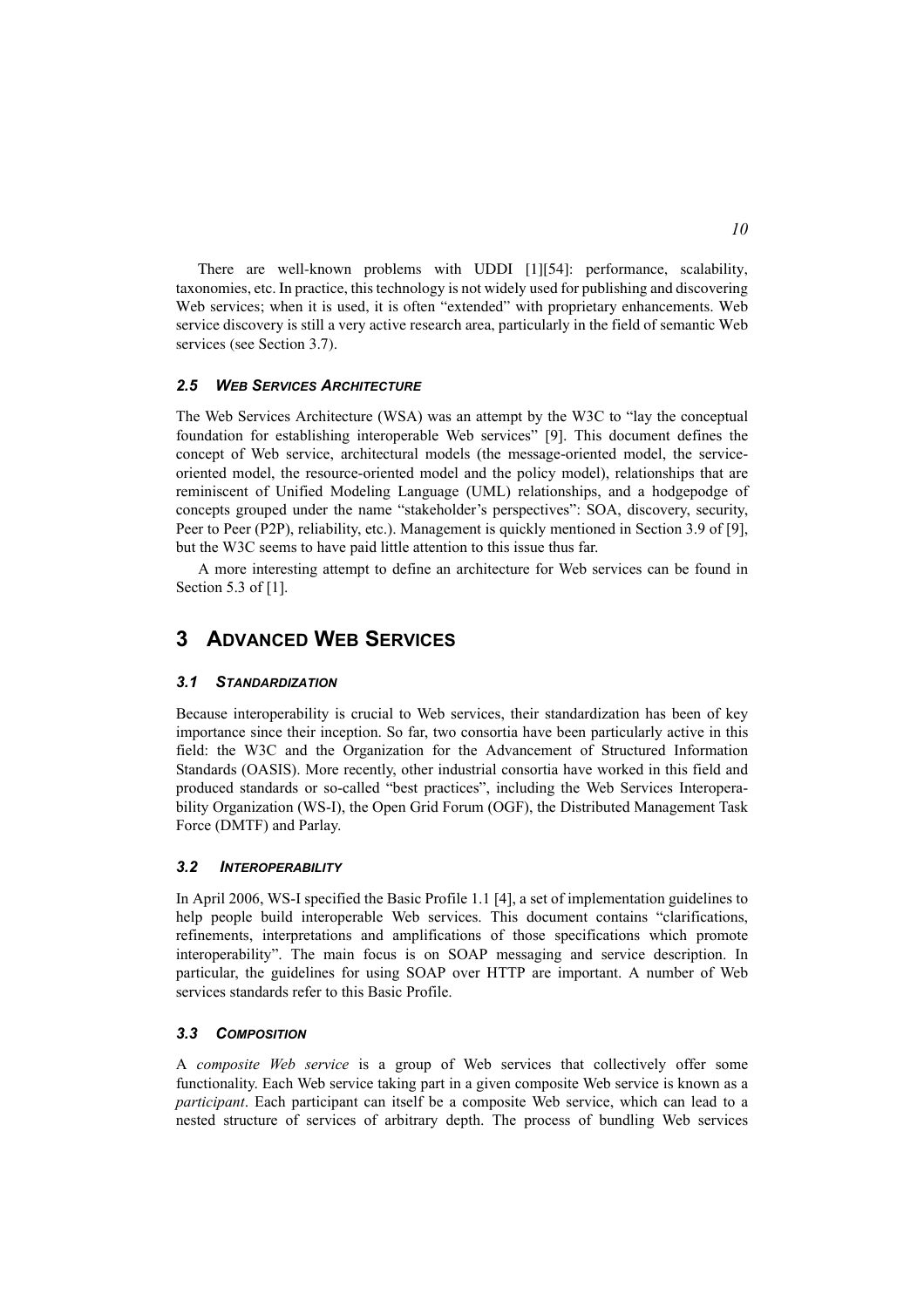together to form a composite Web service is known as *service composition*. A Web service that is not composite is called *atomic* (or *basic* [1]).

There are many ways of specifying composite Web services, expressing constraints between participants, and controlling their synchronization and execution. They are usually grouped into two categories: static and dynamic. Static composition is the simplest form of composition: composite Web services are defined in advance, once and for all.

A generally more useful, but also considerably more complex, form of composition is the dynamic composition of Web services. In this case, Web services are composed at run-time: the participants of a composite Web service are chosen dynamically based on a variety of concerns: availability, load-balancing, cost, QoS, etc. The main challenge here is to build composite Web services semi-automatically or in a fully automated manner. Different techniques have been proposed in the literature [78]; they borrow heavily from other existing and well-established fields (e.g., workflow systems or artificial intelligence planning).

An interesting issue in Web service composition is how to compute the QoS of a composite Web service when we know the QoS offered by each participant Web service [71]. Complex composite services can lead to situations where the error bars become ridiculously large when simple multiplicative techniques are used; reducing these error bars is non-trivial.

Whether a Web service is atomic, statically composed or dynamically composed is transparent to its consumers. Service composition is a key characteristic of Web services: their success in e-business owes a great deal to service composition.

#### *3.4 ORCHESTRATION AND CHOREOGRAPHY*

For many years, the terms *orchestration* and *choreography* were used interchangeably in the Web services community. There is still no consensus on their exact meaning. The W3C proposes to distinguish them as follows [34].

## *ORCHESTRATION*

In the realm of Web services, orchestration is about controlling the execution of a composite Web service, viewed as a business process. It specifies how to control, from a central point, the execution and synchronization of all the participant Web services (e.g., by triggering the execution of Web service WS2 when Web service WS1 completes).

Orchestration is usually implemented by an executable process that interacts with all Web services involved. Orchestration languages make it possible to define the order in which the participant Web services should be executed, and to express the relationships between Web services in a workflow manner.

The most famous orchestration language to date is probably WS-BPEL (Web Service Business Process Execution Language) [2], an OASIS draft standard formerly known as BPEL4WS (Business Process Execution Language for Web Services) [22] and already widely used. The main objectives of WS-BPEL are to describe process interfaces for business protocols and define executable process models.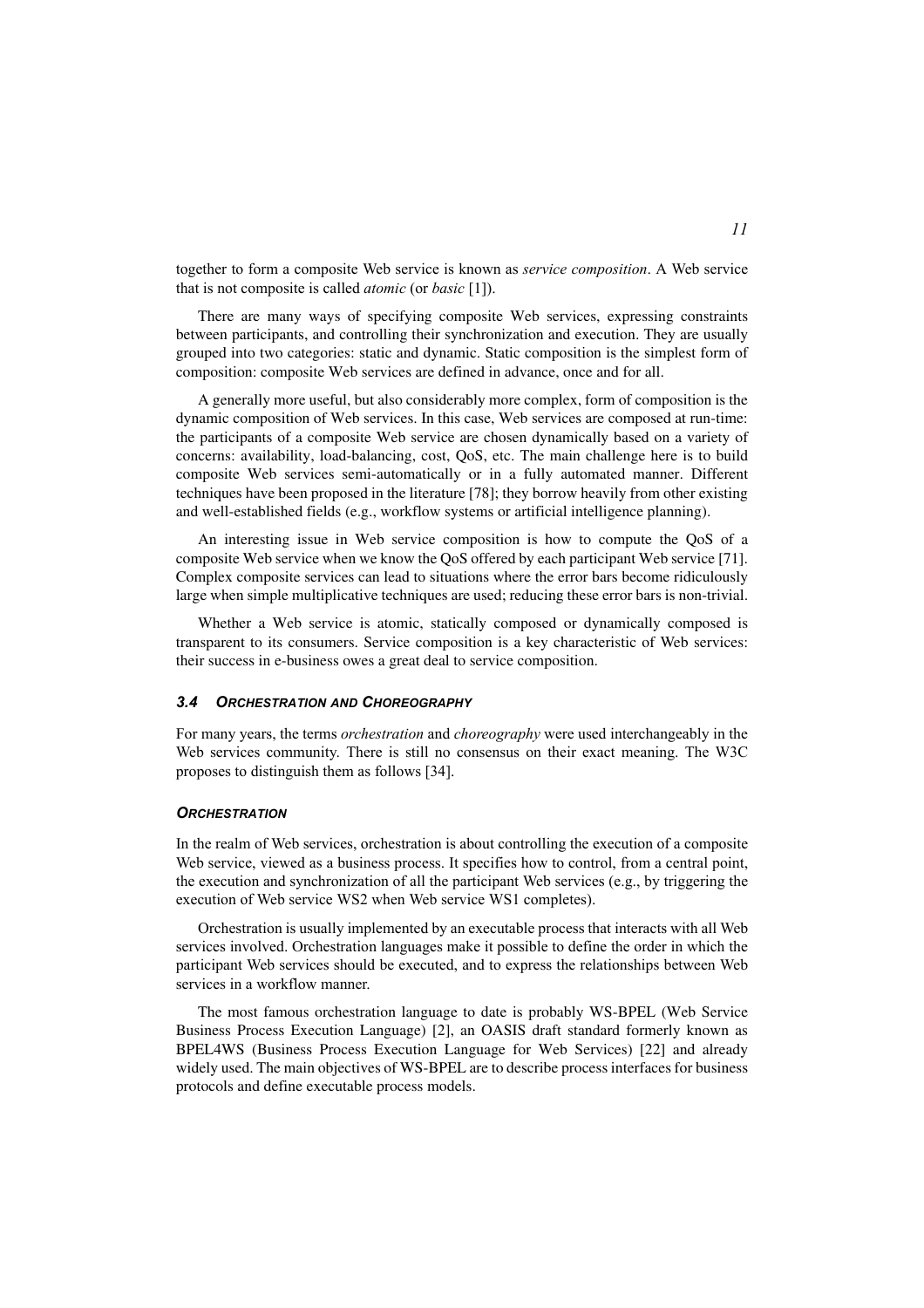#### *CHOREOGRAPHY*

Choreography is a declarative way of defining how participants in a collaboration (e.g., a composite Web service) should work together, from a global viewpoint, to achieve a common business goal. The objective here is to define a common observable behavior by indicating in a contract where information exchanges occur, what rules govern the ordering of messages exchanged between participants, what constraints are imposed on these message exchanges, and when the jointly agreed ordering rules are satisfied [\[45\]](#page-52-5).

The need for a high-level contract, independent of execution and implementations, stems from the fact that enterprises are often reluctant to delegate control of their business processes to their partners when they engage in collaborations. Choreographies enable partners to agree on the rules of collaboration for a composite Web service without specifying how each participant Web service should work. Each participant is then free to implement its own portion of the choreography as determined by the global view [\[45\]](#page-52-5). For instance, one participant may use WS-BPEL for orchestrating business processes, while another participant may use J2EE.

The choreography language standardized by the W3C is called the Web Services Choreography Description Language (WS-CDL) [\[45\]](#page-52-5). With this language, it is supposedly easy to determine whether each local implementation is compliant with the global view, without knowing the internals of these local implementations.

## *3.5 TRANSACTIONS*

Classic transactions are short-lived operations that exhibit the four ACID properties: Atomicity, Consistency, Isolation and Durability. These properties are fulfilled by transactional systems using a coordinator and a two-phase protocol called *two-phase commit*. During the first phase, the coordinator contacts each participant in the transaction and asks them to make local changes in a durable manner, so that they can either be rolled back (i.e., cancelled) or committed (i.e., confirmed) later. During the second phase, we have two options. If a failure occurred on any of the participants during phase one, the coordinator sends an abort to each participant and all changes are rolled back locally by the participants; the transaction then fails. Otherwise, the coordinator sends a commit to each participant and all changes are committed locally by the participants; the transaction completes successfully. This two-phase protocol is blocking: once they have completed phase 1 successfully, the participants block until the coordinator sends them a commit (phase 2).

This *modus operandi* is not applicable to Web services [48][\[70\]](#page-54-1). First, Web services are not necessarily blocking (e.g., when they rely on an asynchronous implementation of SOAP). Second, in the realm of Web services, transactions are usually long-lived; using the abovementioned protocol may cause resources to remain unavailable for other transactions over extended periods of time, thereby impeding concurrency. Third, when composite Web services are used across multiple organizations, security policies often prevent external entities from hard-locking a local database (allowing it would open the door to denial-ofservice attacks, for instance). Hence another mechanism is needed.

Several techniques were devised in the past [48] to release early the resources allocated by a long-lived transaction, and allow other transactions to run in the meantime. In case of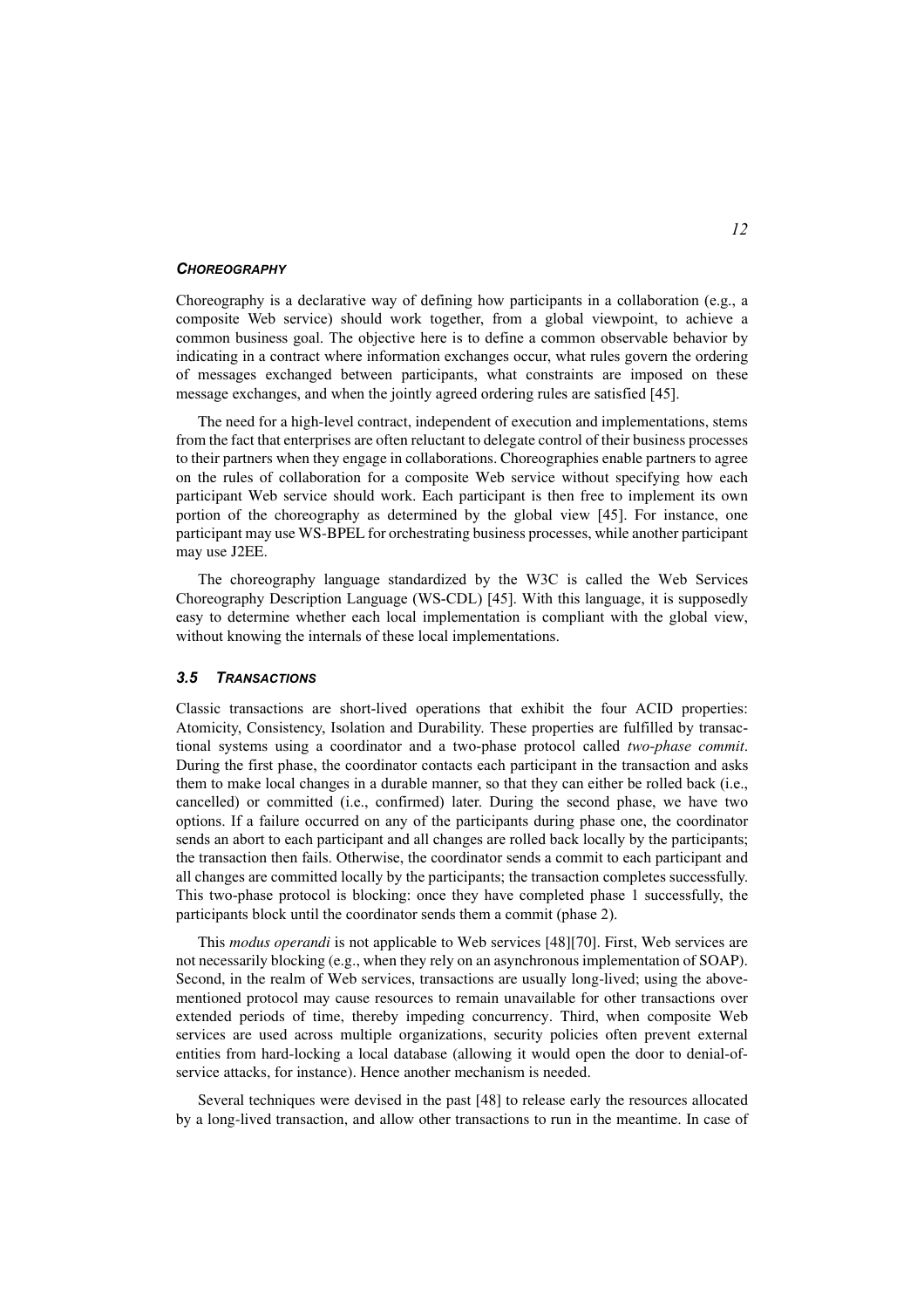subsequent failure, compensation mechanisms make it possible to bring the transactional system to the desired state (e.g., a payment by credit card can be reimbursed). However, these compensations do not guarantee all ACID properties. This is the approach generally adopted for Web services [1]. Another possibility is to subdivide long-lived transactions into independent short-lived transactions that can run independently as classic atomic transactions.

Detailing the support for transactions in a Web service environment would require an entire book. The OASIS consortium is the main standardization actor in this arena. It adopted an approach similar to Papazoglou's [\[70\],](#page-54-1) where transactions are part of a bigger framework that defines business protocols, coordination protocols, transactions, orchestration of business processes, choreography, etc. Several building blocks have already been standardized: the business transaction protocol (WS-BTP), atomic transactions (WS-Atomic-Transaction), business activities (WS-BusinessActivity), coordination protocols (WS-Coordination), transactions (WS-Transaction), etc. These standards are still evolving and should not be considered stable yet. Readers interested in learning more about transactions in the context of Web services are referred to the Web site of the OASIS Web Services Transaction Technical Committee [\[65\]](#page-53-2).

### *3.6 SECURITY*

WS-Security specifies how to secure the SOAP protocol. By supporting end-to-end application-level security, it nicely complements HTTPS, the secure version of HTTP, which can only secure communication on a hop-by-hop basis (with HTTPS, each intermediary can decrypt and re-encrypt the HTTP message) [1]. Whereas the entire payload is encrypted with HTTPS. WS-Security makes it possible to encrypt only one block of the SOAP body (e.g., bank details).

WS-Security was standardized by OASIS in 2004 (version 1.0) and upgraded in 2006 (version 1.1). It consists of a main document, known as SOAP Message Security, and several companion documents.

SOAP Message Security 1.1 [60] specifies SOAP extensions for sending security tokens as part of a SOAP message, guaranteeing message integrity (payload) and ensuring message confidentiality. This specification makes it possible to secure Web services with various security models: Public Key Infrastructure (PKI), Kerberos, Secure Sockets Layer (SSL), etc. *Per se*, it does not provide a complete security solution for Web services; instead, "it can be used in conjunction with other Web service extensions and higher-level application-specific protocols to accommodate a wide variety of security models and security technologies" [60].

In version 1.1, there are six companion documents: Username Token Profile (to identify the requestor by using a username, and optionally authenticate it with a password), X.509 Certificate Token Profile (to support X.509 certificates), the SAML Token Profile (to use Security Assertion Markup Language assertions as security tokens in SOAP headers), the Kerberos Token Profile (to use Kerberos tokens and tickets), the REL Token Profile (to use the ISO Rights Expression Language for licenses), and the SwA Profile (to secure SOAP messages with Attachments).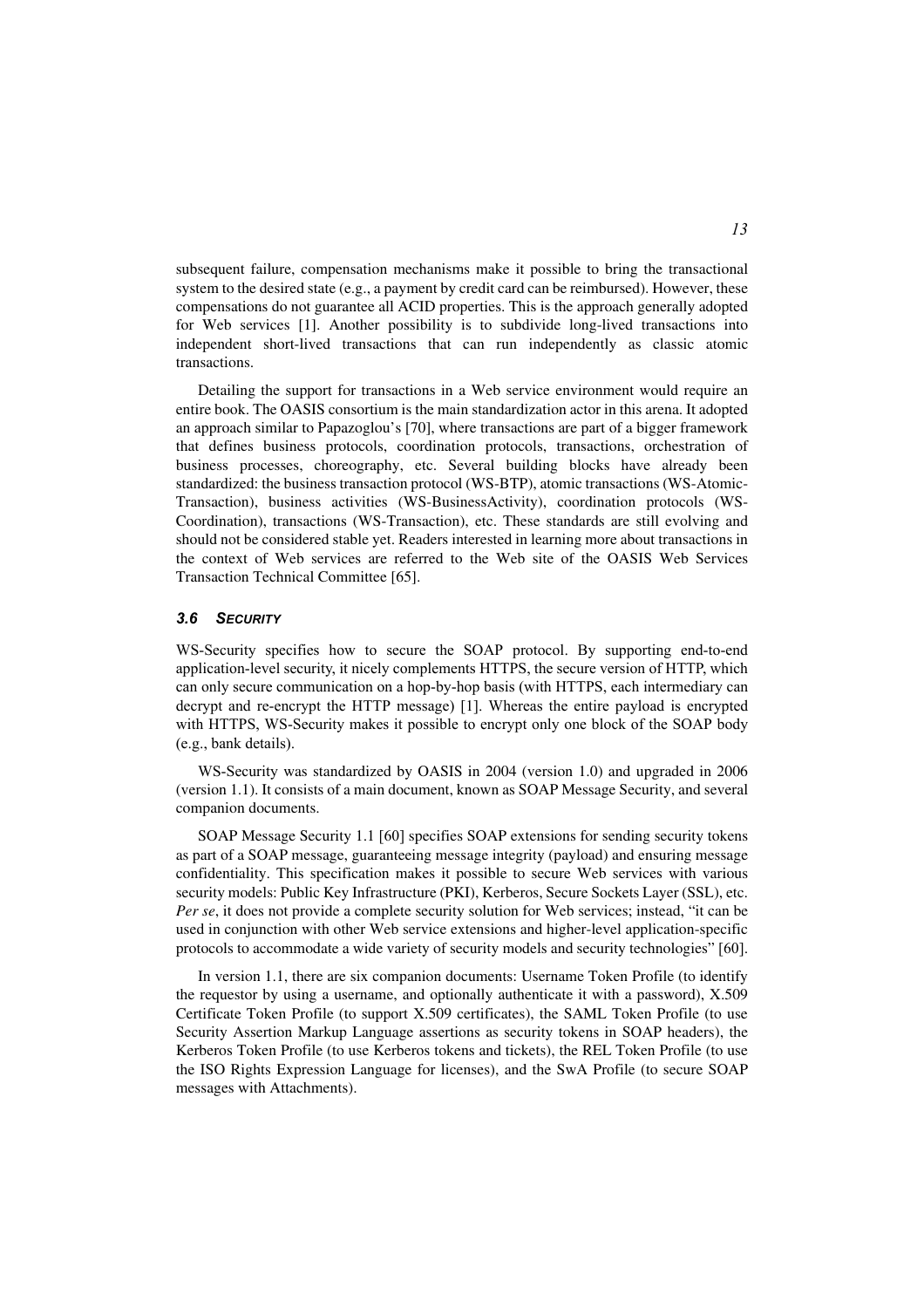#### <span id="page-13-1"></span>*3.7 SEMANTIC WEB SERVICES*

In 2001, Berners-Lee launched the Semantic Web with a powerful statement that has become famous: "The Semantic Web will bring structure to the meaningful content of Web pages" [7]. The idea was to add more metadata to Web pages (using XML) to enable software agents to parse them automatically and "understand" their hierarchically structured contents (containment hierarchy), as opposed to seeing only flat structures and keywords out of context. The main building blocks defined so far for the Semantic Web are the Resource Description Framework (RDF) [51] and the Web Ontology Language (OWL) [\[58\].](#page-53-3)

In the realm of Web services, this vision translated into the concept of semantic Web services [\[59\]](#page-53-4). Whereas Web services focus mostly on interoperability, semantic Web services complement interoperability with automation, dynamic service discovery and dynamic service matching. Semantic Web services address the variety of representations (e.g., different names for the same concept, or different signatures for semantically equivalent operations) by using automated or semi-automated ontology-matching mechanisms [69]. This makes it possible, for instance, to compose Web services at run-time with increased flexibility. OWL-S (Web Ontology Language for Services) [\[52\]](#page-53-5) is probably the most famous language to date for specifying semantic Web services.

## <span id="page-13-0"></span>**4 WEB SERVICES FOR MANAGEMENT, MANAGEMENT OF WEB SERVICES**

In this section, we review the main standards pertaining to (i) the use of Web services for managing networks, systems and services, and (ii) the management of Web services.

## *4.1 OASIS: WEB SERVICES FOR DISTRIBUTED MANAGEMENT (WSDM)*

Unlike the W3C, OASIS has already paid much attention to management issues in the Web services arena. In 2005, the Web Services Distributed Management (WSDM) Technical Committee [\[63\]](#page-53-6) standardized version 1.0 of a group of specifications collectively called WSDM. In August 2006, version 1.1 was released. To date, these standards are probably the most relevant to the integrated management community as far as Web services are concerned. Let us describe the main ones.

Management Using Web Services (MUWS) [\[11\]](#page-51-0)[\[12\]](#page-51-1) is a two-part series of specifications that define how to use Web services in distributed systems management. First, MUWS defines a terminology and roles. As prescribed by WSDL and WS-Addressing [\[10\]](#page-51-2), a Web service is viewed as an aggregate of *endpoints*. Each endpoint binds a Web service interface (described by a WSDL portType element) to an address (URL). Each interface describes the messages that can be exchanged and their format [\[91\].](#page-55-0) A *manageable resource* is a managed entity (e.g., a network device or a system). A *manageability endpoint* is bound to a manageable resource and can be accessed by a Web service consumer. It acts as a gateway between Web services and a given manageable resource. It can interact with the manageable resource either directly or via an agent (e.g., an SNMP agent). A *manageability consumer* is a Web service consumer, a Web-enabled managing entity (e.g., a management application running on a remote network management system). After discovering Web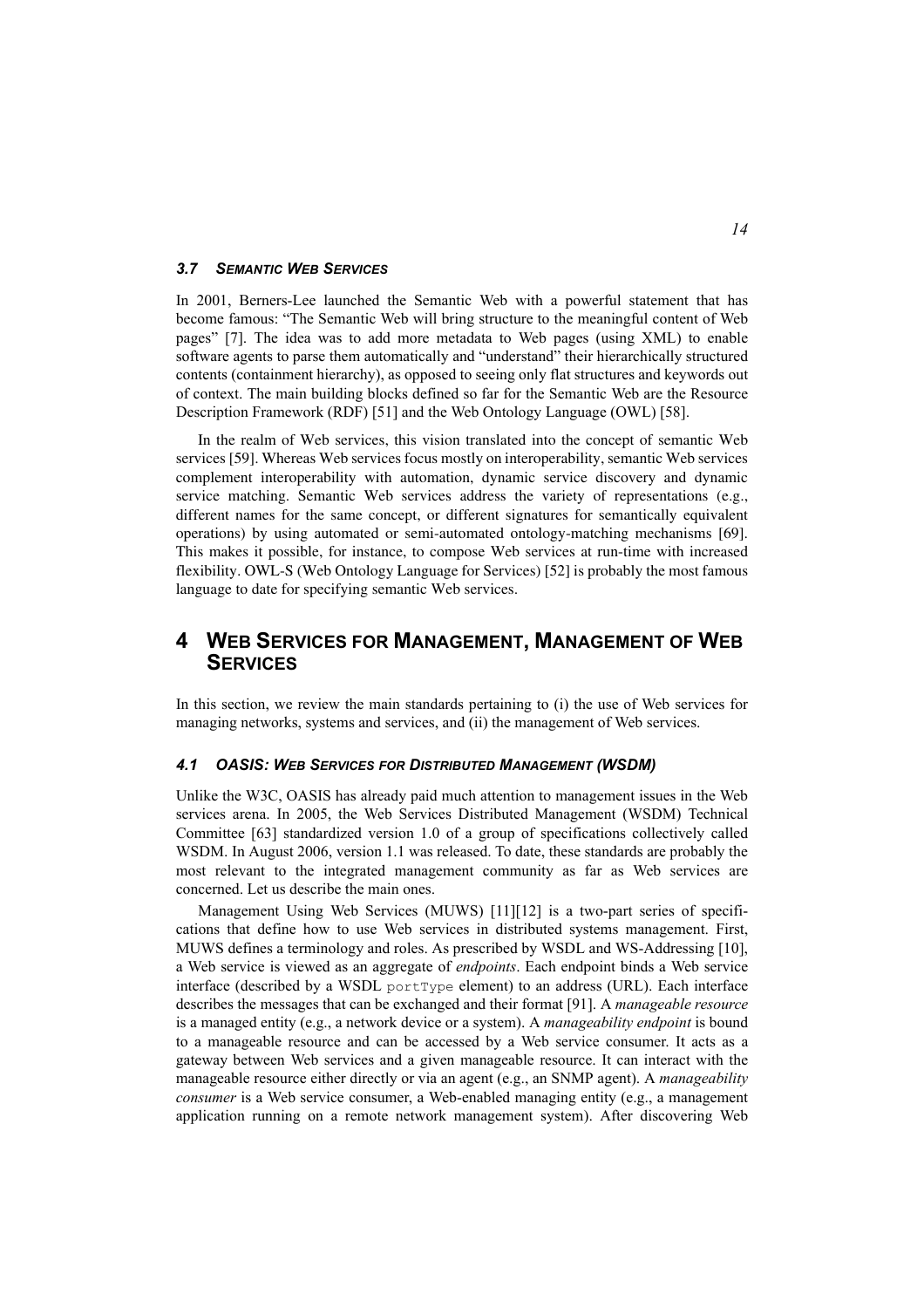service endpoints, it can exchange SOAP messages with these endpoints to request management information (monitoring in polling mode), to subscribe to events (e.g., if a PC needs to report that the temperature of its mother board is too high), or to configure the manageable resource associated with a manageability endpoint [\[11\].](#page-51-0)

Second, MUWS defines some rules that govern communication between manageability endpoints and consumers (i.e., between managing and managed entities). To discover the manageability endpoint that enables a given manageable resource to be accessed by a Web service, a manageability consumer must first retrieve an Endpoint Reference [\[10\];](#page-51-2) next, it can optionally retrieve a WSDL file, a policy, etc. Once the discovery phase is over, the manageability consumer (managing entity) can exchange messages with a manageability endpoint (managed entity) by using information found in the Endpoint Reference [\[11\].](#page-51-0)

Third, MUWS specifies messaging formats to achieve interoperability among multiple implementations of MUWS (e.g., when management is distributed hierarchically over different domains [82] controlled by different managing entities) [\[12\]](#page-51-1).

Management of Web Services (MOWS) [\[91\]](#page-55-0) specifies how to manage Web services. It defines the concept of Manageability Reference (which enables a manageability consumer to discover all the manageability endpoints of a manageable resource), and a list of manageability capabilities (metrics for measuring the use and performance of Web services, operational state of a managed Web service, processing state of a request to a managed Web service, etc.) [\[91\]](#page-55-0).

#### *4.2 DMTF: WS-MANAGEMENT*

WS-Management [\[23\]](#page-51-3) was standardized by the DMTF in April 2006 to promote Web services-based interoperability between management applications and managed resources. It is independent of the WBEM management architecture and the Common Information Model (CIM).

First, WS-Management defines a terminology and roles. A *managed resource* is a managed entity (e.g., a PC or a service). A *resource class* is the information model of a managed resource; it defines the representation of management operations and properties. A *resource instance* is an instance of a resource class (e.g., a CIM object).

Second, WS-Management specifies mechanisms (i) to get, put, create, and delete resource instances; (ii) to enumerate the contents of containers and collections (e.g., logs); (iii) to subscribe to events sent by managed resources; and (iv) to execute specific management methods with strongly typed parameters [\[23\].](#page-51-3)

The approach promoted by WS-Management corresponds to what we call fine-grained Web services in this chapter. In [Section 5,](#page-16-0) we will see Web services (this time in the SNMP world) that similarly perform a get on an Object IDentifier (OID), i.e. a managed object.

The relationship between WSDM and WS-Management is not crystal clear. They do overlap but the scope of WSDM is much wider than that of WS-Management, so they are not really competitors (at least not for now). It seems that WS-Management could eventually provide a migration path for exchanging CIM objects between managing and managed entities, from the DMTF's pre-Web services and pre-SOAP "CIM operations over HTTP" to a Web services-based communication model for WBEM. In this case, WS-Management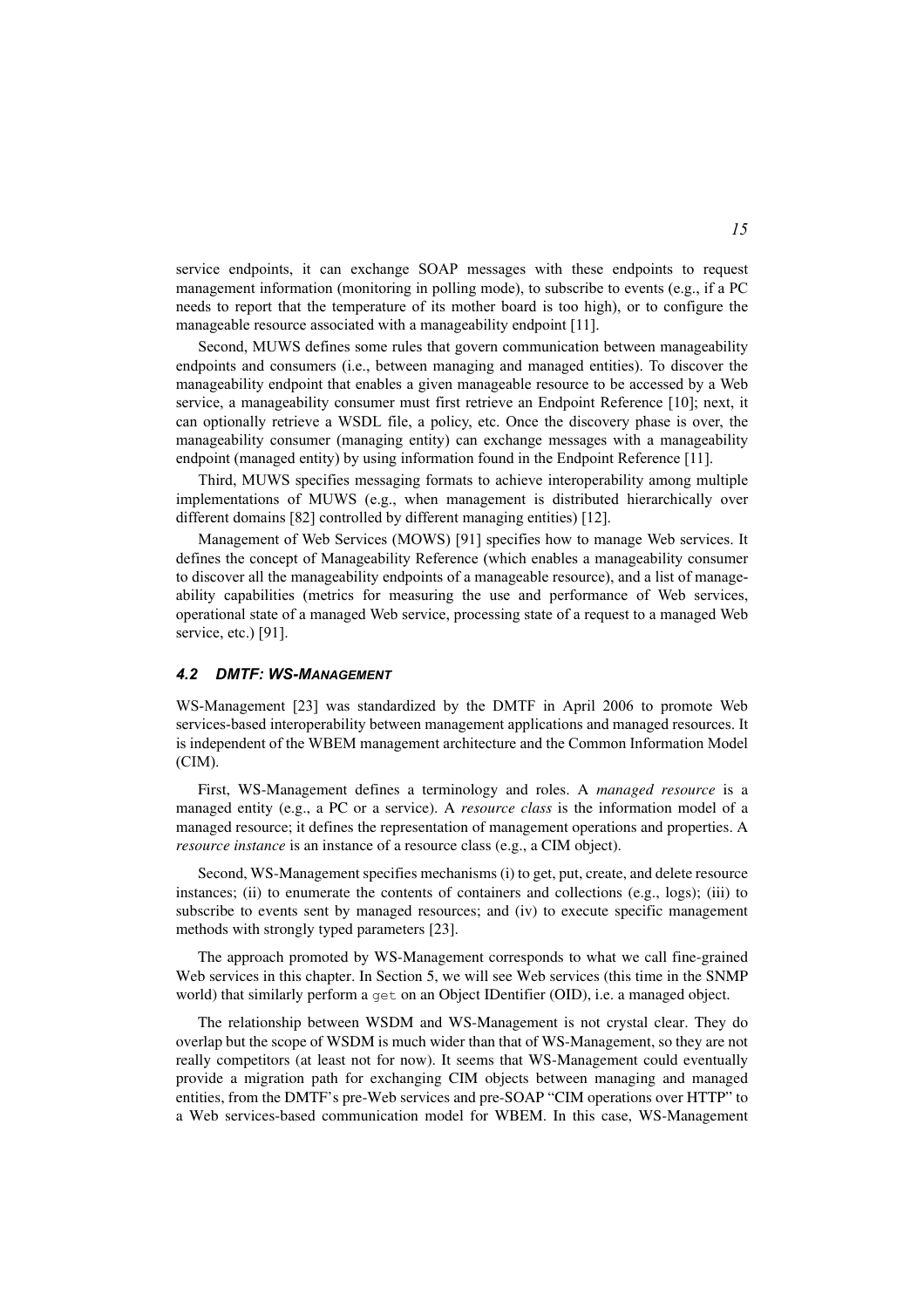would only target the WBEM community, not the Web services community at large. This is however mere speculation and remains to be seen.

## *4.3 OASIS: WS-RESOURCE*

In 2001, the Global Grid Forum (GGF), now known as the OGF, began working on the modeling of Grid resources. This led to the creation of the Open Grid Services Infrastructure (OGSI) Working Group. In 2002 and 2003, the concepts of Grid services and Web services gradually converged, as the specifics of Grids were separated from features that belonged in mainstream standardization. A number of GGF group members got involved in W3C and OASIS groups, and several ideas that had emerged within the GGF percolated to these groups. GGF focused on its core business (Grid-specific activities) and more generic standardization efforts moved to other standards bodies.

In early 2004, a group of vendors issued a draft specification for modelling and accessing persistent resources using Web services: Web Services Resource Framework (WSRF) version 1.0. It was inspired by OGSI and played an important role in the convergence of Web and Grid services. Shortly afterward, this standardization effort was transferred to OASIS, which created the WSRF Technical Committee [\[64\]](#page-53-7) to deal with it. This led to the phasing out of OGSI and its replacement by a series of documents collectively known as WSRF. In April 2006, version 1.2 of WSRF was released by OASIS. It includes WS-Resource [30], WS-ResourceProperties, WS-ResourceLifetime, WS-ServiceGroup and WS-BaseFaults (for more details, see Banks [5]).

#### *4.4 PARLAY-X*

The multi-vendor consortium called Parlay has defined a number of open serviceprovisioning Application Programming Interfaces (APIs) to control various aspects of Intelligent Networks. At the same time the Open Service Access (OSA) group of the 3rd Generation Partnership Project (3GPP) was working on similar APIs that allowed applications to control a Universal Mobile Telecommunications System (UMTS) network. These two groups joined their activities and now common Parlay/OSA API standards exist. These APIs require detailed knowledge of the Intelligent Networks, however, which means that only a limited number of experts are able to use these APIs. The Parlay group therefore defined some easier to use APIs, at a higher level of abstraction. These APIs, called Parlay-X, are defined in terms of Web services. Examples of such services include "connect A to B", "give status of X (on/off)", "send  $SMS<sup>1</sup>$ ", "give location of mobile handset" and "recharge pre-paid card". The users of a Parlay-X server do not need to know the details of the underlying network; the Parlay-X server translates the Web services calls into Parlay/ OSA calls that are far more difficult to understand. It is interesting to note that Web services technologies were applied by the Parlay group long before the IETF or the Internet Research Task Force (IRTF) even started to think about these technologies.

<sup>1.</sup> Short Message System.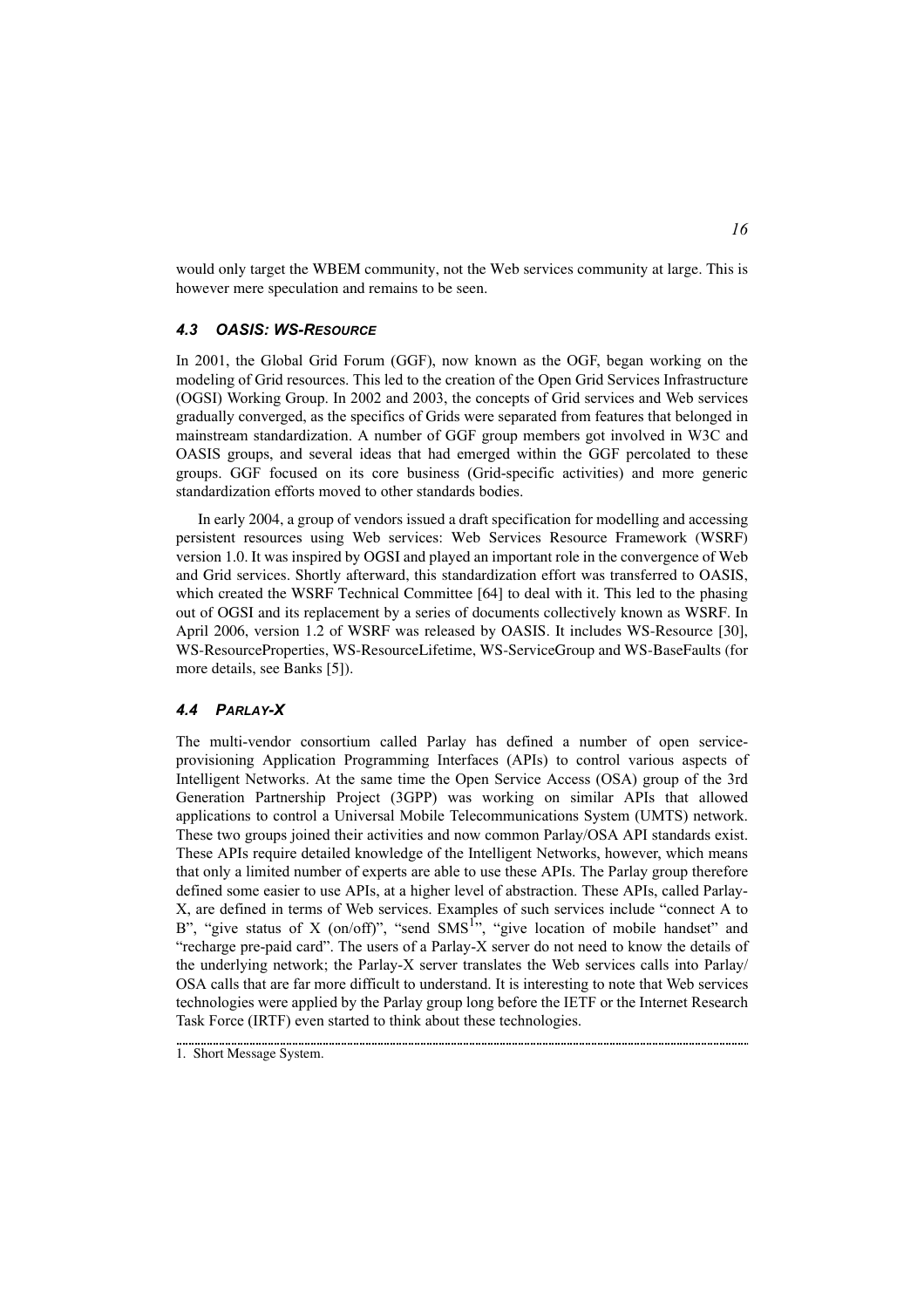## *4.5 IETF AND IRTF-NMRG*

In the summer of 2002, the Internet Architecture Board (IAB) organized a one-off Network Management Workshop to discuss future technologies for Internet management. One of the conclusions of this workshop was that time had come to investigate alternative network management technologies, in particularly those that take advantage of the XML technology [79].

Web services are a specific form of XML technology. The  $11<sup>th</sup>$  meeting of the IRTF Network Management Research Group (NMRG) [38], which was organized three months after the IAB workshop, therefore discussed the possible shift toward XML and Web services-based management. Although many questions were raised during that meeting, the most interesting question was that of performance; several attendees expressed their concern that the anticipated high demands of Web services on network and agent resources would hinder, or even prohibit, the application of this technology in the field of network management. At that time, no studies were known that compared the performance of Web services to that of SNMP. Most attendees therefore preferred to take a simpler approach not based on Web services (e.g., JUNOScript for Juniper). The idea behind JUNOScript is to provide management applications access to the agent's management data, using a lightweight RPC mechanism encoded in XML. As opposed to SNMP, JUNOScript uses a connectionoriented transport mechanism (e.g., ssh or telnet). An advantage of JUNOScript is that related management interactions can be grouped into sessions, which makes locking and recovery relatively simple. In addition, contrary to SNMP, management information is not limited in size and can be exchanged reliably. JUNOScript provided the basis for a new IETF Working Group called NetConf. Details about NetConf can be found in an another chapter of this book.

Within the IRTF-NMRG, several researchers continued to study how to use Web services in network, systems and service management. Some of the results of this work are presented in the next section.

## <span id="page-16-0"></span>**5 FINE-GRAINED WEB SERVICES FOR INTEGRATED MANAGEMENT**

At first sight, an intuitive approach to introduce Web services in network management would be to map existing management operations (e.g., the SNMP operations  $qet$ , set and inform) onto Web services. Is this efficient? Is this the way Web services should be used?

## *5.1 FOUR APPROACHES*

Mapping the current habits in SNMP-based network management onto Web services leads to four possible approaches, depending on the genericity and the transparency chosen [\[83\]](#page-54-2). *Genericity* characterizes whether the Web service is generic (e.g., a Web service that performs a get operation for an OID passed as parameter) or specific to an OID (e.g., getIfInOctets). *Transparency* is related to the parameters of the Web service, which can be either defined at the WSDL level or kept as an opaque string that is defined as part of a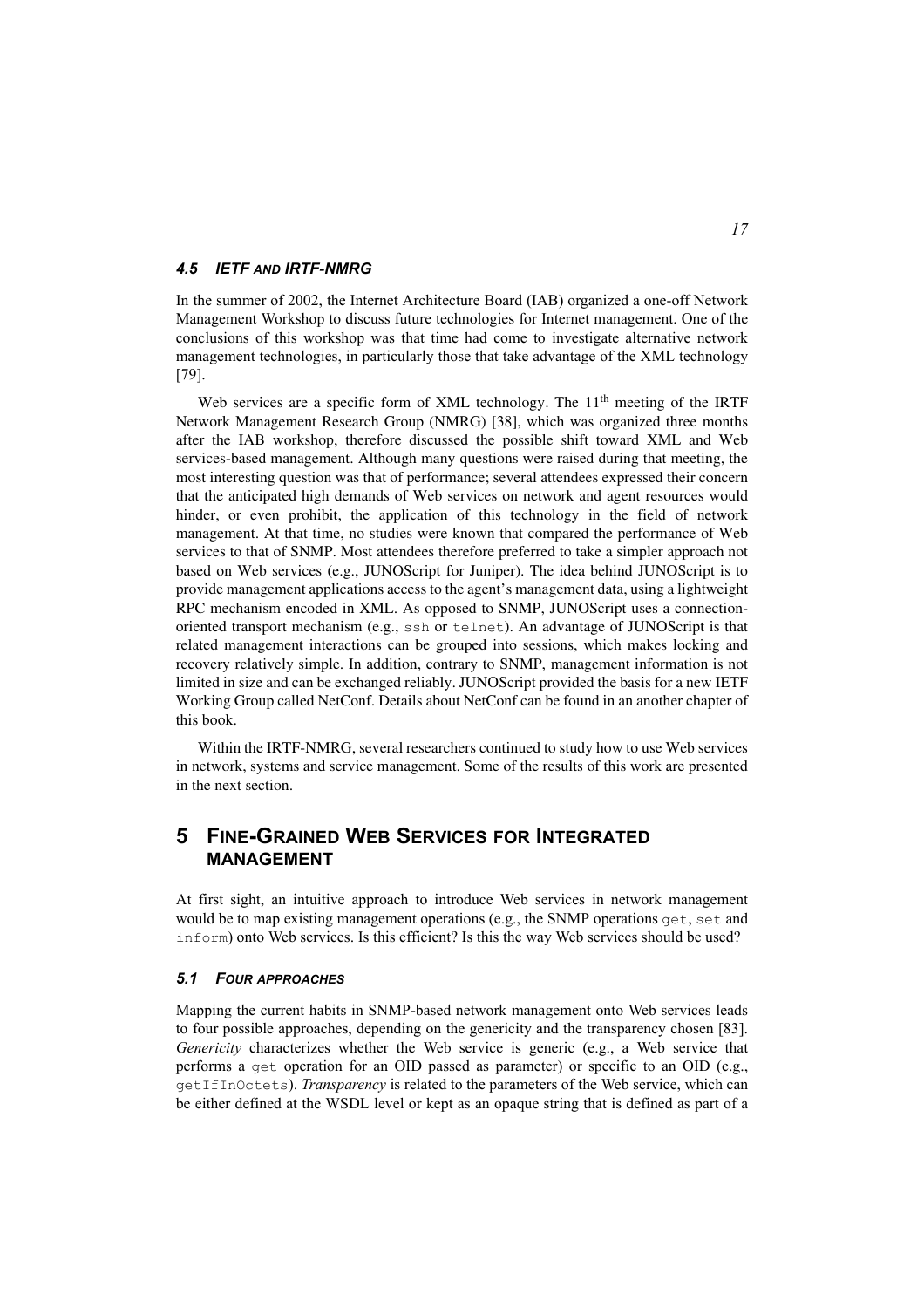higher-level XML schema; this will be referred to as Web services that have either transparent or non-transparent parameters. The four resulting forms of Web service are depicted in Figure 3.



*Figure 3:* Fine-grained Web services: transparency vs. genericity

### *5.2 PARAMETER TRANSPARENCY*

Web service operations are defined as part of the abstract interface of WSDL descriptions. An operation may define the exchange of a single message, such as a  $\pm r$  app, or multiple messages, such as getRequest and getResponse. For each message, the parameters are defined in so-called <part> elements. One approach consists in passing multiple parameters and defining the syntax of each parameter in a separate  $\langle$  part> element. An example of this is a getRequest message, which defines three parameters: oid (object identifier), index and filter. This example of non-transparent parameters is showed in [Figure 4;](#page-18-0) note that for the sake of simplicity, all parts are of type string in this example.

Another approach is to define just a single parameter, and leave the interpretation of this parameter to the (manager-agent) application. In this case, only a single  $\langle$  part> element is needed. The syntax of the parameter is of type string, which means that the parameter is transparently conveyed by the WSDL layer and no checking is performed at that layer (see [Figure 5\)](#page-18-1).

An advantage of having parameter transparency is that a clear separation is made between the management information and the protocol that exchanges this information. In this case, it is possible to change the structure of the management information without altering the definition of management operations. From a standardization perspective, this is a good selling point. However, this is not a mandatory feature as WSDL supports other constructs (e.g., the import statement) to divide a specification over several documents, which can then be processed independently along the standardization track.

In case of transparent parameters, the application can exchange management data in the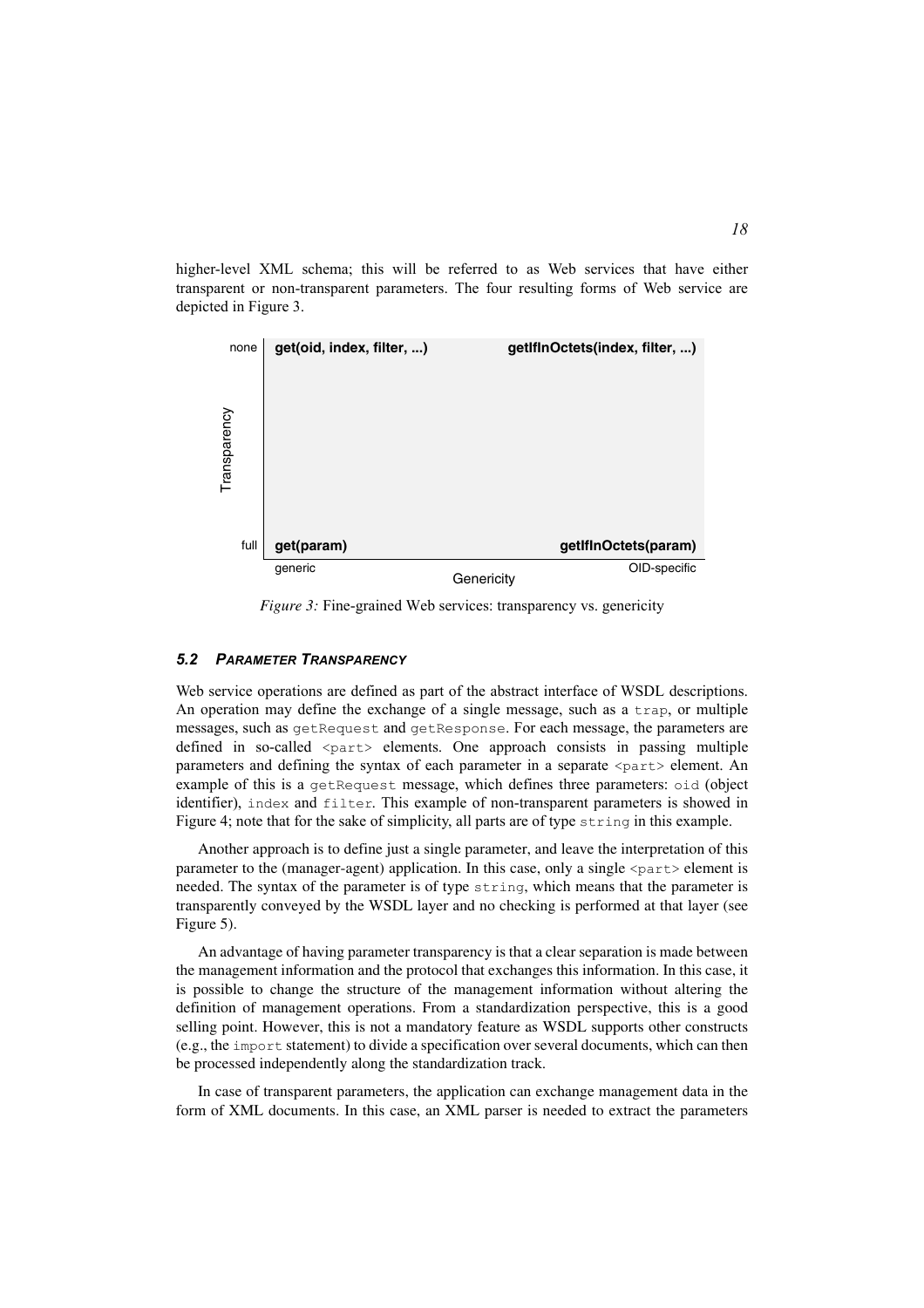![](_page_18_Figure_0.jpeg)

*Figure 4:* Operation with non-transparent parameters

<span id="page-18-0"></span>![](_page_18_Figure_2.jpeg)

*Figure 5:* Operation with transparent parameters

<span id="page-18-1"></span>from the document. When the application receives such a document, XPath [\[20\]](#page-51-4) expressions may be used to select the required information. On the manager side, special functionality is needed to create such XML documents. As specific parsing is needed in the application, transparent parameters should only be used by experienced users who need this flexibility. For a PC user, in his home environment, who wants to include some management information in an Excel spreadsheet, this is too complicated. In such a case, a simple approach is required in which the user does not need to parse XML documents with tools like XPath and XQuery. Instead, parsing and checking should be performed at the WSDL layer, thus by the spreadsheet itself. Non-transparent parameters are therefore better suited for simple management applications, as found in home or small-enterprise environments.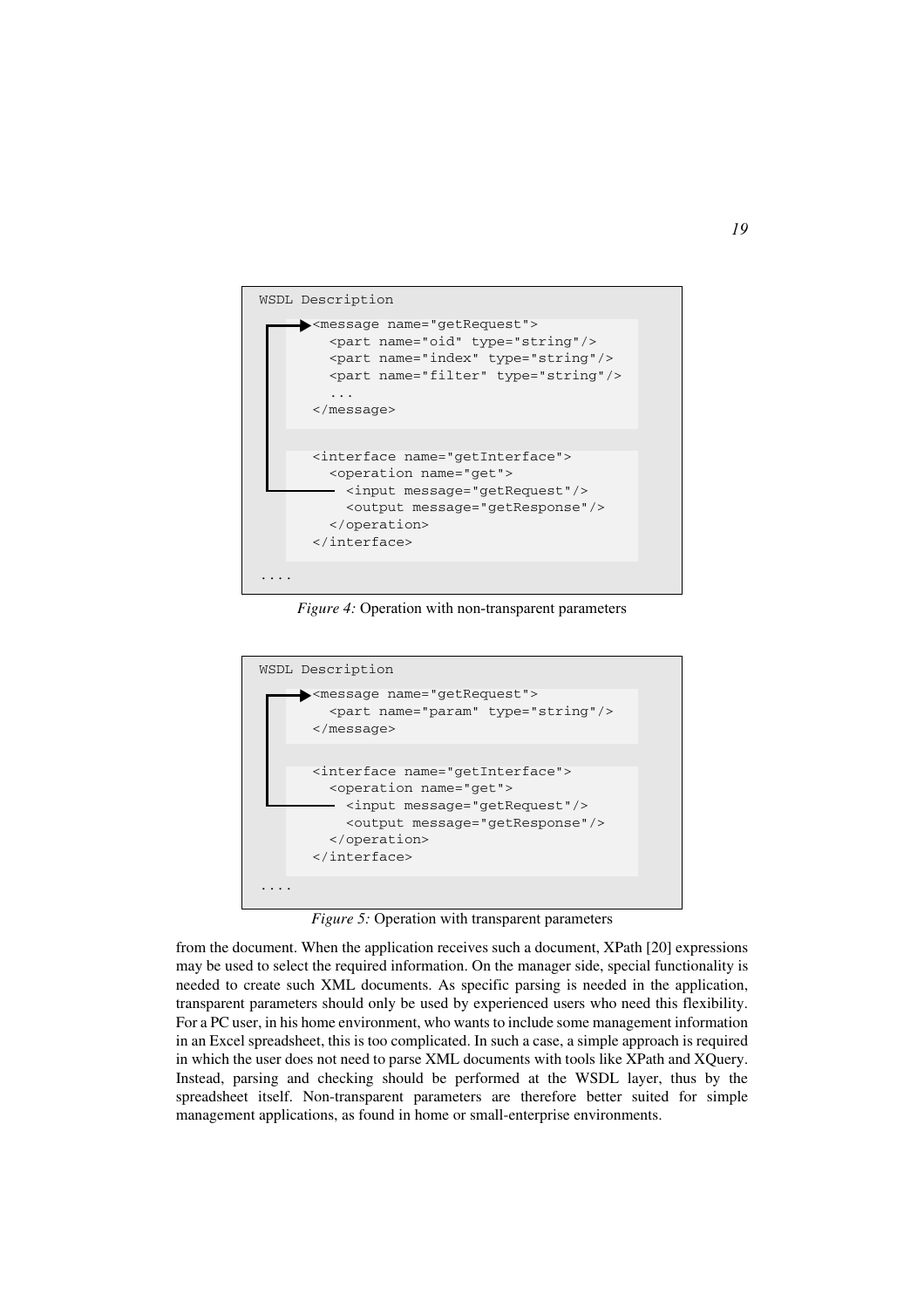#### *5.3 GENERICITY*

Another approach is to vary the genericity of operations, as illustrated by this example. Assume a managed system provides host-specific information such as SysLocation and SysUptime, as well as statistical information for the network interfaces such as IfInOctets, IfOutOctets, IfInErrors and IfOutErrors. As the system can have multiple interfaces, the four interface-related OIDs can be provided multiple times. Figure 6 shows this information in the form of a containment tree.

To retrieve this information, management operations need to be defined. If these operations are defined at a low level of genericity, a dedicated operation is required for each variable. The resulting operations then look like getSysUptime or getIfOutOctets (see Figure 6). Note that the operations for retrieving network interface information, need to have a parameter supplied to identify the interface.

![](_page_19_Figure_3.jpeg)

*Figure 6: Containment diagram*

Management operations can also be defined at a higher level of genericity. For example, a getSystem operation can be defined to retrieve SysLocation as well as SysUptime, and a getInterface(index) operation to retrieve all management information for a specific interface. If we push this rationale even further, a single getAll operation can retrieve all information contained in the managed system.

An important characteristic of this approach is that the naming of the operations precisely defines the functionality. Therefore it is very easy for the manager to determine which operation to call to retrieve certain information. Note that the number of parameters associated with each operation may be small: no OID is needed because the name of the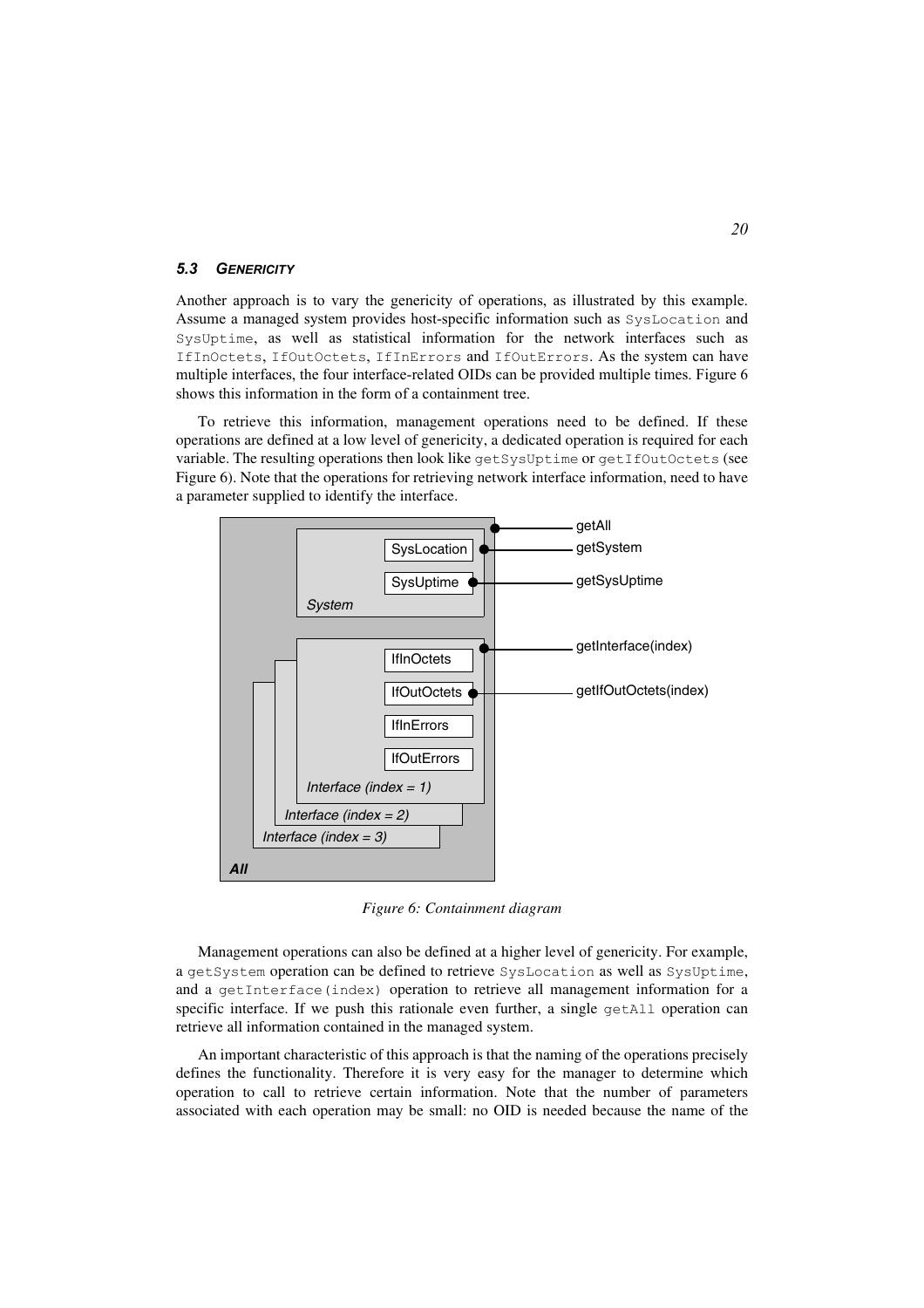operation already identifies the object. Only in case multiple instances of the same object class exist (e.g., the Interface object in Figure 6) does the manager have to provide an instance identifier.

Like in other management architectures such as OSI Management (the Open Systems Interconnection management architecture devised by the ISO) [35] or TMN (the Telecommunications Management Network devised by the International Telecommunication Union, ITU) [35], the containment hierarchy can be presented as a tree (see [Figure 7](#page-20-1)). Fine-grained operations can be used to retrieve the leaves of the tree, and coarse-grained operations to retrieve the leaves as well as their higher-level nodes. In SNMP, conversely, only the leaves of the MIB trees are accessible. In general, however, it is not possible to select in a single operation objects from different trees; if the manager wants to retrieve, for example, the OIDs System and IfInErrors, two separate SNMP operations are needed.

![](_page_20_Figure_2.jpeg)

*Figure 7: Containment tree*

<span id="page-20-1"></span>To restrict an operation to specific objects, it is possible to use Web services in combination with filtering. Theoretically, filtering allows usage of getAll to retrieve every possible variable, provided that an appropriate filter (and possible index) is given. In combination with filtering, getAll can thus be considered an extreme form of genericity, useful for all kinds of task. In practice, however, filtering can be expensive. When it is performed on the agent side, it may consume too many CPU cycles and memory. When filtering is performed on the manager side, bandwidth may be wasted and the management platform may become overloaded. Although filtering is very flexible and powerful, it should be used with care.

#### <span id="page-20-0"></span>*5.4 EXAMPLE OF WEB SERVICES-BASED MANAGEMENT*

To illustrate the use of Web services for integrated management, let us now study an example of Web services-based network monitoring system. The example is about the SNMP Interface table (ifTable), which is part of the Interfaces Group MIB (IF-MIB) [57]. The ifTable provides information on the operation and use of all network interfaces available in the managed entity. These interfaces can be physical interfaces (e.g., Ethernet and Wireless Local Area Network cards) or virtual interfaces (e.g., tunnels or the loop-back interface). For each interface, the table includes a separate row; the number of rows is therefore equal to the number of interfaces. The table consists of 22 columns and includes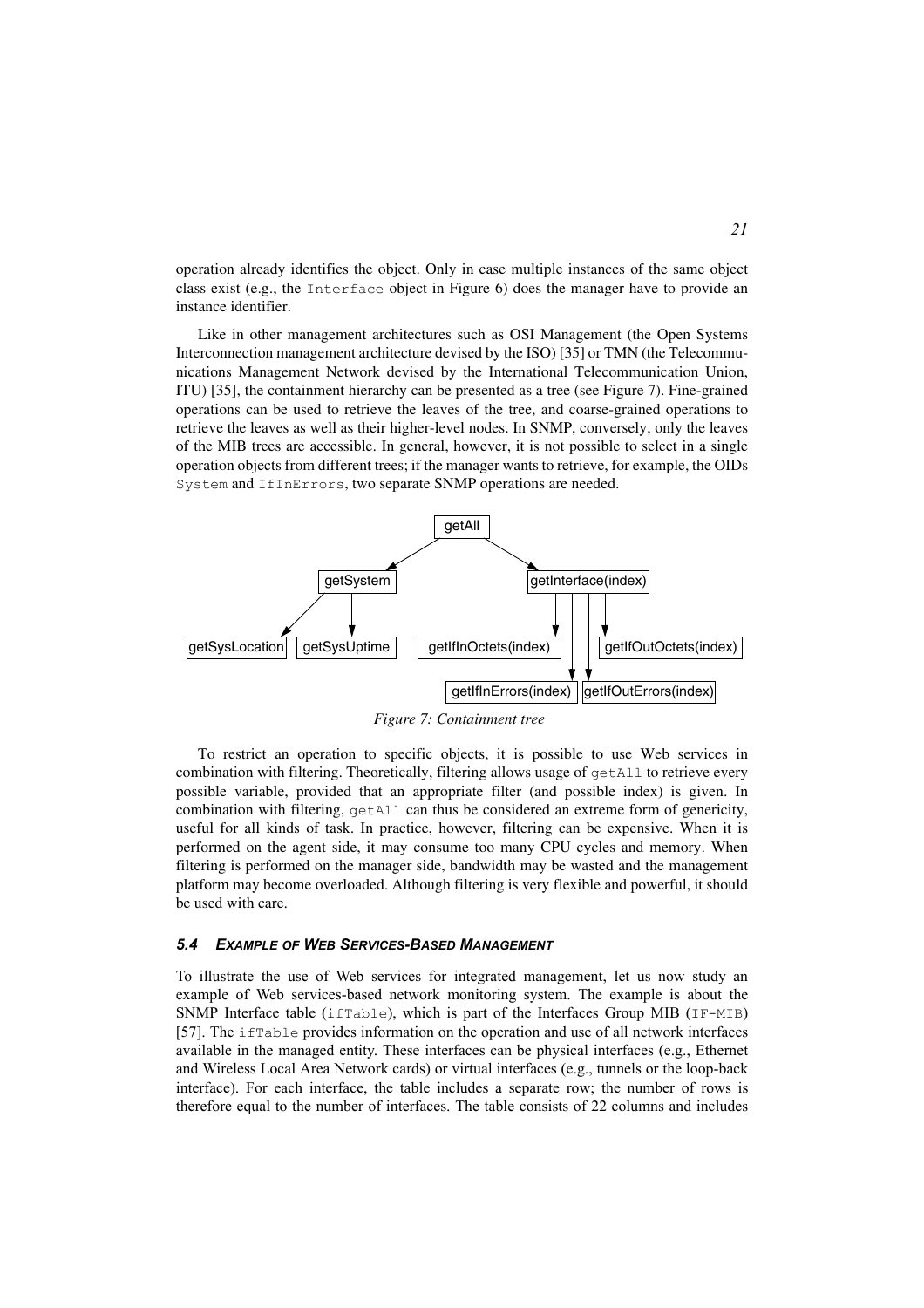![](_page_21_Figure_0.jpeg)

information such as the interface index (ifIndex), the interface description (ifDescr), the interface type  $(i fType)$ , etc. Figure 8 shows a summary of this table.

*Figure 8: Interface Table*

Before we can come up with a WSDL description for retrieving the Interface table, we must choose the genericity of the WSDL operations. Three levels of genericity are possible, ranging from high genericity to low genericity.

At the highest level of genericity, a single operation can be defined to retrieve all objects of the ifTable. We call this Web service operation getIfTable.

Instead of retrieving the entire  $ifTable in a single call, it is also possible to define Web$ service operations that retrieve only a single row or a single column. The operation that retrieves a single row of the Interface table is called  $q$ etIfRow. This operation gets all information related to a single network interface and requires as parameter the identifier of that interface; a possible choice for this parameter is the value of  $ifIndex$ . The operation that retrieves a single column is called getIfColumn. To identify which column should be retrieved, a parameter is needed that can take values such as ifIndex, ifDescr, ifType, etc. Alternatively, it is possible to define separate operations per column; in that case, the resulting operations would be getIfIndex, getIfDescr, getIfType, etc.

Finally, at the lowest level of genericity, separate operations are defined to retrieve each individual ifTable object. This approach is somehow comparable to the approach used by the SNMP get operation (although the latter allows multiple objects to be retrieved in a single message). Depending on the required parameter transparency, again two choices are possible. The first possibility is to have a generic getIfCell operation; this operation requires as input parameters an interface identifier to select the row (interface), as well as a parameter to select the column (e.g., ifIndex, ifDescr or ifType). The second possibility is to have special operations for each column; these operations require as input parameter the identifier of the required interface. An example of such an operation is getIfType(interface1). descriptions are a mix of WSDL 2.1 and WSDL 2.1, as  $\frac{3}{2}$  and WSDL and WSDL and WSDL and WSDL operations. There levels of genericity are possible, between the mix of WSDL operations. There levels of genericity are pos

Figure 9 summarizes the choices that can be made to retrieve table information; they range from high genericity (getIfTable) to low genericity (getIfCell). Note that this figure does not show the choices that are possible with respect to parameter transparency.

Let us now discuss the main parts of the WSDL descriptions of these operations. These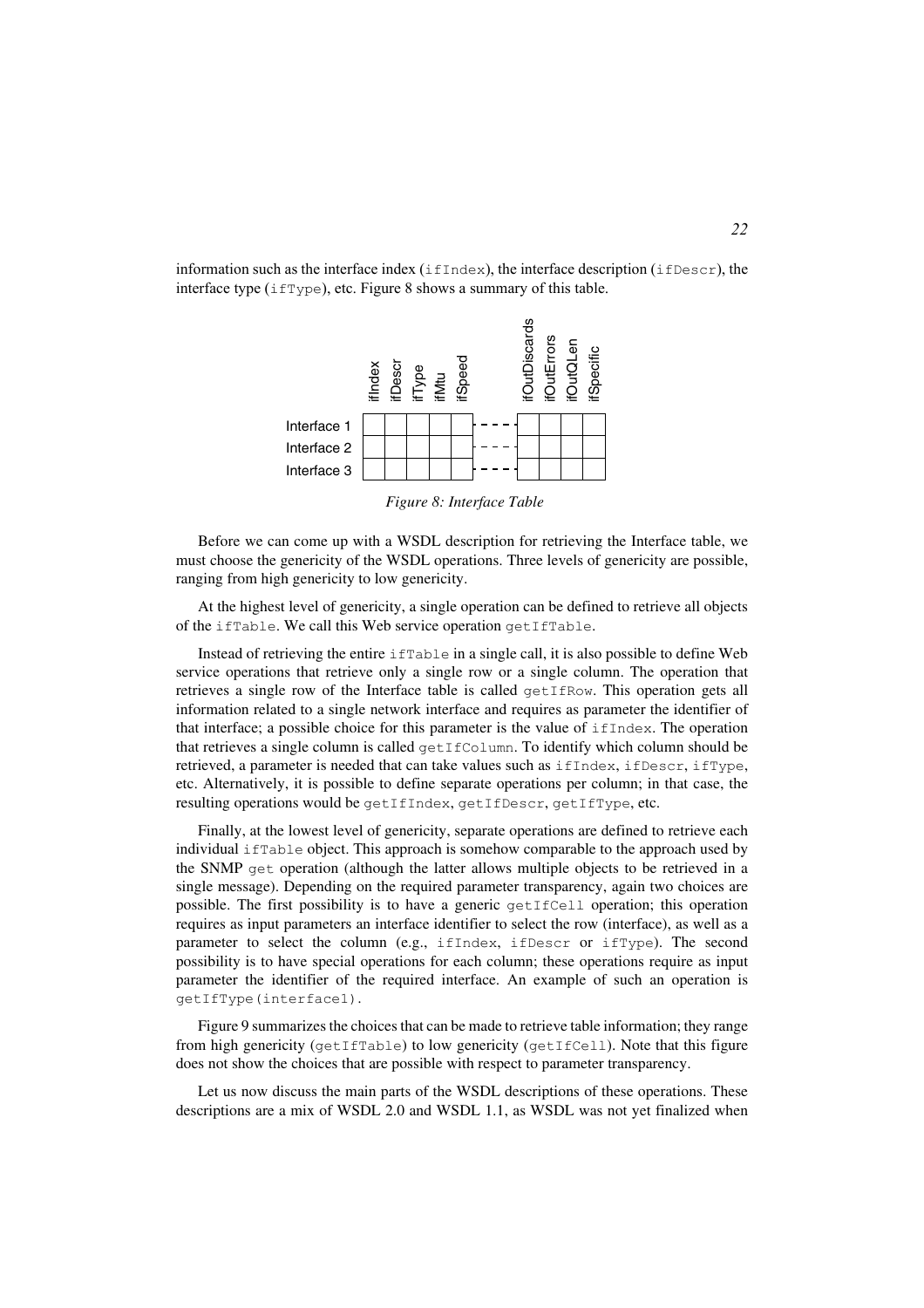![](_page_22_Figure_0.jpeg)

*Figure 9: Different choices to retrieve table objects*

this work was performed. In the gSOAP toolkit that we used [25], the WSDL descriptions consist of the following (container) elements:

- The  $ltypes$  element (WSDL 2.0), to define new data types.
- The <message> elements (WSDL 1.1), to specify the data that belongs to each message.
- The <interface> element (WSDL 2.0), to combine one or more messages and ease the generation of programming stubs.
- The <br/>sbinding> element (WSDL 2.0), to associate the interface element with a transport protocol.
- The <service> element (WSDL 2.0), to associate the interface element with a web address (URL).

### *THE <TYPES> ELEMENT*

XML supports two types for defining elements:  $\langle$ simpleType $\rangle$  and  $\langle$ complexType $\rangle$ . A  $\leq$  simpleType $\geq$  element contains a single value of a predefined form (e.g., an integer or a string). A  $\leq$ complexType $>$  element groups other elements (e.g., an address element can contain street, postal code, and city sub-elements).

The WSDL descriptions of our examples use  $\langle \text{complexType} \rangle$  elements to group certain objects within the ifTable. Which object are taken together depends on the genericity of the Web service. For example, all columns of the  $ifTable can be grouped together, yielding a$ single  $\langle \text{complexType} \rangle$  that can be used to retrieve entire if Table rows. This complex type is called ifEntry in our example (see [Figure 10\)](#page-23-0), and can be used by the getIfTable as well as getIfRow operations. Note that for the getIfRow operation, the <sequence> element should be left out, as only one row can be retrieved at a time.

## *THE <MESSAGE> ELEMENTS*

The <message> elements are used in WSDL 1.1 to describe the information that is exchanged between a Web service producer and its consumers. There are  $\leq$ message> elements for request (input) and response (output) messages. These messages consist of zero or more <part> elements. In request messages, the <part> elements represent the parameters of the Web service. In response messages, these elements describe the response data.

The  $q$ etIfTable Web service supports a single operation: retrieving the complete table. [Figure 11](#page-23-1) shows the  $\langle$ message> elements for this operation. The figure shows a request message that contains a "community" string; this string is used for authentication purposes in  $SNMPv1$  or  $SNMPv2c$ . The response message contains an element of type if  $E$ ntry, which was defined in [Figure 10,](#page-23-0) as well as an integer representing the number of table rows.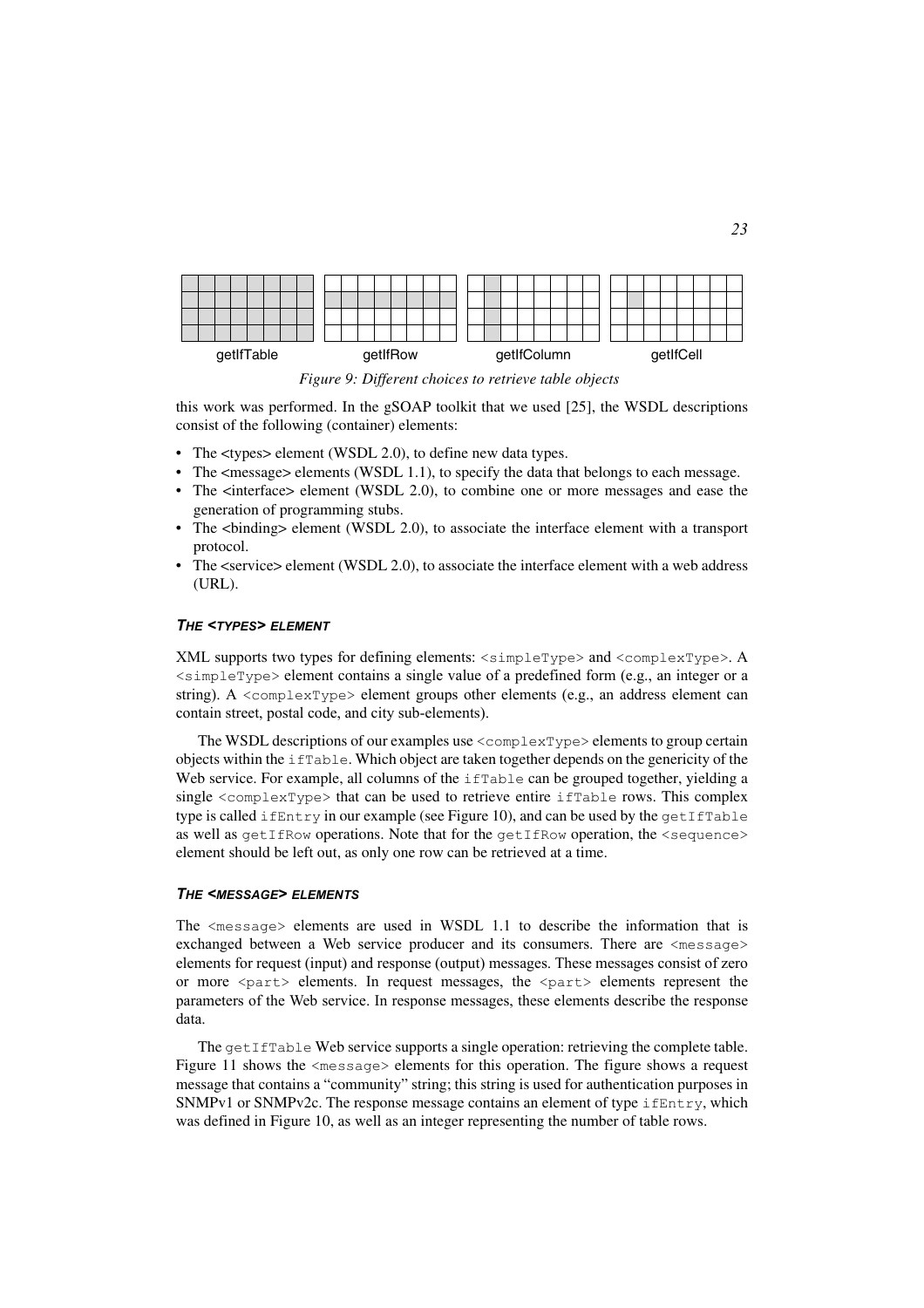```
<types> 
   <complexType name="ifEntry"> 
     <sequence> 
       <element name="ifIndex" type="xsd:unsignedInt"/> 
       <element name="ifDescr" type="xsd:string"/> 
       <element name="ifType" type="xsd:unsignedInt"/> 
       <element name="ifMtu" type="xsd:unsignedInt"/> 
       <element name="ifSpeed" type="xsd:unsignedInt"/> 
       <element name="ifPhysAddress" type="xsd:string"/> 
       <element name="ifAdminStatus" type="xsd:unsignedInt"/> 
       <element name="ifOperStatus" type="xsd:unsignedInt"/> 
       <element name="ifInOctets" type="xsd:unsignedInt"/> 
       <element name="ifInUcastPkts" type="xsd:unsignedInt"/> 
       <element name="ifInDiscards" type="xsd:unsignedInt"/> 
       <element name="ifInErrors" type="xsd:unsignedInt"/> 
       <element name="ifOutOctets" type="xsd:unsignedInt"/> 
       <element name="ifOutUcastPkts" type="xsd:unsignedInt"/> 
       <element name="ifOutDiscards" type="xsd:unsignedInt"/> 
       <element name="ifOutErrors" type="xsd:unsignedInt"/> 
       <element name="ifOutQLen" type="xsd:unsignedInt"/> 
       <element name="ifSpecific" type="xsd:string"/> 
     </sequence> 
   </complexType> 
   ... 
</types> 
                     Figure 10: The ifEntry type
<message name="getIfTableRequest"> 
   <part name="community" type="xsd:string"/>
```

```
</message> 
<message name="getIfTableResponse"> 
   <part name="sizeTable" type="xsd:int"/> 
   <part name="ifEntry" type="utMon:ifEntry"/>
</message>
```
*Figure 11: Message definitions for getIfTable*

<span id="page-23-1"></span>All other Web services in this section support multiple operations. The  $getIfRow$  Web service can be defined to support two operations: retrieve a specified row, and retrieve a list of valid row index numbers (which correspond to the network interfaces in the agent system). The getIfColumn and getIfCell Web services can be defined in terms of operations (one per ifTable column).

[Figure 12](#page-24-0) shows the messages for two of the operations used by the getIfCell Web service. The request messages have an index element for referencing the correct cell.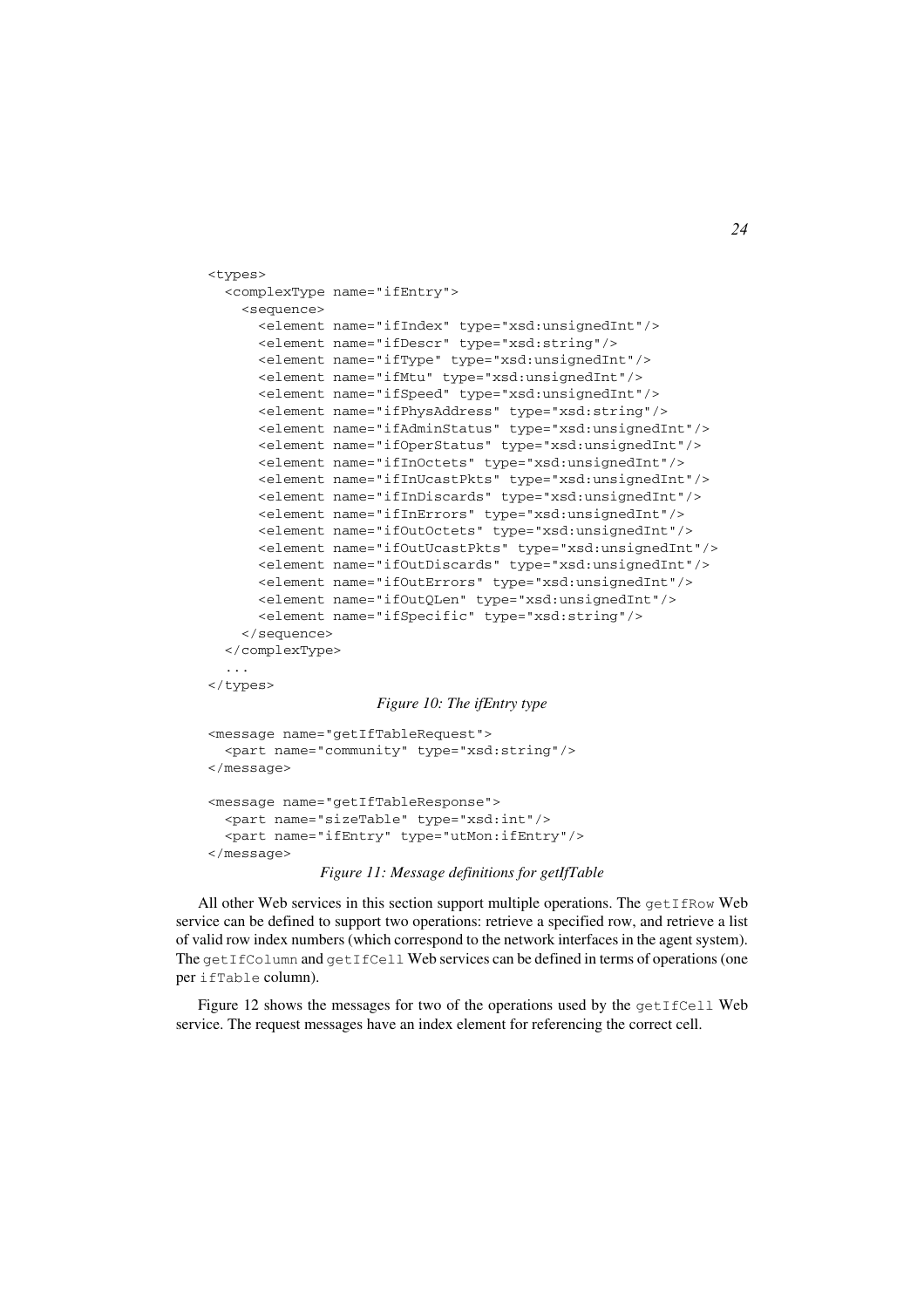```
<message name="getIfIndexRequest">
  <part name="index" type="xsd:unsignedInt"/> 
   <part name="community" type="xsd:string"/> 
</message>
<message name="getIfIndexResponse">
  <part name="ifIndex" type="xsd:unsignedInt"/>
</message>
<message name="getIfDescrRequest">
  <part name="index" type="xsd:unsignedInt"/> 
  <part name="community" type="xsd:string"/>
</message>
<message name="getIfDescrResponse">
  <part name="ifDescr" type="xsd:string"/>
</message>
              Figure 12: Message definitions for getIfCell
```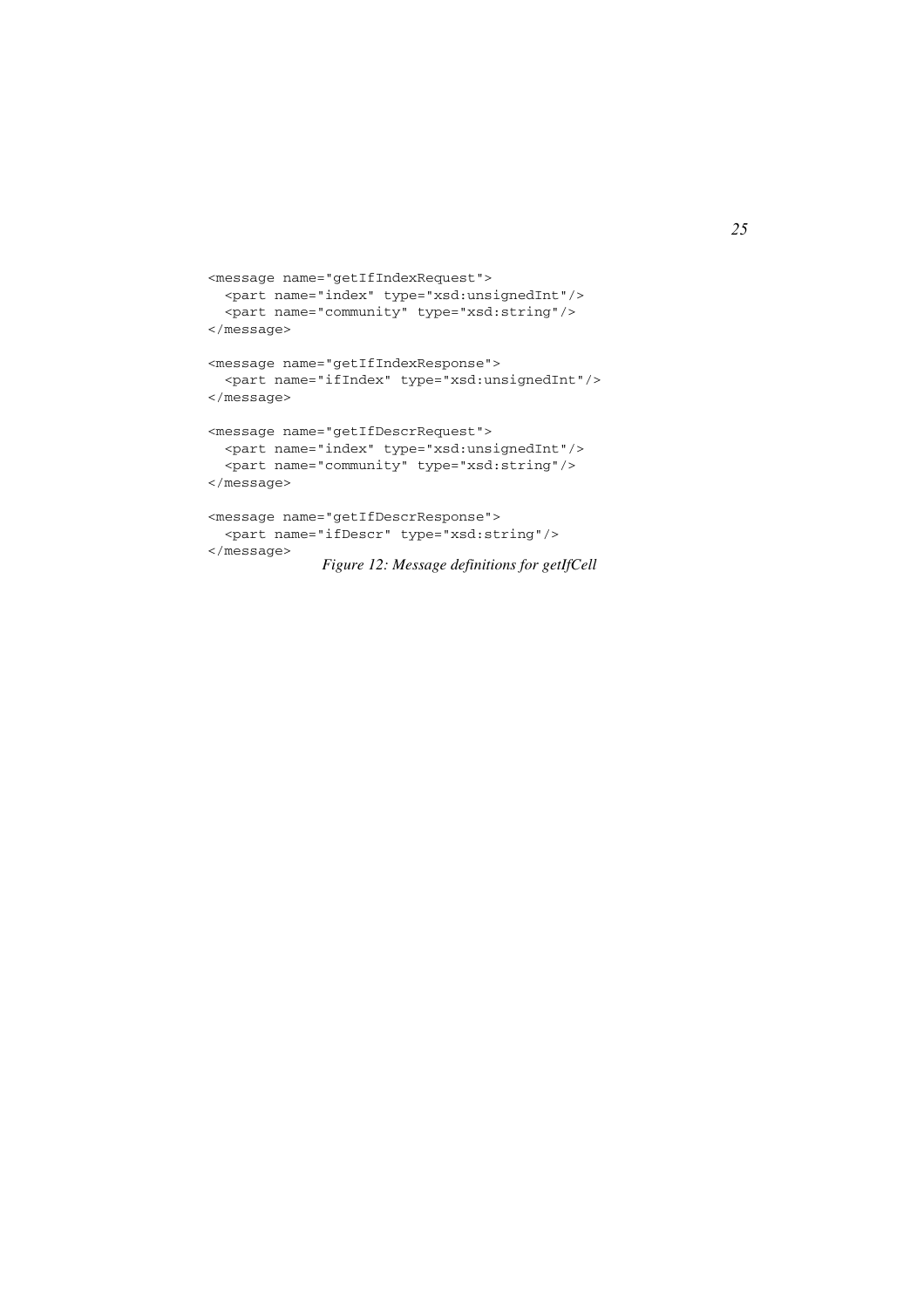#### *THE <INTERFACE> ELEMENT*

An  $\langle$ interface> element defines the operations that are supported by the Web service. Each operation consists of one or more messages; the  $\langle$ interface> element therefore groups the previously defined <message> elements into <operation> elements. In addition, the <interface> element may define <description> elements. In general, four types of operation exist: *one way*, *request-response*, *solicit response* and *notification*. In our example, they are all of the *request-response* type. [Figure 13](#page-25-0) shows the <interface> element for the getIfTable Web service.

```
<interface name="getIfTableServicePortType">
   <operation name="getIfTable">
     <documentation>function utMon__getIfTable</documentation>
     <input message="tns:getIfTableRequest"/>
     <output message="tns:getIfTableResponse"/>
   </operation>
</interface>
```
## *Figure 13: Interface definition for getIfTable*

<span id="page-25-0"></span>The other Web services support multiple operations. [Figure 14](#page-25-1) shows part of the <interface> element for the getIfColumn Web service.

```
<interface name="getIfColumnServiceInterface">
   <operation name="getIfIndex">
     <documentation>function utMon__getIfIndex</documentation>
     <input message="tns:getIfIndexRequest"/>
     <output message="tns:uIntArray"/>
   </operation>
   <operation name="getIfDescr">
     <documentation>function utMon__getIfDescr</documentation>
     <input message="tns:getIfDescrRequest"/>
     <output message="tns:stringArray"/>
   </operation>
   <operation name="getIfType">
     <documentation>function utMon__getIfType</documentation>
     <input message="tns:getIfTypeRequest"/>
     <output message="tns:uIntArray"/>
   </operation> 
   ... 
</interface>
```
*Figure 14; Interface definition for getIfColumn*

#### <span id="page-25-1"></span>*THE <BINDING> ELEMENT*

A <binding> element specifies which protocol is used to transport the Web service information, and how this information is encoded. Similar to the  $\leq$ interface> element, it also includes the operations that are supported by the Web service, as well as the request and response messages associated with each operation. In principle, there are many choices for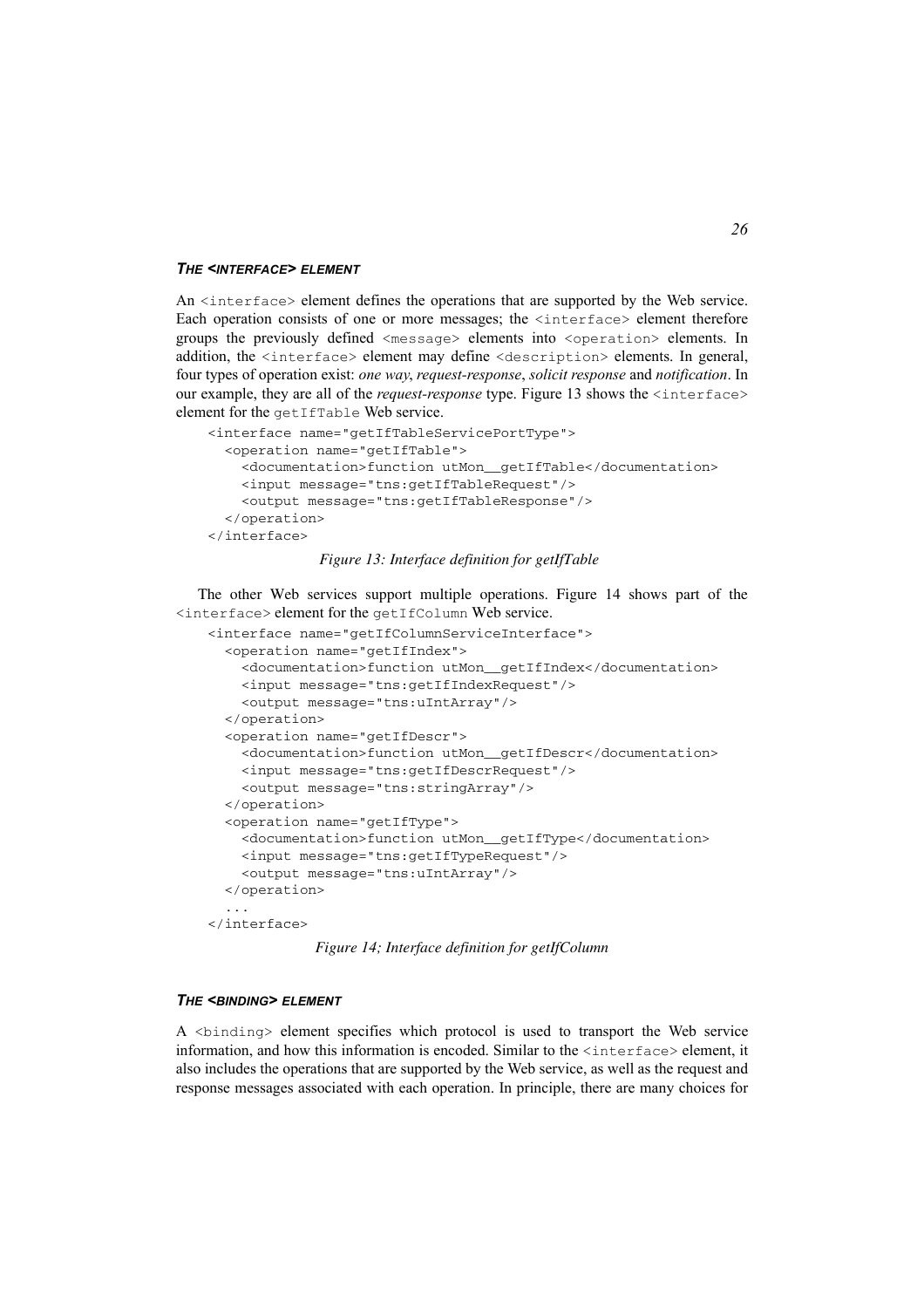the transport protocol; in practice, SOAP over HTTP is by far the most popular choice. [Figure 15](#page-26-0) shows part of the <binding> element for the getIfColumn Web service.

```
<binding name="getIfColumnServiceBinding"
       type="tns:getIfColumnServiceInterface">
   <SOAP:binding style="rpc"
       transport="http://schemas.xmlsoap.org/soap/http"/>
<operation name="getIfIndex">
   <SOAP:operation soapAction=""/>
   <input>
     <SOAP:body use="encoded" namespace="urn:utMon"
      encodingStyle="http://schemas.xmlsoap.org/soap/encoding/"/>
   </input>
   <output> 
     <SOAP:body use="encoded" namespace="urn:utMon"
      encodingStyle="http://schemas.xmlsoap.org/soap/encoding/"/>
   </output>
</operation>
<operation name="getIfDescr">
   <SOAP:operation soapAction=""/> 
   <input>
     <SOAP:body use="encoded" namespace="urn:utMon"
      encodingStyle="http://schemas.xmlsoap.org/soap/encoding/"/>
   </input> 
   <output>
     <SOAP:body use="encoded" namespace="urn:utMon"
      encodingStyle="http://schemas.xmlsoap.org/soap/encoding/"/>
   </output>
</operation>
...
</binding>
```
## *Figure 15: Binding definition for getIfColumn*

#### <span id="page-26-0"></span>*THE <SERVICE> ELEMENT*

The <service> element is used to give the Web service a name and specify its location (a URL). [Figure 16](#page-26-1) shows this element for the example of the getIfRow Web service. The name is getIfRowService, the location is http://yourhost.com/ and the transport protocol is defined by the getIfRowServiceBinding.

```
<service name="getIfRowService">
   <documentation>getIfRow service</documentation>
   <endpoint name="getIfRowService"
      binding="tns:getIfRowServiceBinding">
     <SOAP:address location="http://yourhost.com/"/>
   </endpoint>
</service>
```
<span id="page-26-1"></span>*Figure 16: Service element definition for getIfRow*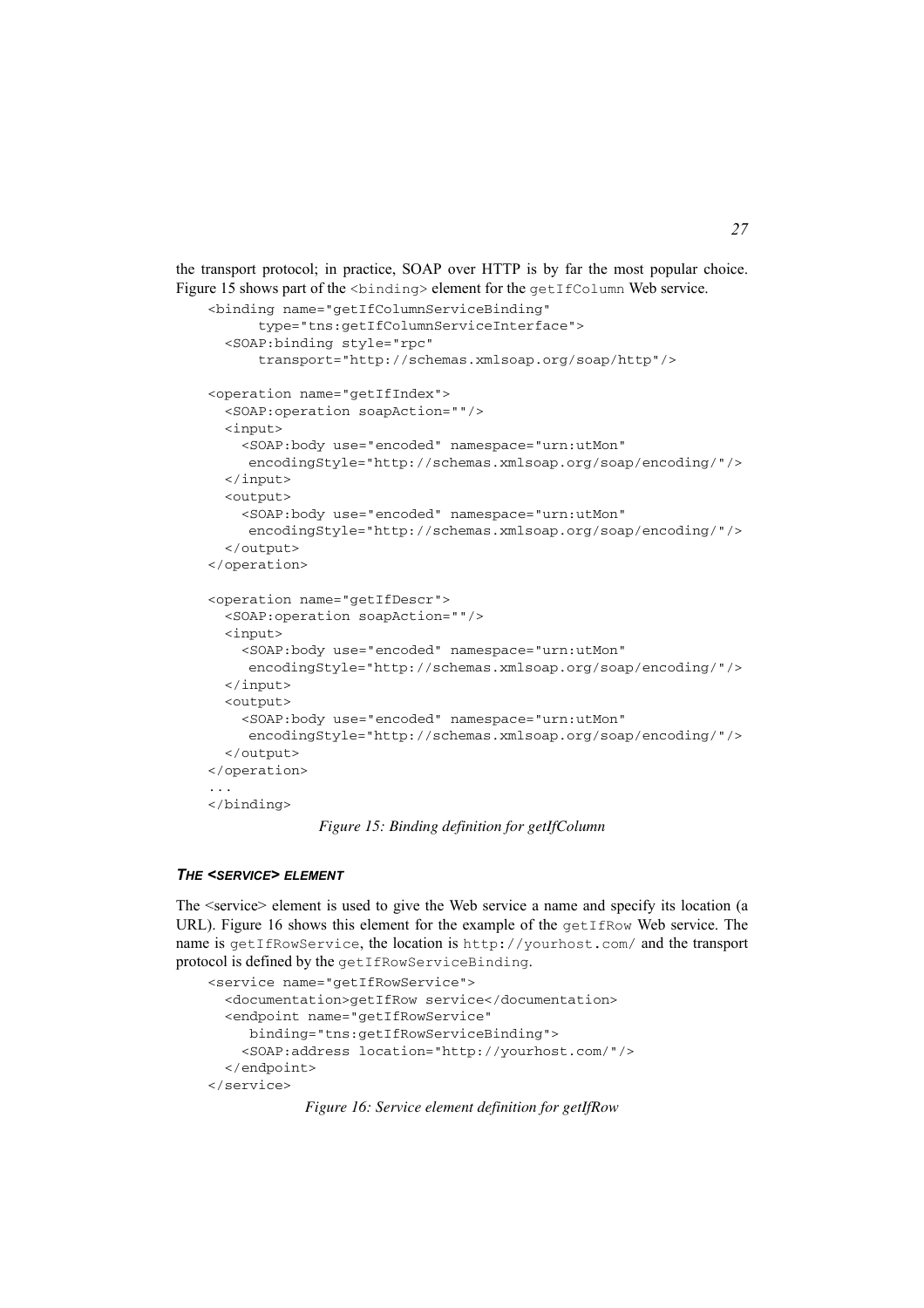#### *5.5 PERFORMANCE*

One of the main arguments against using Web services in network management is that the performance of Web services is inferior to that of SNMP. We show in this section that this argument is invalid. Although there are scenarios in which SNMP provides better performance, there are other scenarios in which Web services perform better. In general, the following statements can be made:

- In case a single managed object should be retrieved, SNMP is more efficient than Web services.
- In case many objects should be retrieved, Web services may be more efficient than SNMP.
- The encoding and decoding of SNMP PDUs or WSDL messages is less expensive (in terms of processing time) than retrieving management data from within the kernel. The choice between Basic Encoding Rules (BER) or XML encoding is therefore not the main factor that determines performance.
- Performance primarily depends on the quality of the implementation. Good implementations perform considerably better than poor implementations. This holds for SNMP as well as Web services implementations.

In the literature, several studies can be found on the performance of Web services-based management. Choi and Hong published several papers in which they discuss the design of XML-to-SNMP gateways. As part of their research, the performance of XML and SNMPbased management software was investigated [18][19]. To determine bandwidth, they measured the XML traffic on one side of the gateway, and the corresponding SNMP traffic on the other side. In their test setup, separate SNMP messages were generated for every managed object that had to be retrieved; the possibility to request multiple managed objects via a single SNMP message was not part of their test scenario. The authors also measured the latency and resource (CPU and memory) usage of the gateway. They concluded that, for their test setup, XML performed better than SNMP.

Whereas the previous authors compared the performance of SNMP to XML, Neisse and Granville focused on SNMP and Web services [61]. As the previous authors, they implemented a gateway and measured traffic on both sides of this gateway. Two gateway translation schemes were used: protocol level and managed object level. In the first scheme, a direct mapping exists between every SNMP and Web services message. In the second scheme, a single, high-level Web service operation (e.g., getIfTable) maps onto multiple SNMP messages. These authors also investigated the performance impact of using HTTPS and zlib compression [94]. The Web services toolkit was NuSOAP. For protocol-level translation, they concluded that Web services always require substantial more bandwidth than SNMP. For translation at the managed-object level, they found that Web services perform better than SNMP if many managed objects were retrieved at a time.

Another interesting study on the performance of Web services and SNMP was conducted by Pavlou *et al.* [75][76]. Their study is much broader than a performance study and also includes CORBA-based approaches. They consider the retrieval of Transmission Control Protocol (TCP) MIB variables and measure bandwidth and round-trip time. Unlike in the previous two studies, no gateways are used, but a dedicated Web services agent was implemented using the Systinet WASP toolkit [90]. The performance of this agent was compared to a Net-SNMP agent [\[62\]](#page-53-8). The authors neither investigated alternate SNMP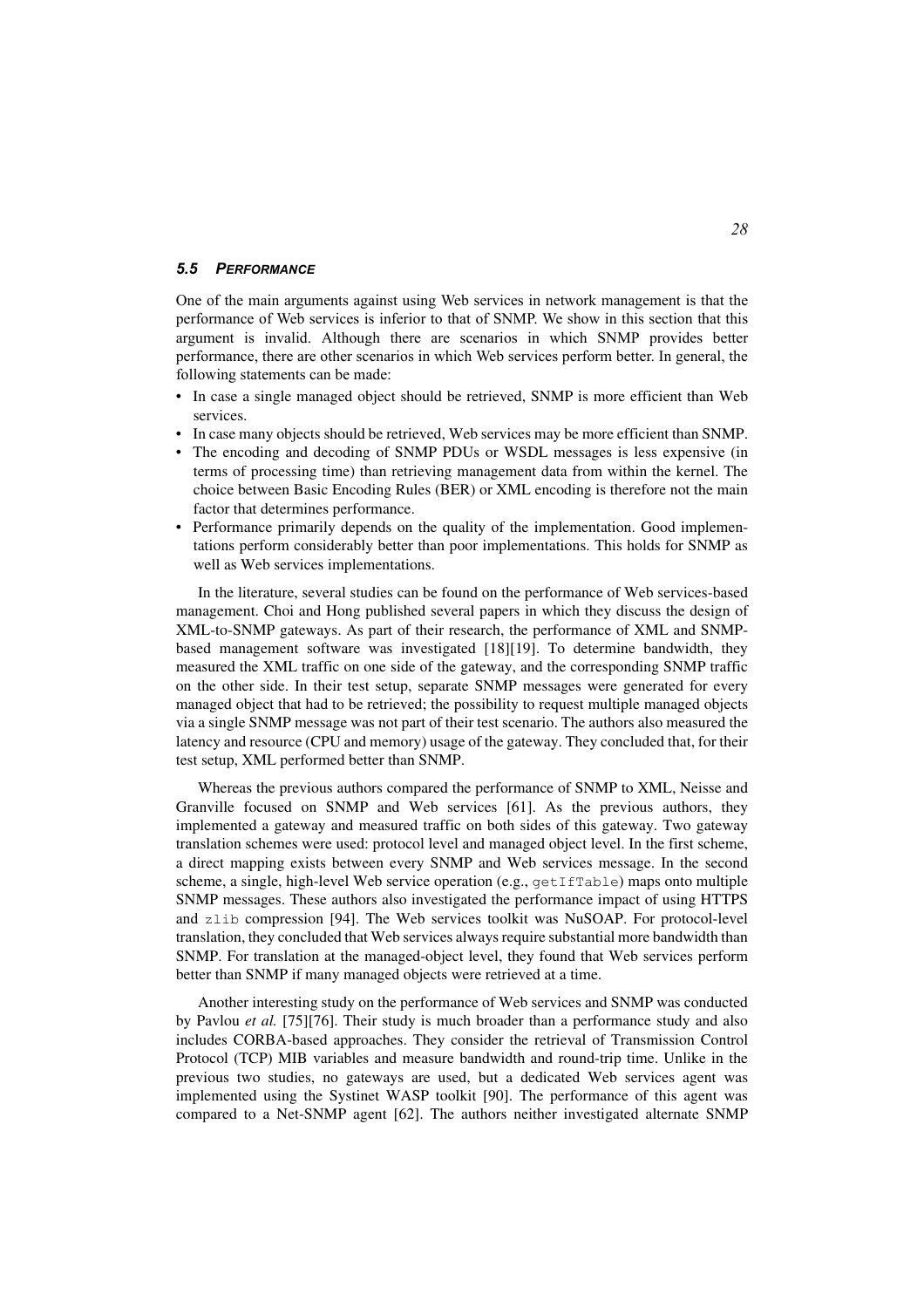agents, nor the effect of fetching actual management data in the system. They concluded that Web services causes more overhead than SNMP.

In the remainder of this section, we discuss a study performed in 2004 at University of Twente by one of the authors of this chapter; more details can be found in [77]. For this study, measurements were performed on a Pentium 800 MHz PC running Debian Linux. The PC was connected via a 100 Mbit/s Ethernet card. Four Web services prototypes were build: one for retrieving single OIDs of the ifTable, one for retrieving ifTable rows, one for retrieving ifTable columns and one for retrieving the entire ifTable (see [Section 5.4\)](#page-20-0). To retrieve management data from the system, we decided to use the same code for the SNMP and Web services prototypes. In this way, differences between the measurements would only be caused by differences in SNMP and Web services handling. For this reason, the Web services prototypes incorporated parts of the Net-SNMP open-source package. All SNMPspecific code was removed and replaced by Web services-specific code. This code was generated using the gSOAP toolkit version 2.3.8 [25][26], which turned out to be quite efficient. It generates a dedicated skeleton and does not use generic XML parsers such as the Document Object Model (DOM) or the Simple API for XML (SAX). For compression, we used zlib [94]. The performance of the Web services prototypes was compared to more than twenty SNMP implementations, including agents on end-systems (Net-SNMP, Microsoft Windows XP agent, NuDesign and SNMP Research's CIA agent) as well as agents within routers and switches (Cisco, Cabletron, HP, IBM and Nortel).

#### *BANDWIDTH USAGE*

One of the main performance parameters is bandwidth usage. For SNMP, it can be derived analytically as the PDU format of SNMP is standardized. For Web services, there were no standards when we conducted this study, so we could not derive analytical formulae that would give lower and upper bounds for the bandwidth needed to retrieve if Table data. In fact, the required bandwidth depends on the specific WSDL description, which may be different from case to case. This section therefore only discusses the bandwidth requirements of the prototype that fetches the entire ifTable in a single interaction; the WSDL structure of that prototype was presented in [Section 5.4.](#page-20-0)

Figure 17 shows the bandwidth requirements of SNMPv1 and Web services as a function of the size of the ifTable. Bandwidth usage is determined at the application (SNMP/SOAP) layer; at the IP layer, SNMP requires 56 additional octets, whereas Web services require between 273 and 715 octets, depending on the number of retrieved managed objects and the compression mechanism applied. In case of SNMPv3, an additional 40 to 250 octets are needed.

Figure 17 illustrates that SNMP consumes far less bandwidth than Web services, particularly in cases where only a few managed objects should be retrieved. But, even in cases where a large number of objects should be retrieved, SNMP remains two  $(qet)$  to four (getBulk) times better than Web services. The situation changes, however, when compression is used. Figure 17 shows that, for Web services, compression reduces bandwidth consumption by a factor 2 when only a single object is retrieved; if 50 objects are retrieved, by a factor 4; for 150 objects, by a factor 8.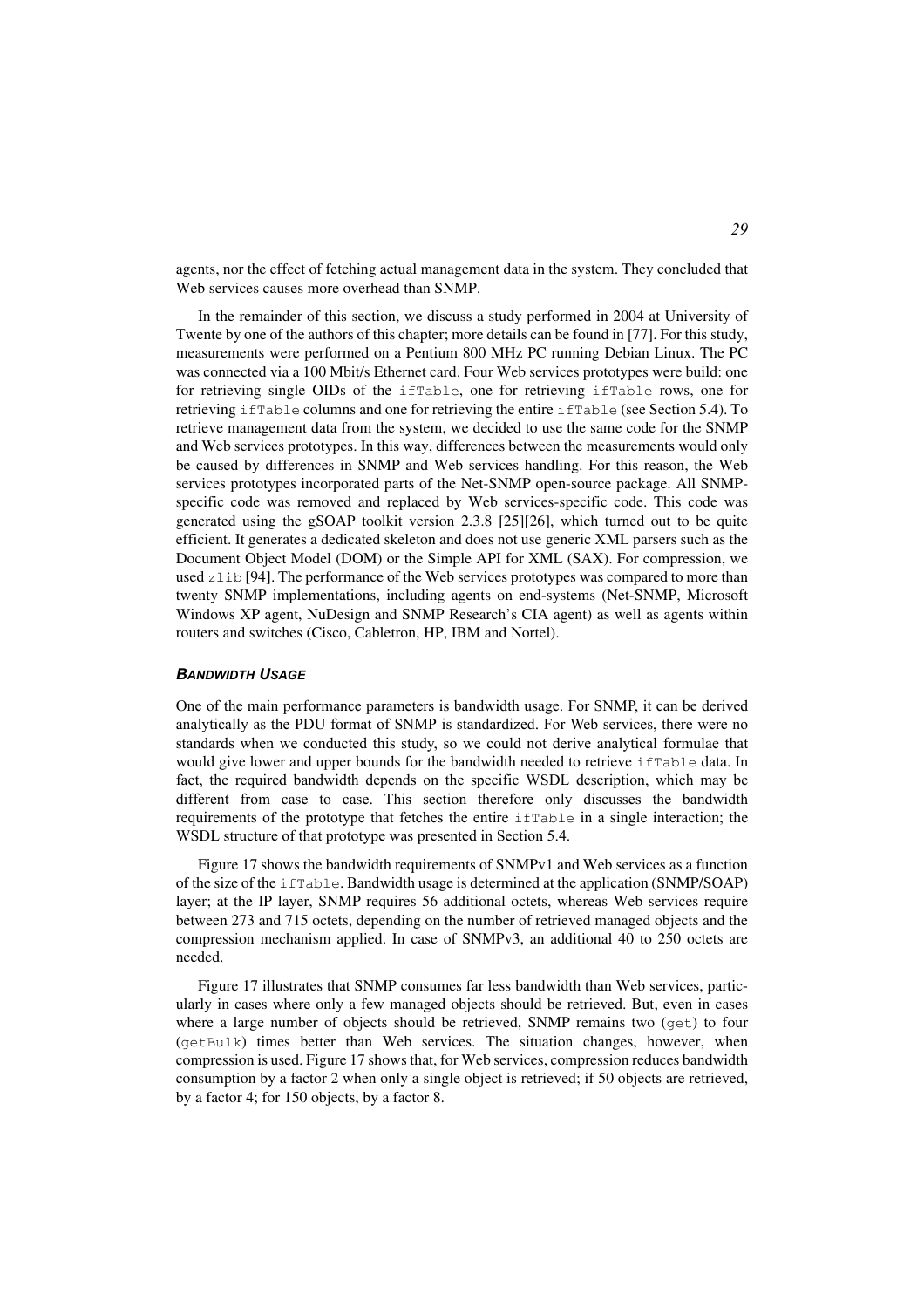![](_page_29_Figure_0.jpeg)

The threshold where compressed Web services begin to outperform SNMP is 70 managed objects. This number is not ridiculously high: it is easily reached when interface data needs to be retrieved for hundreds of users, for example in case of access switches or Digital Subscribe Line Access Multiplexers (DSLAMs). Figure 17 also shows that the bandwidth consumption of compressed SNMP, as defined by the IETF EoS Working Group, is approximately 75% lower than non-compressed SNMPv1. This form of SNMP compression is known under the name ObjectID Prefix Compression (OPC).

## *CPU TIME*

Figure 18 shows the amount of CPU time needed for coding (decoding plus the subsequent encoding) an SNMP message (encoded with BER) or Web services (encoded in XML) encoded messages. As we can see, the different curves can be approximated by piecewise linear functions. For an SNMP message carrying a single managed object, the BER coding time is roughly 0.06 ms. A similar XML-encoded message requires 0.44 ms, which is seven times more. Coding time increases if the number of managed objects in the message increases. Coding an SNMP message that contains 216 objects requires 0.8 ms; coding a similar Web services message requires 2.5 ms. We can therefore conclude that XML encoding requires 3 to 7 times more CPU time than BER encoding. Figure 18 also shows the effect of compression: compared to XML coding, Web services compression turns out to be quite expensive (by a factor 3 to 5). In cases where bandwidth is cheap and CPU time expensive, Web services messages should not be compressed.

 To determine how much coding contributes to the complete message handling time, the time to retrieve the actual data from the system was also measured. For ifTable, this

*30*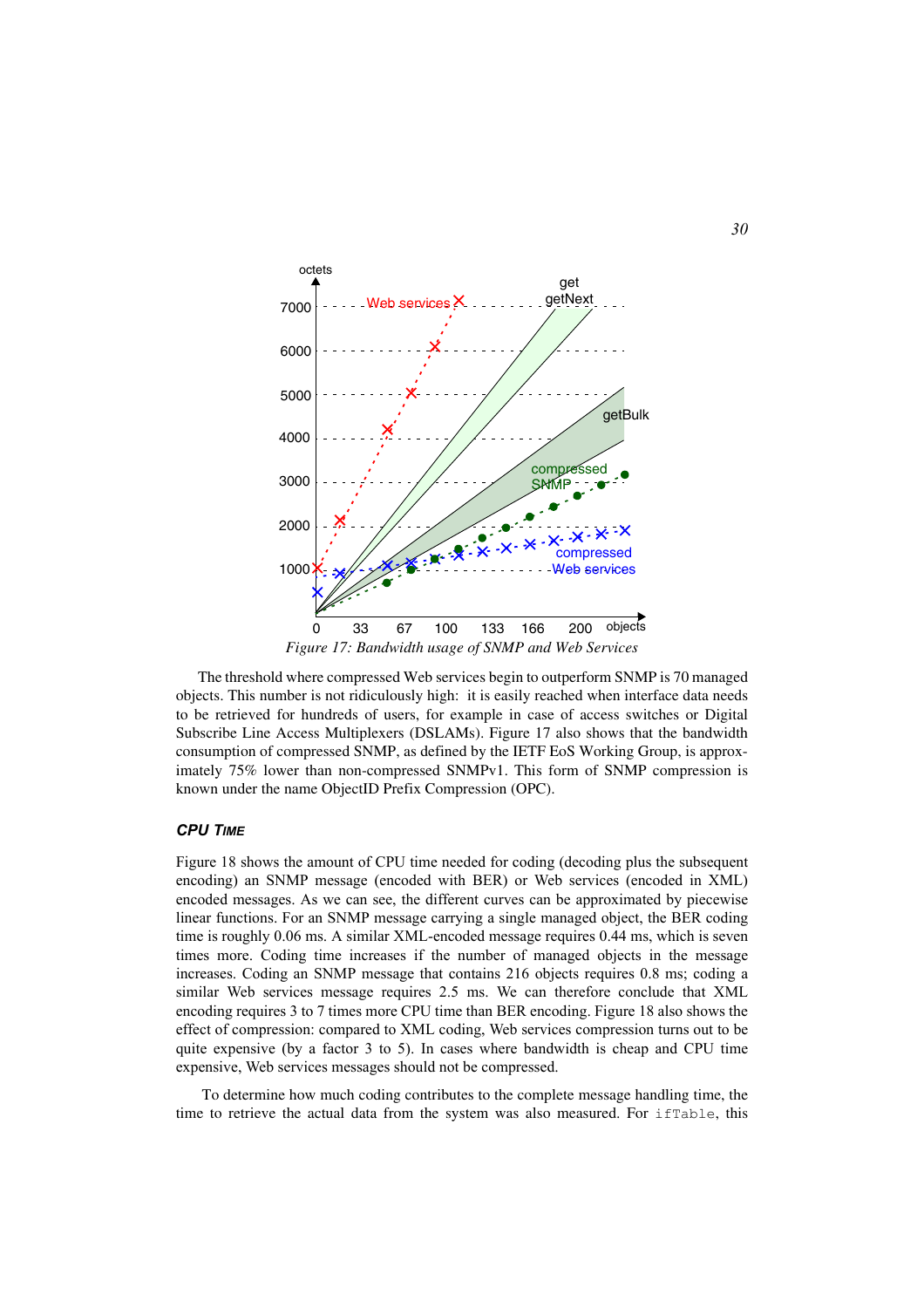![](_page_30_Figure_0.jpeg)

retrieval requires, among other things, a system call. We found out that retrieving data is relatively expensive; fetching the value of a single object usually takes between 1.2 and 2.0 ms. This time is considerably larger than the time needed for coding.

![](_page_30_Figure_2.jpeg)

*Figure 19: CPU time for coding and data retrieval*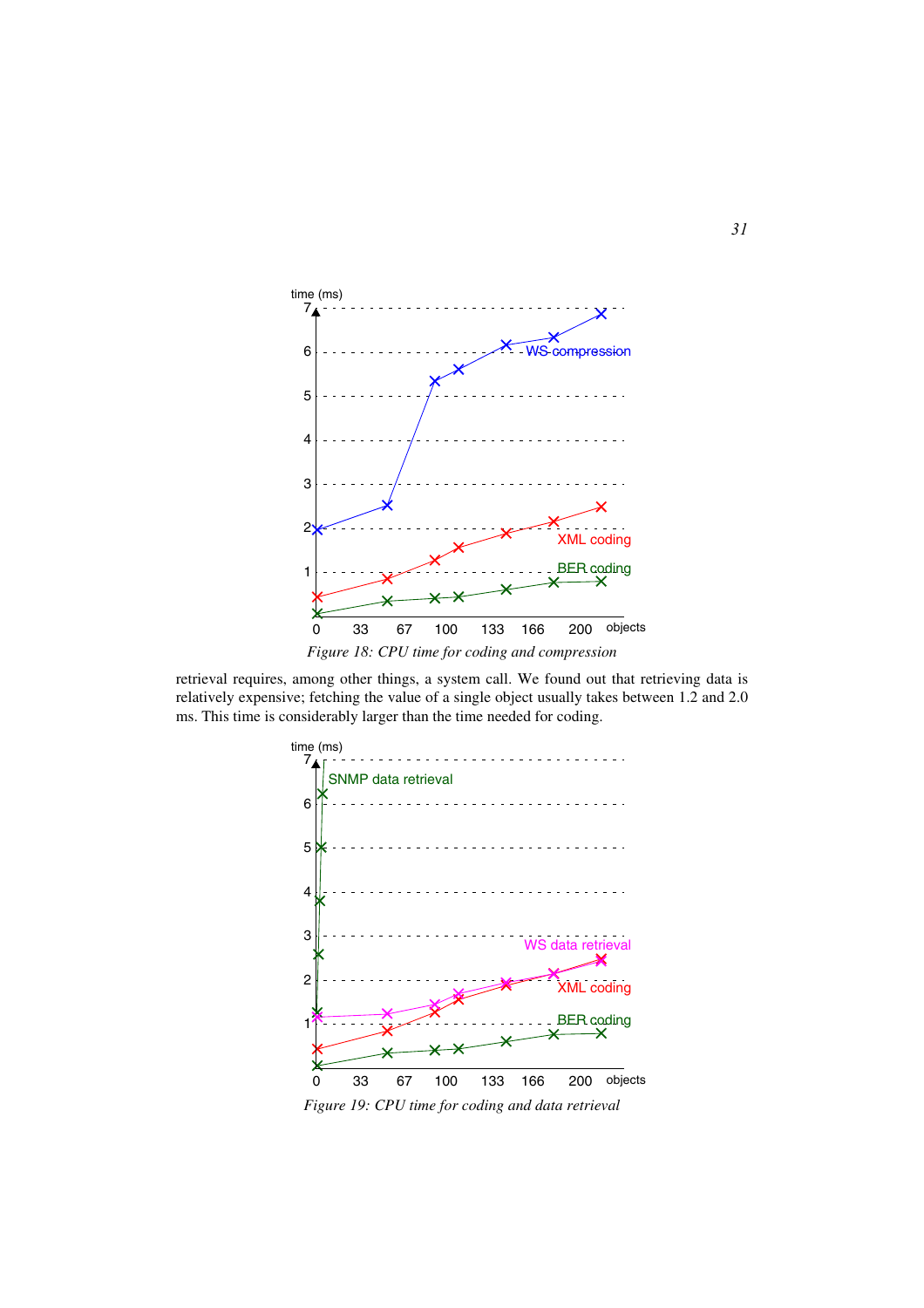The results are depicted in Figure 19; to facilitate the comparison, the BER and XML coding times are mentioned as well. The figure shows that data retrieval times for Net-SNMP increase quite fast; five managed objects already require more than 6 ms; for retrieving 54 managed objects, 65 ms were needed; and retrieving 270 managed objects from the operating system took 500 ms! These staggering times can only be explained by the fact that Net-SNMP performs a new system call every time it finds a new ifTable object within the get or getBulk request; Net-SNMP does not implement caching. The conclusion must therefore be that data retrieval is far more expensive than BER encoding; CPU usage is not determined by the protocol handling, but by the quality of the implementation.

#### *MEMORY USAGE*

Memory is needed for holding program instructions ("instruction memory") and data ("data memory"). For data memory, a distinction needs to be made between static and dynamic memory. Static memory is allocated at the start of the program and remains constant throughout the program lifetime. Dynamic memory is allocated after a request is received and released after the response is transmitted. If multiple requests arrive simultaneously, dynamic memory is allocated multiple times.

Figure 20 shows the memory requirements of Net-SNMP and our Web services prototype. We see that Net-SNMP requires roughly three times as much instruction memory than the Web services prototype. Net-SNMP requires 20 to 40 times more data memory, depending on the number of objects contained in the request. These large numbers, much larger than their Web services counterparts, should not be misinterpreted: the functionality of Net-SNMP is much richer than that of our Web services prototype. For instance, Net-SNMP supports three different protocol versions, includes encryption, authentication and access control, and is written in a platform-independent way.

|              | instructions | data   |             |  |
|--------------|--------------|--------|-------------|--|
|              |              | static | dynamic     |  |
| <b>SNMP</b>  | 1972 KB      | 128 KB | 70 - 160 KB |  |
| Web services | 580 KB       | 470 B  | 4 KB        |  |

*Figure 20: Memory requirements*

## *ROUND-TRIP TIME*

In the previous subsections, the performance of the getIfTable Web service was compared to that of Net-SNMP. This subsection compares the performance of this Web services prototype to other SNMP implementations. As we could not add code to existing agents code for measuring BER encoding and data retrieval times, we measured instead the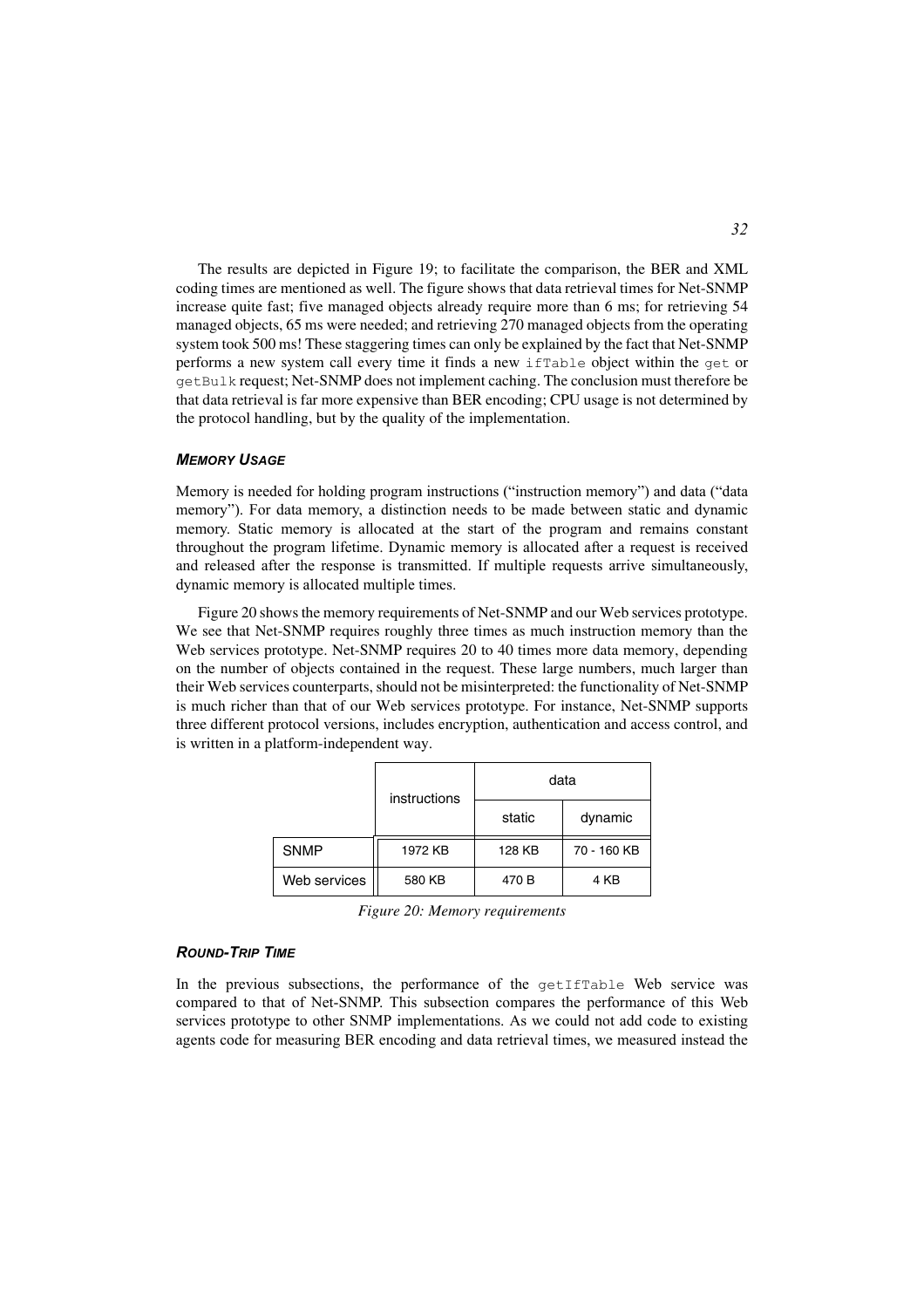|         | 1    | 22    | 66    | 270   |
|---------|------|-------|-------|-------|
| WS      | 1,7  | 2,6   | 10,3  | 36,5  |
| WS-Comp | 3,3  | 4,3   | 5,6   | 11,8  |
| SNMP-1  | 1,0  | 2,5   |       |       |
| SNMP-2  | 1,0  | 2,7   |       |       |
| SNMP-3  | 1,1  | 3,2   | 6,9   | 14,9  |
| SNMP-4  | 2,0  | 15,2  |       |       |
| SNMP-5  | 3,7  | 18,3  |       |       |
| SNMP-6  | 1,3  | 18,9  | 53,0  |       |
| SNMP-7  | 2,9  | 58,0  | 167,0 | 695,0 |
| SNMP-8  | 3,1  | 58,2  | 168,8 | 700,0 |
| SNMP-9  | 3,5  | 62,0  | 183,8 | 767,0 |
| SNMP-10 | 5,0  | 80,9  |       |       |
| SNMP-11 | 12,0 | 86,9  | 244,3 |       |
| SNMP-12 | 12,4 | 257,9 |       |       |

round-trip time, as a function of the number of retrieved managed objects. This time can be measured outside the agent and thus does not require any agent modification.

*Figure 21: Round-trip time (in ms)*

Figure 21 shows the results for 12 different SNMP agents, as well as the getIfTable Web service prototype. It is interesting to note that the round-trip time for normal Web services increases faster than that of compressed Web services. For most SNMP measurements, we used  $q$ etBulk with max-repetition values of 1, 22, 66 and 270; for agents that do not support  $q$ etBulk, a single  $q$ et request was issued, asking for 1, 22, 66 or 270 objects. Not all agents were able to deal with very large size messages; the size of the response message carrying 270 managed objects is such that, on an Ethernet Local Area Network, the message must be fragmented by the IP protocol. As the hardware for the various agents varied, the round-trip times showed in Figure 21 should be used with great care and only considered purely indicative. Under slightly different conditions, these times may be quite different. For example, the addition of a second Ethernet card may have a severe impact on round-trip times. Moreover, these times can change if managed objects other than ifTable OIDs are retrieved simultaneously. In addition, the first SNMP interaction often takes considerably more time than subsequent interactions.

Despite these remarks, the overall trend is clear. With most of the SNMP agents that we tested, the round-trip time heavily depends on the number of managed objects that are retrieved. It seems that several SNMP agents would benefit from some form of caching; after more than 15 years of experience in SNMP agent implementation, there is still room for performance improvements. From a latency point of view, the choice between BER and XML encoding does not seem to be of great importance. Our Web services prototype performs reasonably well and, for numerous managed objects, even outperforms several commercial SNMP agents.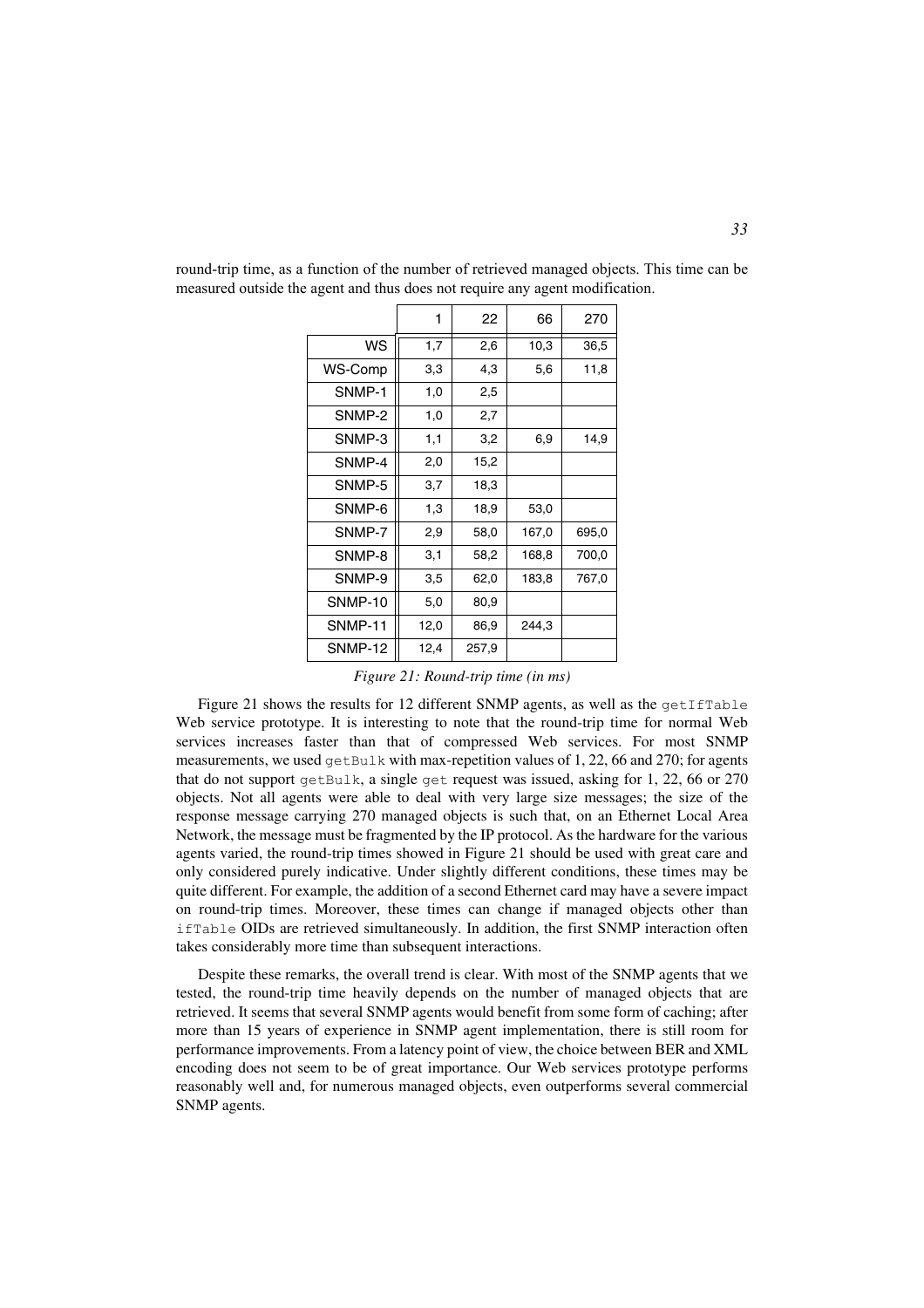## <span id="page-33-0"></span>**6 TOWARD COARSE-GRAINED WEB SERVICES FOR INTEGRATED MANAGEMENT**

In the previous section, Web services were used in SNMP-based network management as getters and setters of fine-grained MIB OIDs. Similarly, in a WBEM environment, they could be used as getters and setters of CIM object properties, or they could be mapped to fine-grained CIM operations. This is the granularity at which Web services-enabled management platforms generally operate today. For instance, HP's Web Service Management Framework [\[14\]](#page-51-5) specifies how to manipulate fine-grained managed objects with Web services. But is this the way Web services are meant to be used as management application middleware?

Web services did not come out of the blue, context free: they were devised with SOA in mind. SOA is an IT architectural style, to use Fielding's terminology [\[28\],](#page-52-6) and Web services implement it. In this section, we go back to the rationale behind SOA, consider management applications from this perspective, and show that Web services could be used differently in integrated management. We illustrate this claim with examples of coarse-grained Web services for integrated management.

#### *6.1 SERVICE-ORIENTED ARCHITECTURE*

Defining SOA poses two problems. First, there is no single and widely shared definition. No one clearly defined this concept before it began pervading the software industry. This concept grew and spread by hearsay in the software engineering community, as a conceptualization of what Web services were trying to achieve. The definitions proposed by the W3C and OASIS came late, and despite the credit of these organizations in the community, none of their definitions are widely accepted.

Second, since 2004–2005, SOA has turned into a buzzword in the hands of marketing people. Today, there are almost as many definitions of this acronym as vendors in the software industry. There are also countless examples of software tools and packages that have been re-branded "SOA-enabled" without supporting all the features that engineers generally associate with this acronym.

In an attempt to distinguish between a stable technical meaning and ever-changing marketing blurb, some authors use the term Service-Oriented Computing (SOC) [71][\[80\]](#page-54-3) to refer, among engineers, to the distributed computing paradigm, leaving SOA to hype. Other authors consider that SOC is a distributed computing paradigm whereas SOA is a software architecture; the subtle difference between the two is not always clear. In this chapter, we consider these two acronyms synonymous and use SOA in its technical sense.

So, what is SOA about? Because no one "owns" its definition, we reviewed the literature and browsed a number of Web sites to form an opinion.

In WSA [9] (defined in [Section 2.5](#page-9-1)), the W3C defines SOA as "a form of distributed systems architecture" that is "typically characterized" (note the implied absence of consensus) by the following properties: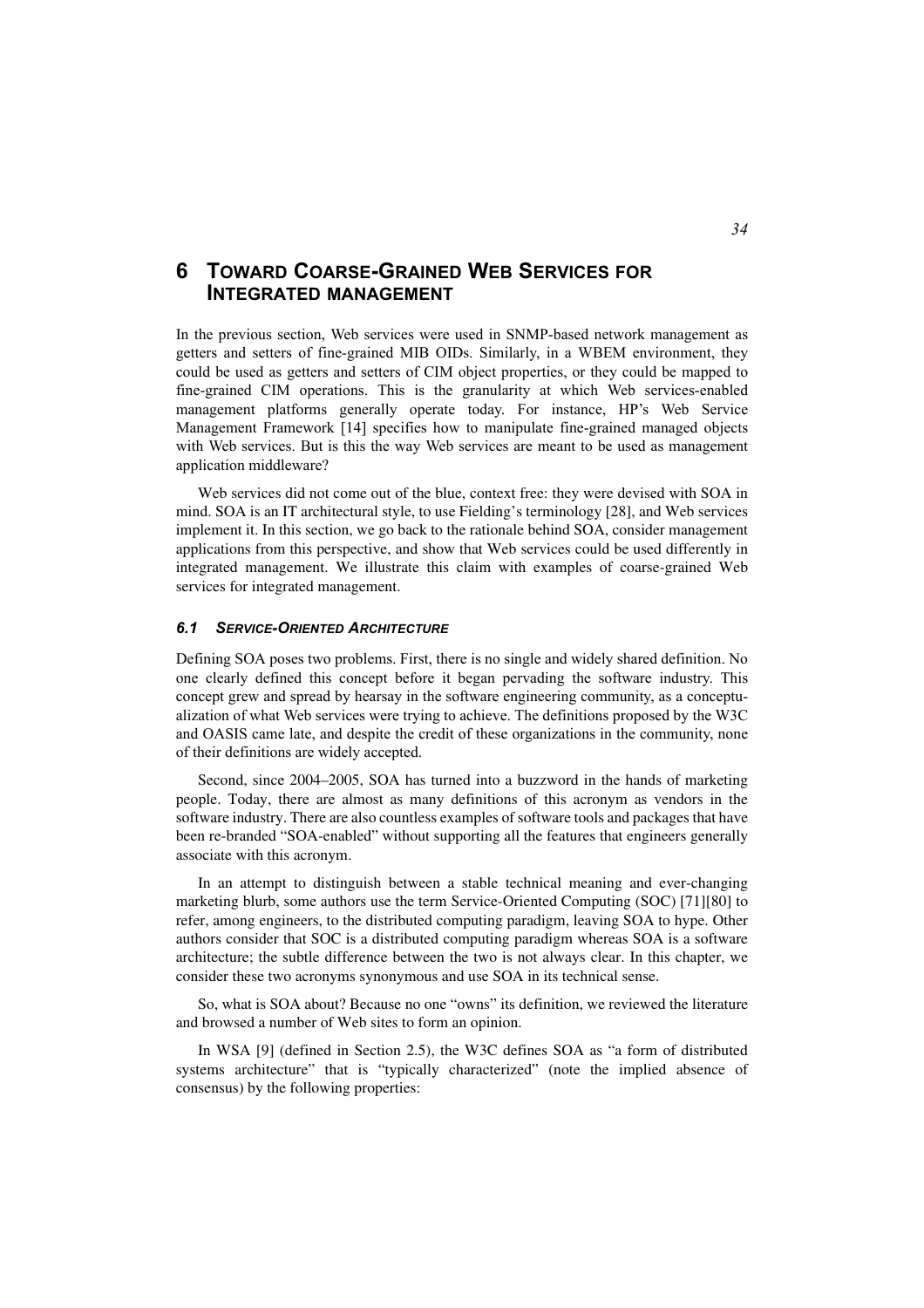- *logical view:* the service is an abstract view of actual programs, databases, business processes, etc.;
- *message orientation:* the service is defined in terms of messages exchanged between consumers and providers;
- *description orientation:* the service is described by machine-parsable metadata to facilitate its automated discovery;
- *granularity:* services generally use a small number of operations with relatively large and complex messages;
- *network orientation:* services are often used over a network, but this is not mandatory;
- *platform neutral:* messages are sent in a standard format and delivered through interfaces that are independent of any platform.

In August 2006, OASIS released its Reference Model for SOA (SOA-RM) [\[50\].](#page-53-9) This specification was long awaited by the industry. Unfortunately, this version 1.0 is quite verbose and rather unclear, and often proposes overly abstract definitions; we hope that OASIS will solve these teething problems in subsequent versions. Difficult to read as it is, this document still clarifies three important points:

- "SOA is a paradigm for organizing and utilizing distributed capabilities that may be under the control of different ownership domains";
- a service is accessed via an interface;
- a service is opaque: its implementation is hidden from the service consumer.

Channabasavaiah *et al.* [15] are more practical and define SOA as "an application architecture within which all functions are defined as independent services with well-defined invokable interfaces, which can be called in defined sequences to form business processes". They highlight three aspects:

- all functions are defined as services;
- all services are independent and operate as black boxes;
- consumers just see interfaces; they ignore whether the services are local or remote, what interconnection scheme or protocol is used, etc.

IBM's online introduction to SOA [37] lists the following characteristics:

- SOA is an IT architectural style;
- integrated services can be local or geographically distant;
- services can assemble themselves on demand; they "coalesce to accomplish a specific business task, enabling (an organization) to adapt to changing conditions and requirements, in some cases even without human intervention"; coalescence refers to automated service composition at run-time;
- services are self-contained (i.e. opaque) and have well-defined interfaces to let consumers know how to interact with them;
- with SOA, the macro-components of an application are loosely coupled; this loose coupling enables the combination of services into diverse applications;
- all interactions between service consumers and providers are carried out based on service contracts.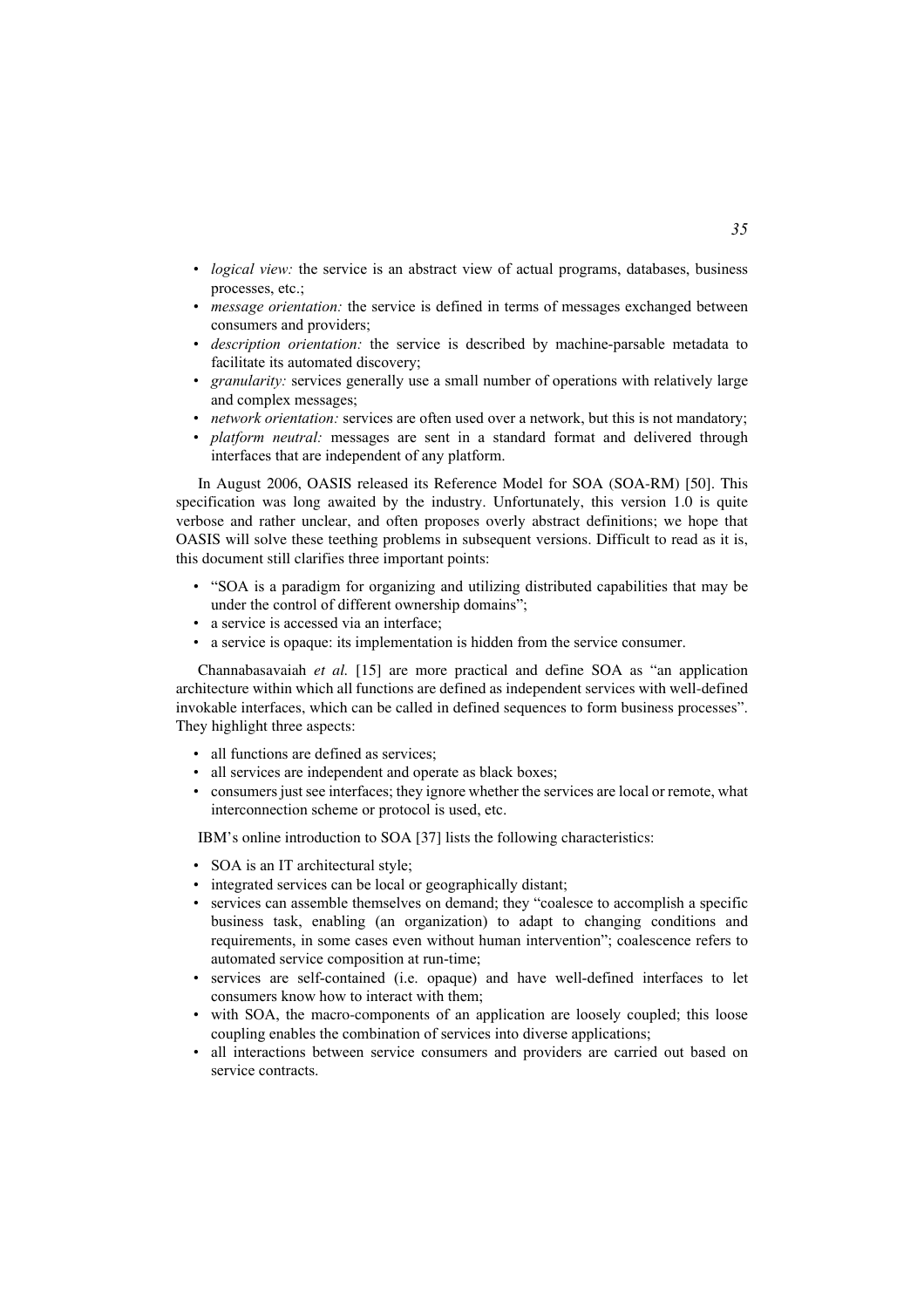Erl [\[27\]](#page-51-6) identifies four core properties and four optional properties for SOA:

- services are autonomous (core);
- loose coupling (core);
- abstraction: the underlying logic is invisible to service consumers (core);
- services share a formal contract (core):
- services are reusable;
- services are composable;
- services are stateless;
- services are discoverable.

O'Brien *et al.* [\[66\]](#page-53-10) complement this list of properties with the following two:

- *Services have a network-addressable interface:* "Service (consumers) must be able to invoke a service across the network. When a service (consumer) and service provider are on the same machine, it may be possible to access the service through a local interface and not through the network. However, the service must also support remote requests."
- *Services are location transparent:* "Service (consumers) do not have to access a service using its absolute network address. (They) dynamically discover the location of a service looking up a registry. This feature allows services to move from one location to another without affecting the (consumers)."

Singh and Huhns [\[80\]](#page-54-3) characterize SOA as follows:

- *loose coupling*;
- *implementation neutrality:* what matters is the interface; implementation details are hidden; in particular, services do not depend on programming languages;
- *flexible configurability:* services are bound to one another late in the process;
- *long lifetime:* interacting entities must be able to cope with long-lived associations; services should live "long enough to be discovered, to be relied upon, and to engender trust in their behavior";
- *coarse granularity:* actions and interactions between participants should not be modeled at a detailed level;
- *teams:* participants should be autonomous; instead of a "participant commanding its partners", distributed computing in open systems should be "a matter of business partners working as a team".

For these authors, the main benefits of SOA are fourfold [\[80\]:](#page-54-3)

- services "provide higher-level abstractions for organizing applications in large-scale, open environments";
- these abstractions are standardized;
- standards "make it possible to develop general-purpose tools to manage the entire system lifecycle, including design, development, debugging, monitoring";
- standards feed other standards.

All these definitions (and many others not mentioned here) draw a fairly consistent picture. SOA is a software paradigm, an IT architectural style for distributing computing with the following properties: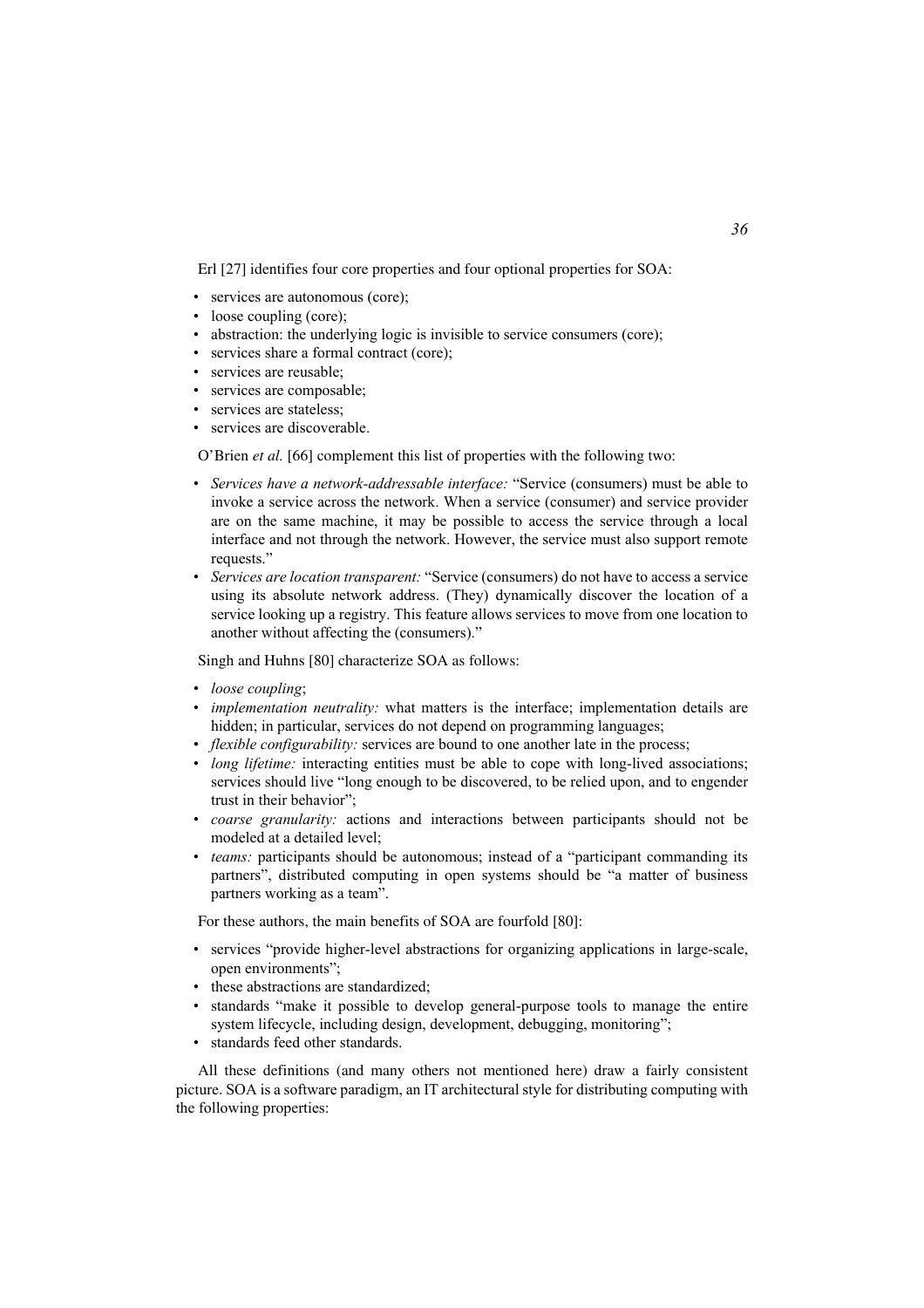- *Loose coupling:* In SOA, distributed applications make use of loosely coupled services.
- *Coarse-grained:* Services have a coarse granularity, they fulfill some functionality on their own.
- *Autonomous:* Services are stateless and can be used by many applications or other services.
- *Interfaces and contracts:* Services are opaque entities accessed via interfaces on the basis of a high-level contract; implementation details are hidden.
- *Network transparency:* Services can be local or remotely accessed via the network. The location of the service provide may change over time.
- *Multiple owners:* Services can be owned by different organizations.
- *Service discovery:* Services are discovered dynamically, possibly automatically, at runtime; service providers are not hard-coded in applications.
- *Service composition:* Services can be composed transparently, possibly dynamically at run-time.

There is also a large consensus about three things. First, Web services are just one technology implementing SOA. Other technologies may come in the future that could implement SOA differently, perhaps more efficiently. For instance, one could imagine that SOA be implemented by a new variant of CORBA that would (i) define services as high-level CORBA objects wrapping up CORBA and non-CORBA legacy applications, (ii) use the Internet Inter-ORB Protocol (IIOP) instead of SOAP and HTTP to make service consumers and providers communicate, (iii) advertise services in the form of interfaces (expressed in CORBA IDL) in standard external registries (as opposed to CORBA-specific registries), (iv) enable these services to be discovered and composed dynamically at run-time using semantic metadata, and (v) solve the poor interoperability and the performance problems of multi-vendor inter-ORB communication.

Second, nothing in SOA is new. For instance, interfaces that make it possible to access opaque entities were already defined in Open Distributed Processing [\[39\]](#page-52-7). What is new is that we now have the technology to make it work: "SOAs are garnering interest, not because they are a novel approach, but because Web services are becoming sufficiently mature for developers to realize and reevaluate their potential. The evolution of Web services is at a point where designers can start to see how to implement true SOAs. They can abstract a service enough to enable its dynamic and automatic selection, and Web services are finally offering a technology that is rich and flexible enough to make SOAs a reality" [49].

Third, a key difference between Web services and distributed object middleware is that Web services are not objects that need other objects for doing something useful: they are autonomous applications fulfilling some functionality on their own. As a result, Web services should not be regarded as yet another type of object-oriented middleware competing with CORBA or J2EE [89]: they are supposed to operate at a higher level of abstraction.

It should be noted that this coarse-grained approach to middleware poses problems to the software industry, because hordes of engineers are used to thinking in terms of tightly coupled objects, and a plethora of tools work at the object level [89]. Even some academics struggle to adjust their mindframe [\[8\].](#page-50-0)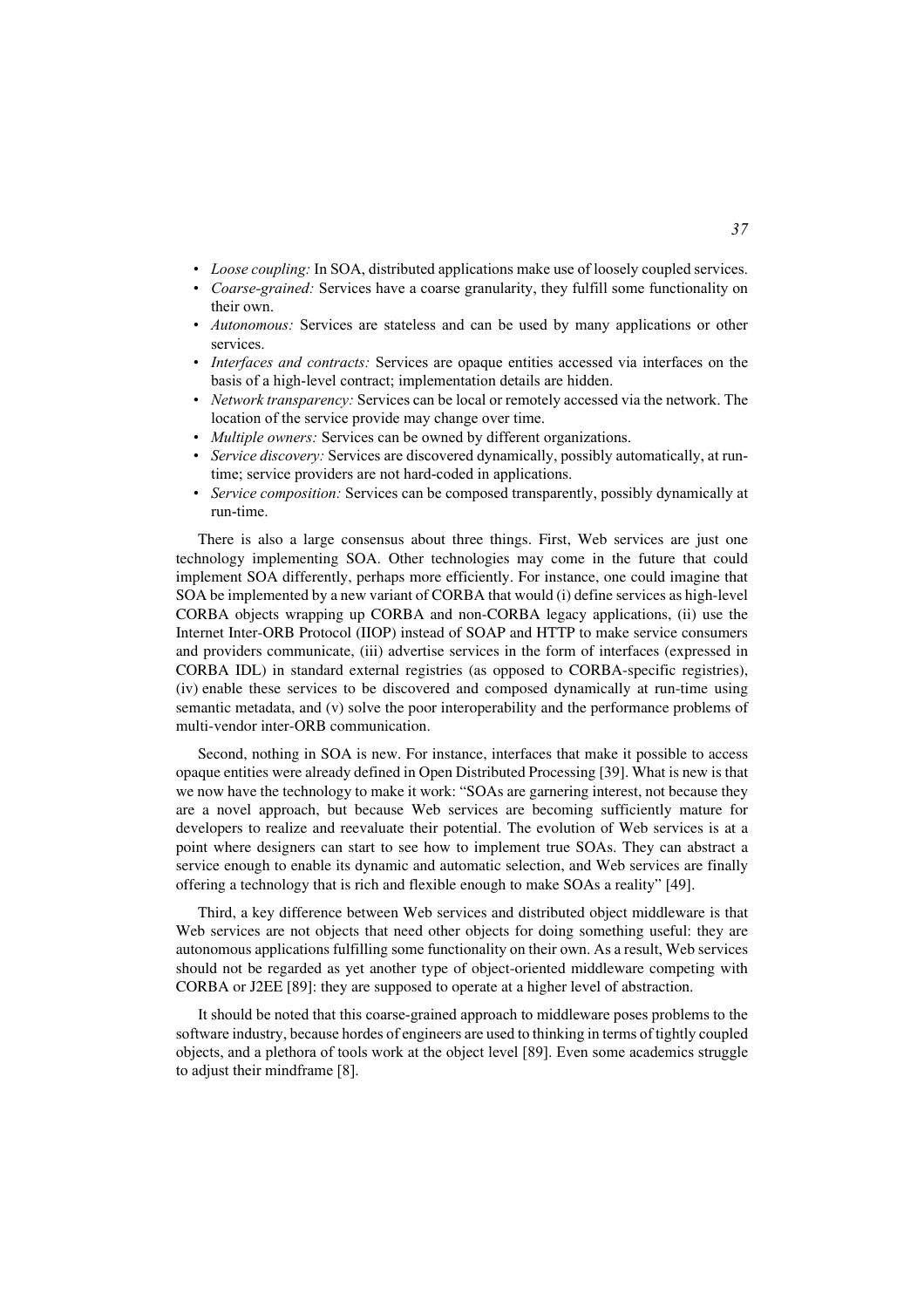### <span id="page-37-0"></span>*6.2 COMPARISON BETWEEN SOA AND CURRENT PRACTICE*

Now that we better understand the SOA approach to distributed computing, let us compare, one by one, the principles that underpin Web services with the current practice in integrated management. By "practice", we mean the management platforms that enterprises actually use to manage their networks, systems and services, as opposed to the latest commercial offerings from vendors who may claim to support SOA.

## *APPLICATIONS MAKE USE OF SERVICES*

SOA and integrated management both have the concept of *service*; they give it slightly different but reasonably consistent meanings. For both, we have low-level services that abstract certain parts of the IT infrastructure (e.g., a network service for an MPLS-based VPN) and high-level services that are user-centered and achieve a specific business goal (e.g., a business service for online book ordering).

A Web service does not necessarily pertain to Service-Level Management (SLM): it may be a building block for fulfilling network management tasks, or systems management tasks. In this case, the SOA concept of service corresponds roughly to the concept of management task in integrated management.

In integrated management, a high-level service embodies a contract between an end-user (a person) and a service provider (a vendor). In TMN, a network service is captured by the Service Management Layer (SML), while the contract between a user and a vendor belongs to the Business Management Layer [35]. The SML is where network and business services are tied together. In SOA, the service contract binds a service consumer to a service producer.

Both in SOA and integrated management, services can be characterized by a Service-Level Agreement (SLA), which captures the end-users' perception of whether the IT infrastructure works well for achieving a specific business goal. High-level services serve as intermediaries between business views and IT views; they enable end-users to abstract away the infrastructure and consider it as a black box.

#### <span id="page-37-1"></span>*LOOSE COUPLING*

Integrated management platforms use both tight and loose forms of integration. We can distinguish five cases.

First, communication between managed entities (agents) and managing entities (managers) is loosely coupled. It relies on standard management protocols (e.g., SNMP) that hide implementation details by manipulating abstractions of real-life resources known as managed objects.

Second, the *macro-components* of a monitoring application (event correlator, event filter, event aggregator, data analyzer, data filter, data aggregator, data poller, topology discovery engine, network map manager, etc. [53]) are tightly integrated. They are provided by a single vendor. Communication between these macro-components is proprietary, using all sorts of programming tricks to boost performance (e.g., the maximum number of events that can be processed per time unit).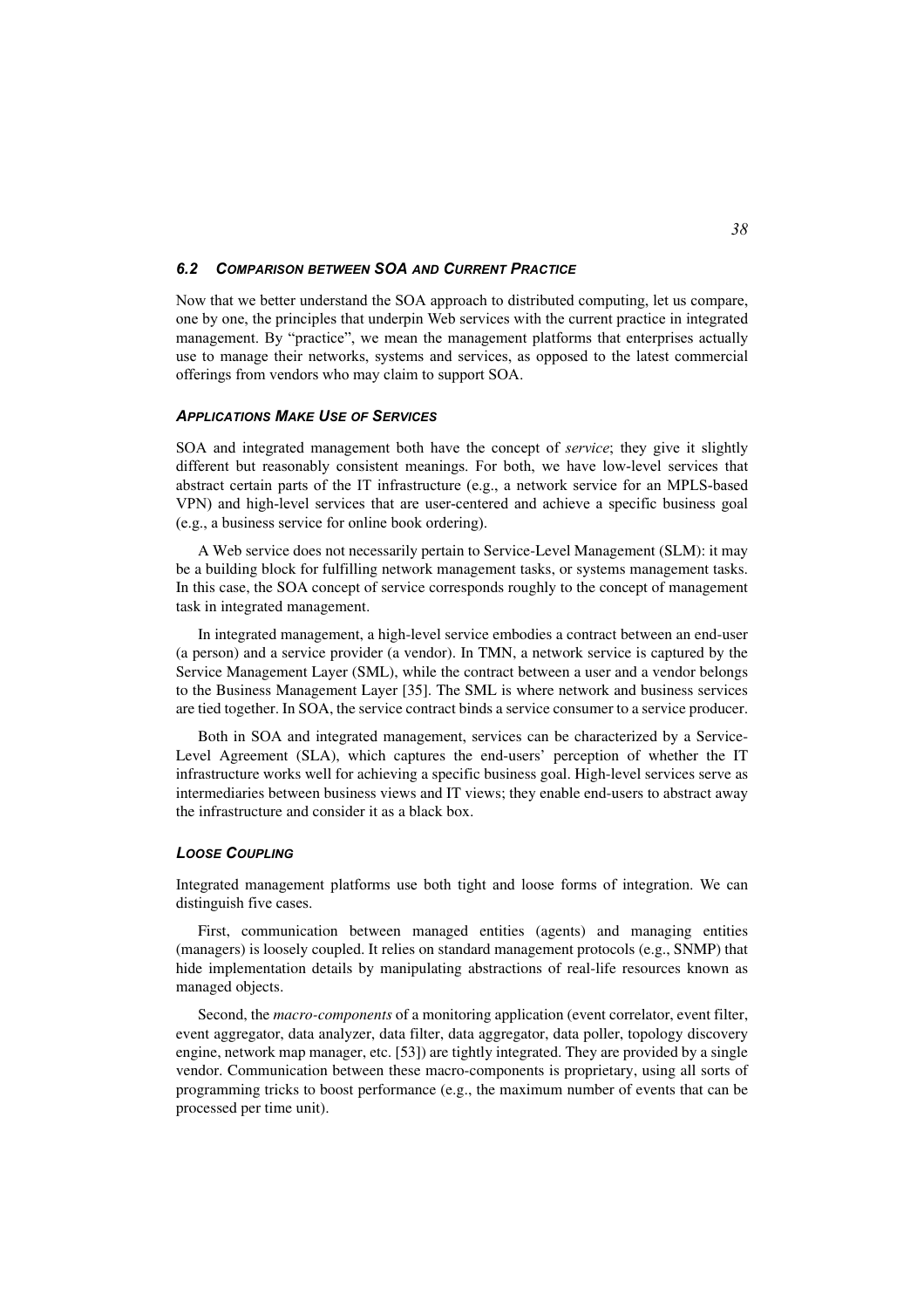Third, when management is distributed over multiple domains (e.g., for scalability reasons in large enterprises, or budget reasons in corporations with financially independent subsidiaries), manager-to-manager communication is proprietary and relies on tight coupling in the SNMP world; in the WBEM world, it is usually loosely coupled and based on standard management protocols. Note that exchanging management information with external third parties requires sophisticated firewalls in the case of tight coupling, and simpler firewalls in the case of loose coupling.

Fourth, communication between the monitoring application and the data repository is sometimes loosely coupled, sometimes tightly coupled. The data repository is logically unique but can be physically distributed; it consists typically of a relational database for monitoring data and a Lightweight Directory Access Protocol (LDAP) repository for configuration data; sometimes it may also include an object base, or an XML repository, or a knowledge base, etc. An example of loose coupling<sup>1</sup> is when the monitoring application accesses a relational database via a standard interface such as Open Data Base Connectivity (ODBC) using a standard query language such as the Structured Query Language (SQL); the actual data repository used underneath (Oracle database, Sybase database, etc.) is then transparent to the application. An example of tight coupling is when the application uses a proprietary query language (e.g., a so-called "enhanced" version of SQL, with proprietary extensions to the language). Vendor lock-in always implies tight coupling.

Fifth, in large enterprises or corporations, people not only use monitoring applications, but also data mining applications that perform trend analysis, retrospective pattern analysis, etc. Examples include Enterprise Resource Planning (ERP) to anticipate the saturation of resources, security analysis to search for attack patterns, event analysis to identify the important cases that need to be fed to a case-based reasoning engine, etc. Communication between the data repository and these data mining applications is usually loosely coupled: people use standard interfaces and protocols for exchanging data because these applications are generally provided by third-party vendors. For performance reasons, data mining applications may occasionally be tightly coupled to the data repository.

#### *SERVICES ARE COARSE-GRAINED*

How do the SOA concepts of "fine-grained services" and "coarse-grained services" translate into integrated management? In the SOA approach to distributed computing, we saw that applications make use of services, which isolate independent pieces of the application that can be reused elsewhere (e.g., by other applications or other services). Some of these services are conceptually at a high level of abstraction (e.g., "Balance the load of virtual server VS among the physical servers PS1, PS2, PS3 and PS4"), others at a low level (e.g., "Set the administrative status of CPU C to down"). Functionality is thus split between the application and reusable services of varying levels of abstraction.

In integrated management, this corresponds to management tasks in the functional model [53]. Functionality is split into management tasks, some of which are low level, some of which are high level. Some of these functions are generic (e.g., see the standard TMN

<sup>1.</sup> Note that we use "loose coupling" in a flexible manner here, compared to SOA: by using SQL, the application cannot interact with a generic data repository, but only with a relational database.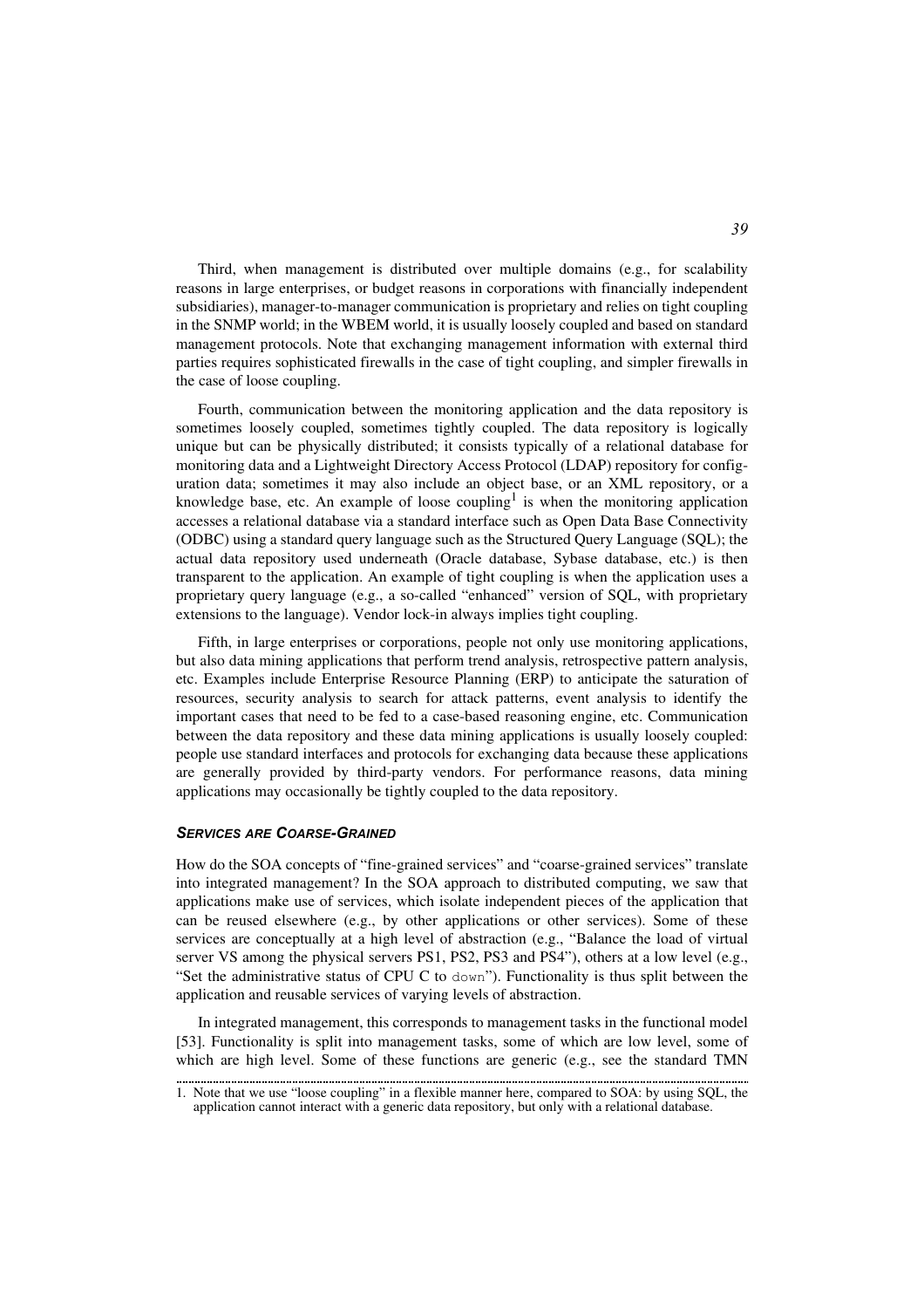management functions [\[41\]](#page-52-8)) and can in principle be separated from the application. The common practice in telecommunications is that management applications are based on CORBA and implement a mixture of OSI Management, TMN and SNMP. Generic functions are accessed via CORBA interfaces as independent low-level services, which can be considered coarse-grained because they do not simply operate at the managed object level. In enterprises, however, the situation is very different: today's management platforms are based on SNMP or WBEM (which do not define standard generic functions), not on OSI Management or TMN; they are typically implemented in C, C++, Java or C#, and based neither on CORBA nor on J2EE. As a result, they do not handle separate services.

In short, in the enterprise world, management tasks are not implemented in the form of independent coarse-grained services. This is a major difference with SOA.

From outside, management applications appear to operate at only two scales: the managed object level (when interacting with managed entities), and the management application level (the monitoring application globally supports some functionality as a big black box). There are no intermediaries that could easily be mapped to Web services.

Internally, management applications actually operate at more scales. When they are coded in an object-oriented programming language, these scales are: managed object, object, software component, thread, process, and complete application. With procedural programming languages, these scales are: managed object, function, thread, process, and complete application.

#### *SERVICES ARE AUTONOMOUS*

We saw in [Section 1.2](#page-1-0) that large enterprises generally run several management platforms in parallel. These applications are autonomous in the SOA sense, but they are not packaged as services. They usually do not communicate directly (there are exceptions), but they all (at least supposedly) send meaningful events to the same event correlator, which is in charge of integrating management for the entire enterprise. In some cases, this logically unique event correlator can be physically distributed [\[54\]](#page-53-1).

Network management platforms (e.g., HP Openview and IBM Tivoli) often accept equipment-specific graphical front-ends (so-called "plug-ins") provided by third-party vendors. These extensions can be seen as autonomous services that are statically discovered and integrated.

### *INTERFACES AND CONTRACTS*

Integrated management applications work with two types of interface: interfaces to their internal components, and interfaces to managed entities (managed objects). The former do not hide implementation details (on the contrary, these components can expect other components to support programming language-specific features such as Java exceptions, for instance), but the latter do (managed objects are standard and hide the idiosyncrasies of the underlying managed resource).

In SOA, services accessed via interfaces form the basis for a contract. In integrated management, contracts are captured in the form of SLAs.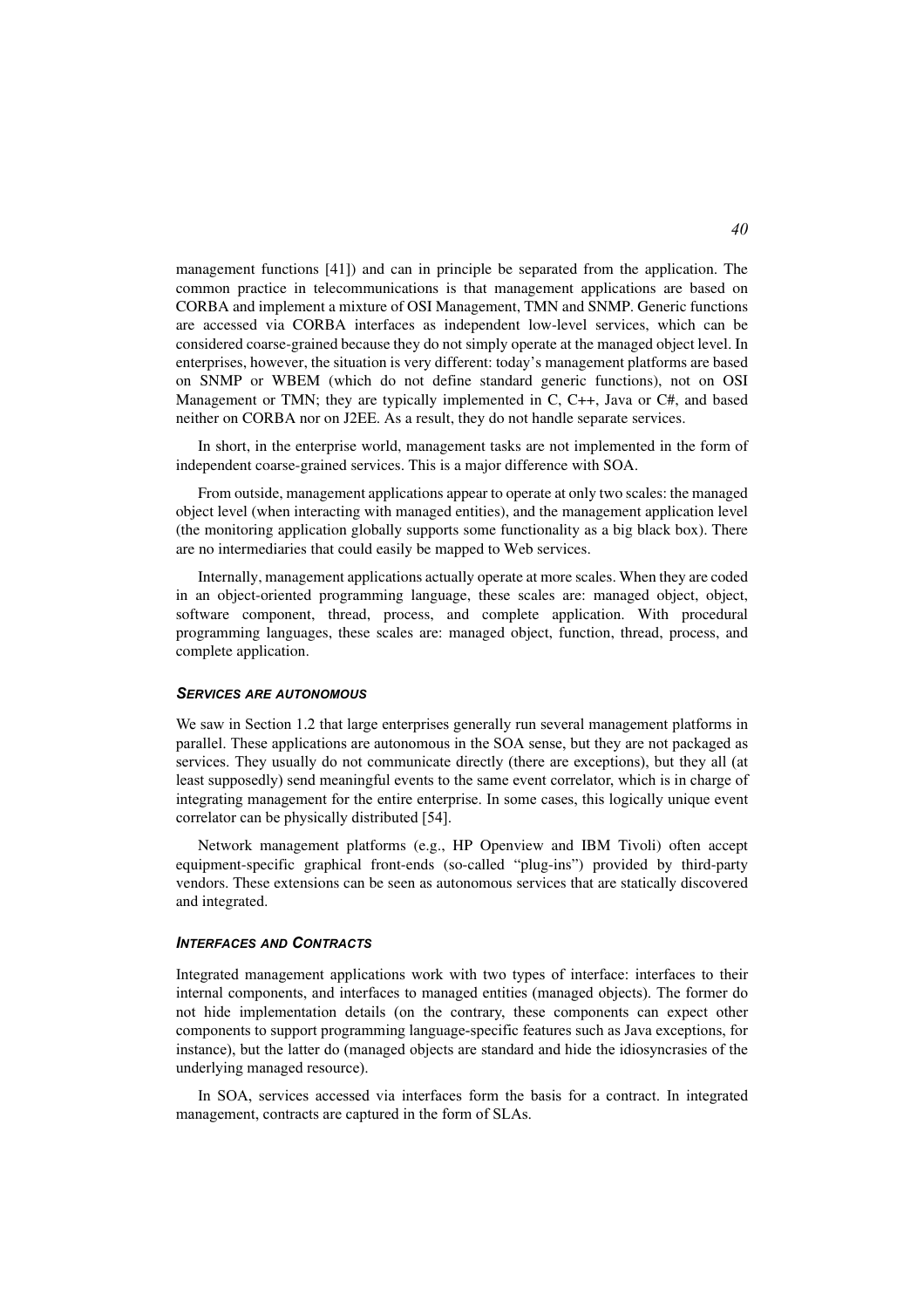#### *NETWORK TRANSPARENCY*

In SOA, network transparency means that services can be local or remote. This transparency has no equivalent in management platforms. For obvious confidentiality and robustness reasons, no one wants a monitoring application to discover automatically, and later use, an event correlator provided by an unknown organization on the opposite side of the planet!

## *MULTIPLE OWNERS*

In integrated management, the monitoring and data mining applications are generally run by the same organization, in which case there is only one owner. In large organizations, these applications can be distributed over a hierarchy of domains; different management applications are then run by different teams, possibly attached to different profit centers; but they all really belong to the same organization, the same owner from an SOA standpoint.

When organizations outsource partially or totally the management of their IT infrastructure and/or the management of their services, there are clearly multiple owners. Relationships between them are controlled by business contracts, and not just Web services contracts.

Extranets and subsidiaries are typical examples where we have different owners. In an extranet, a corporation works closely with a large set of subcontractors and/or retailers. This requires the IT infrastructures of different owners to be tightly coupled. The situation is similar in corporations that have financially independent subsidiaries. Although the latter are different enterprises, different owners, they have strong incentives for cooperating as if they were a single organization, a single owner in SOA parlance.

### *SERVICE DISCOVERY*

In today's integrated management applications, only very simple forms of service discovery are generally implemented, primarily for retrieving configuration settings. In systems management, LDAP repositories are commonly used.

#### *SERVICE COMPOSITION*

Integrated management platforms generally found in businesses today do not use dynamic service composition at run-time. Management tasks are composed statically in the monitoring application or the data mining applications, and cast in iron in static code.

#### *6.3 ANALYSIS*

The first outcome of our comparison is that the management platforms deployed in real life are far from implementing SOA natively. Instead of simply using Web services to exchange managed objects or events, as suggested by recent standardization activities such as WSDM or WS-Management, we should rethink (i.e., re-architect and re-design) management applications to make them SOA compliant. This is a classic mission for software architects.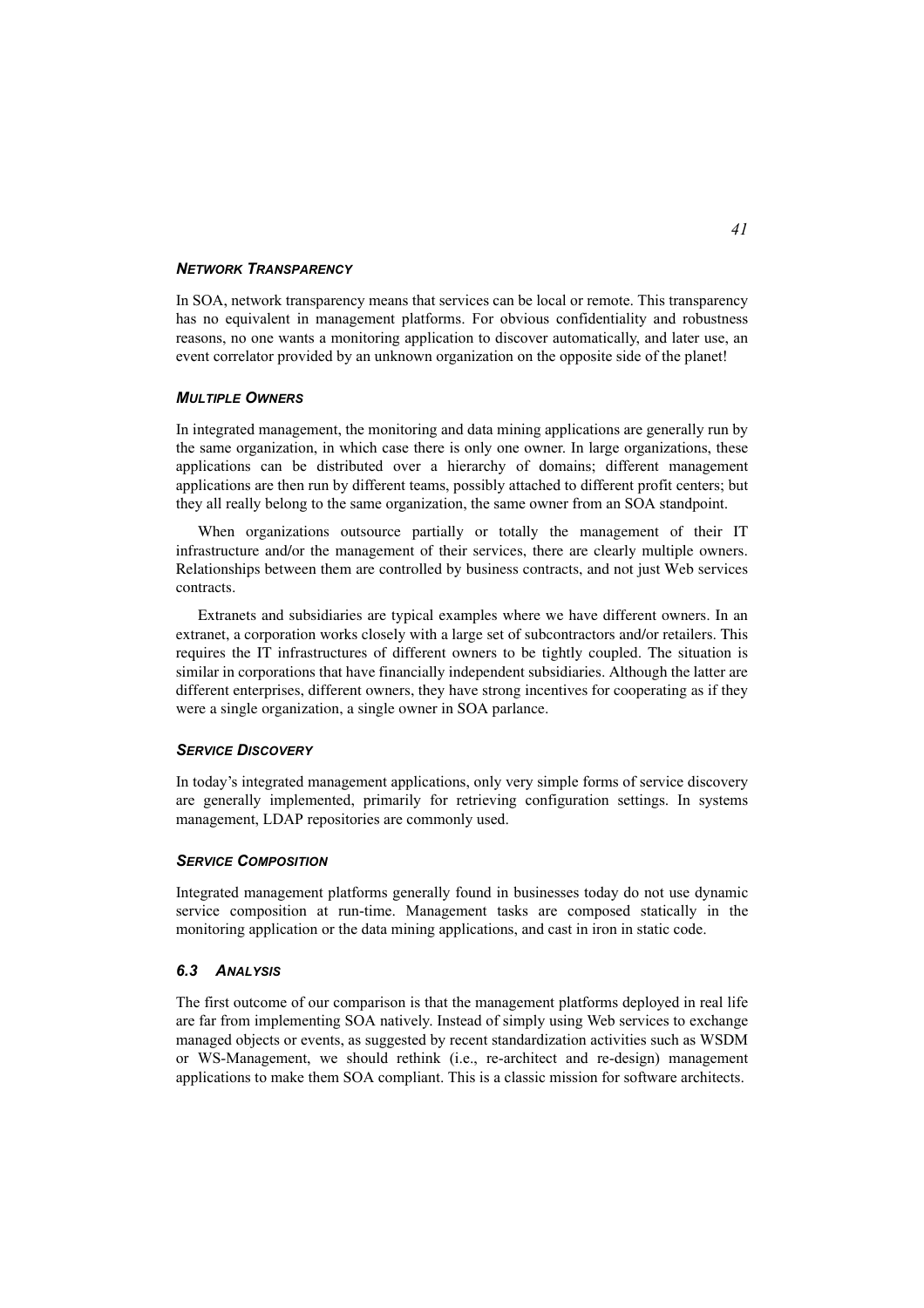The main differences between SOA and today's practice in integrated management are (i) the absence of autonomous coarse-grained management tasks in management platforms, (ii) the tight coupling of the monitoring application (most if not all of its macro-components communicate via proprietary mechanisms), and (iii) the quasi absence of service discovery (except for retrieving configuration settings).

A fourth difference, the lack of dynamic service composition at run-time, is less of a problem because, strictly speaking, service composition is not a requirement in SOA: it is simply desirable, and the odds are that when the first three problems are solved, people will find ways of composing these new services.

Reconciling the first three differences identified above requires modifying not only the way management applications are structured, but also the management architectures that underpin them (notably SNMP and WBEM).

#### *CHANGES IN THE MANAGEMENT ARCHITECTURE*

In integrated management, it is customary to decompose a *management architecture* (also known as *management framework*) into four models [30]: (i) an organizational model, which defines the different entities involved in a management application and their roles; (ii) an information model, which specifies how resources are modeled in the management domain; (iii) a communication model, which defines how to transfer data (e.g., a communication pipe and service primitives for exchanging data across this pipe); and (iv) a functional model, which defines functions (management tasks) that do real work; these functions can be fine-grained (e.g., a generic class for managing time series) or coarse-grained (e.g., an event correlator). Migrating to SOA requires changes in all but one of these models.

First, the *communication model* needs to migrate to SOAP. This migration would be straightforward for WBEM, whose communication model is close to SOAP. For SNMP, as we saw in [Section 5,](#page-16-0) it would imply the adoption of another standard communication pipe (typically HTTP, possibly another one) and new communication primitives (SOAP RPCs).

Second, SOA challenges the *organizational model* of the management architectures used to date: SNMP, WBEM, TMN, OSI Management, etc. The management roles (defined in the manager-agent paradigm [74]) need to be revisited to make integrated management comply with SOA. First and foremost, the concept of coarse-grained autonomous service needs to be introduced. Migrating to SOA is also an invitation to stop interpreting the manager-agent paradigm as meaning "the manager should do everything and the agent nothing", as already advocated by Management by Delegation [92] in the 1990s but never quite enforced.

As far as the *functional model* is concerned, SOA encourages a new breakdown of management tasks among all actors involved. Instead of bringing all monitoring data and all events to the monitoring application and doing all the processing there, in a large monolithic application, SOA suggests to define intermediary tasks and wrap them as independent and reusable services that can run on different machines. This too is somewhat reminiscent of Management by Delegation [92], the Script MIB [\[46\]](#page-52-9) in SNMP or the Command Sequencer [\[40\]](#page-52-10) in OSI Management, except that Web services should be full-fledged applications, not just small scripts with a few lines of code.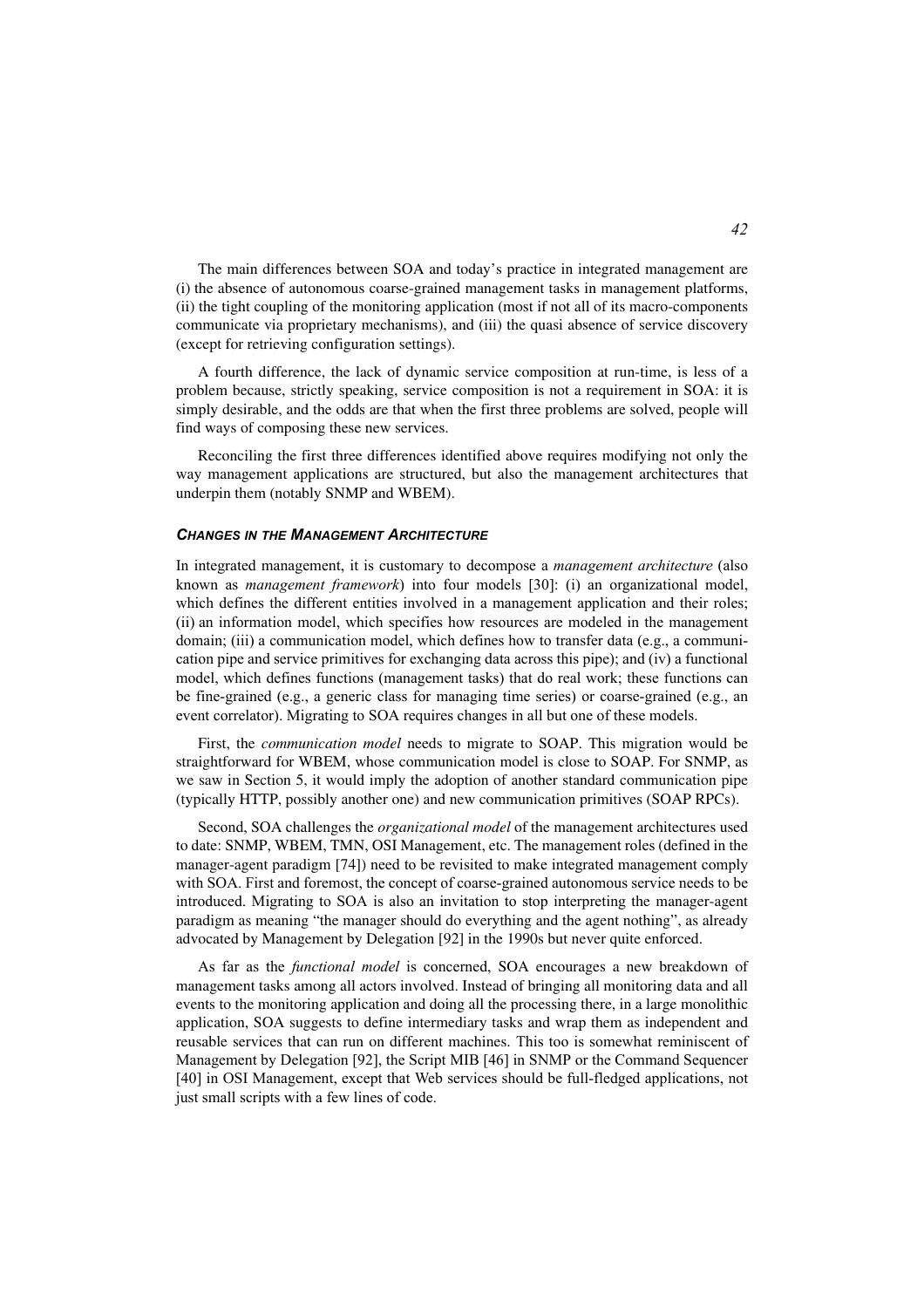#### *CHANGES IN THE MANAGEMENT APPLICATIONS*

Assuming that the main management architectures used to date (SNMP and WBEM) are updated, what should be changed in management applications to make them implement autonomous coarse-grained services, loosely coupled services and service discovery?

The first issue (autonomous coarse-grained services) is about delegation granularity in a management application, i.e. how this application is subdivided into management tasks and how these tasks are allotted to different entities for execution. A few years ago, one of the authors of this chapter used organization theory to identify four criteria for classifying management architectures: semantic richness of the information model, degree of granularity, degree of automation of management, and degree of specification of a task [53]. Based on that, we defined an "enhanced" taxonomy of network and systems management paradigms. For the delegation granularity, four scales were proposed in our taxonomy: no delegation, delegation by domain, delegation by microtask and delegation by macrotask. Fine-grained Web services correspond to microtasks; coarse-grained Web services correspond to macrotasks. To be SOA compliant, management applications should therefore support a new form of delegation: macrotasks.

More specifically, we propose that management applications use Web services at three scales, three levels of granularity. First, *simple management tasks* are slightly coarser-grained than Web services operating at the managed-object level. Instead of merely getting or setting an OID, they can execute small programs on a remote managed entity. Their execution is instantaneous. The Web service providers have a low footprint on the machine where they run. Second, *elaborate management tasks* operate at a higher level of granularity and consist of programs that do something significant. Their execution is not instantaneous and may require important CPU and memory resources. Third, *macro-components* (see examples in [Section 6.2,](#page-37-0) "[Loose Coupling"](#page-37-1)) communicate via Web services instead of proprietary mechanisms. This last change makes it easy to distribute them across several machines, which complements domain-based distributed hierarchical management.

Once we have autonomous coarse-grained services, the second issue (loosely coupled services) is easy to deal with: management applications just need to use Web services and SOAP for communicating with these services. This guarantees a loose coupling of the management tasks.

To address the third issue (service discovery), we propose to let managing and managed entities discover one another at run-time, using Web services. This enables managed entities to be associated dynamically with a domain, instead of being configured once and for all. This change is also in line with recent standardization activities (e.g., WSDM).

#### *6.4 HOW TO MAKE MANAGEMENT PLATFORMS SOA COMPLIANT*

Let us now go through a series of examples that illustrate how an SOA-enabled management platform could work.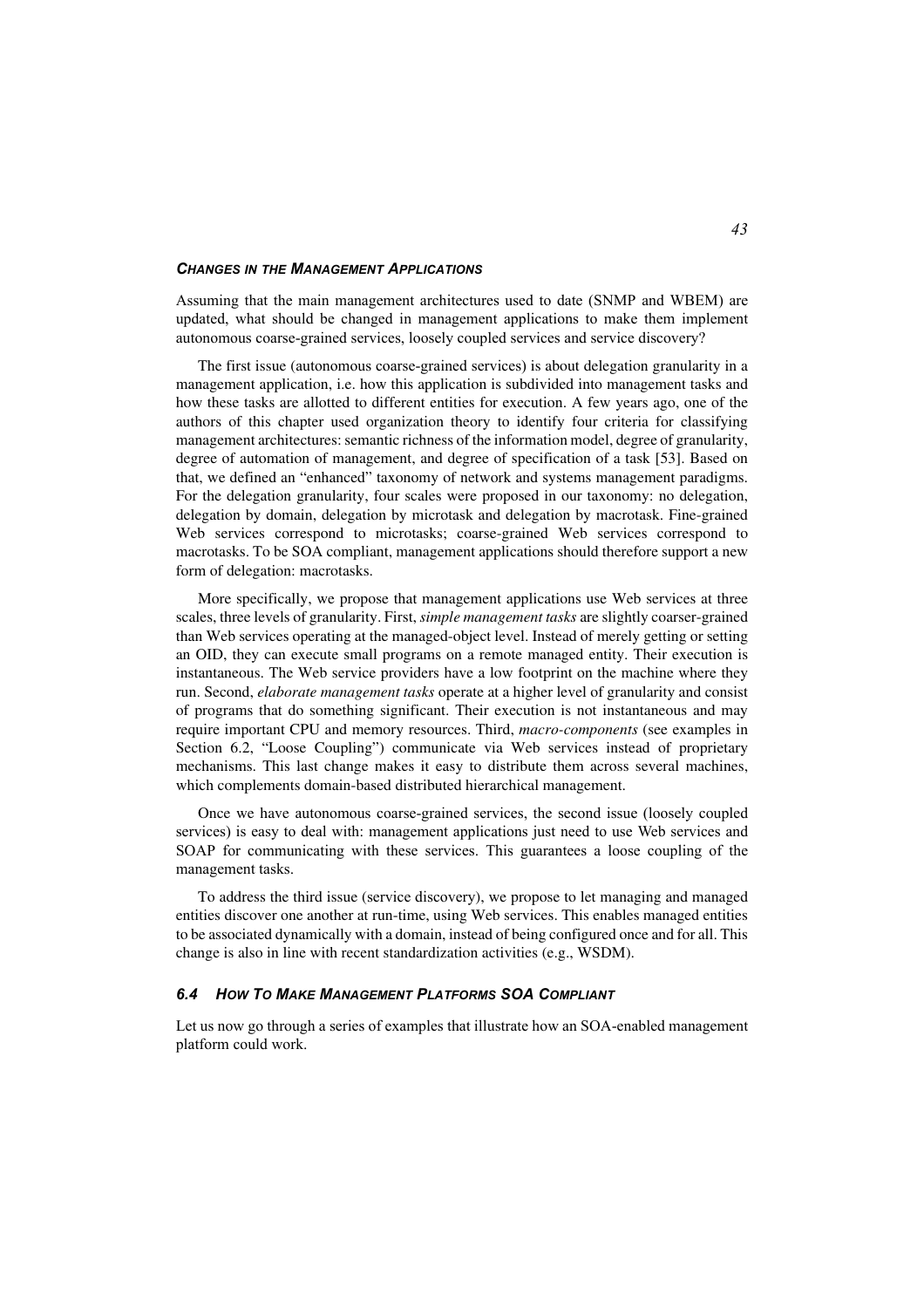### *TYPE 1: SIMPLE MANAGEMENT TASKS AS WEB SERVICES*

Two examples of simple management tasks are the invocation of non-trivial actions and the execution of simple scripts.

#### *Example 1: Remote execution of a non-trivial action*

Non-trivial actions can be seen as RPCs bundled with a bit of code. The reboot of a remote device is a good example of action that can be invoked by a management application as a Web service delegated to a third party (neither the manager, nor the agent in SNMP parlance). In this Web service, we first try to do a clean ("graceful") reboot by setting an OID or invoking an operation on a CIM object. If it does not work, we then trigger a powercycle of the machine. This operation can translate into a number of finer-grained operations, depending on the target machine to be rebooted. For instance, to power-cycle a remote PC that is not responding to any query anymore, we can look for an electromagnet that controls its power. If we find one (e.g., in a configuration database or a registry), we then set an OID or invoke a CIM operation on this electromagnet, depending on the management architecture that it supports, to force the power-cycle. A few moments later, the Web service checks whether the PC has resumed its activities; it sends back a response to the management application, with status succeeded or failed.

Using a Web service for this task allows the management application to abstract away this complexity, which is equipment specific. Binding a given piece of equipment to the right reboot Web service then becomes a matter of configuration or publication in a registry.

### *Example 2: Simple script*

An example of simple script is the retrieval of routing tables from a group of routers. If multiple routing protocols are supported by a router, all of its routing tables need to be downloaded. This information can be subsequently exploited by the management application for debugging transient routing instabilities in the network. Alternatively, this Web service can also be used on a regular basis for performing routing-based event masking. for instance in networks where routes change frequently ("route flapping") and network topology-based event masking does not work satisfactorily.

In this example, the Web service providers can be the routers themselves; another possibility is to have a single Web service provider that runs on a third-party machine (e.g., an SNMP gateway or proxy) and interacts via SNMP with the different routers concerned by this task [\[72\]](#page-54-4).

### *TYPE 2: ELABORATE MANAGEMENT TASKS AS WEB SERVICES*

We now go one level up in abstraction and present four examples of elaborate management tasks: core problem investigation, ad hoc management, policy enforcement check and longlasting problem investigation.

#### *Example 1: Core problem investigation*

In a management platform, when the event correlator has completed the root-cause analysis phase, we are left with a small set of core problems that need to be solved as soon as possible. When the solution to the problem is not obvious, we then enter a phase known as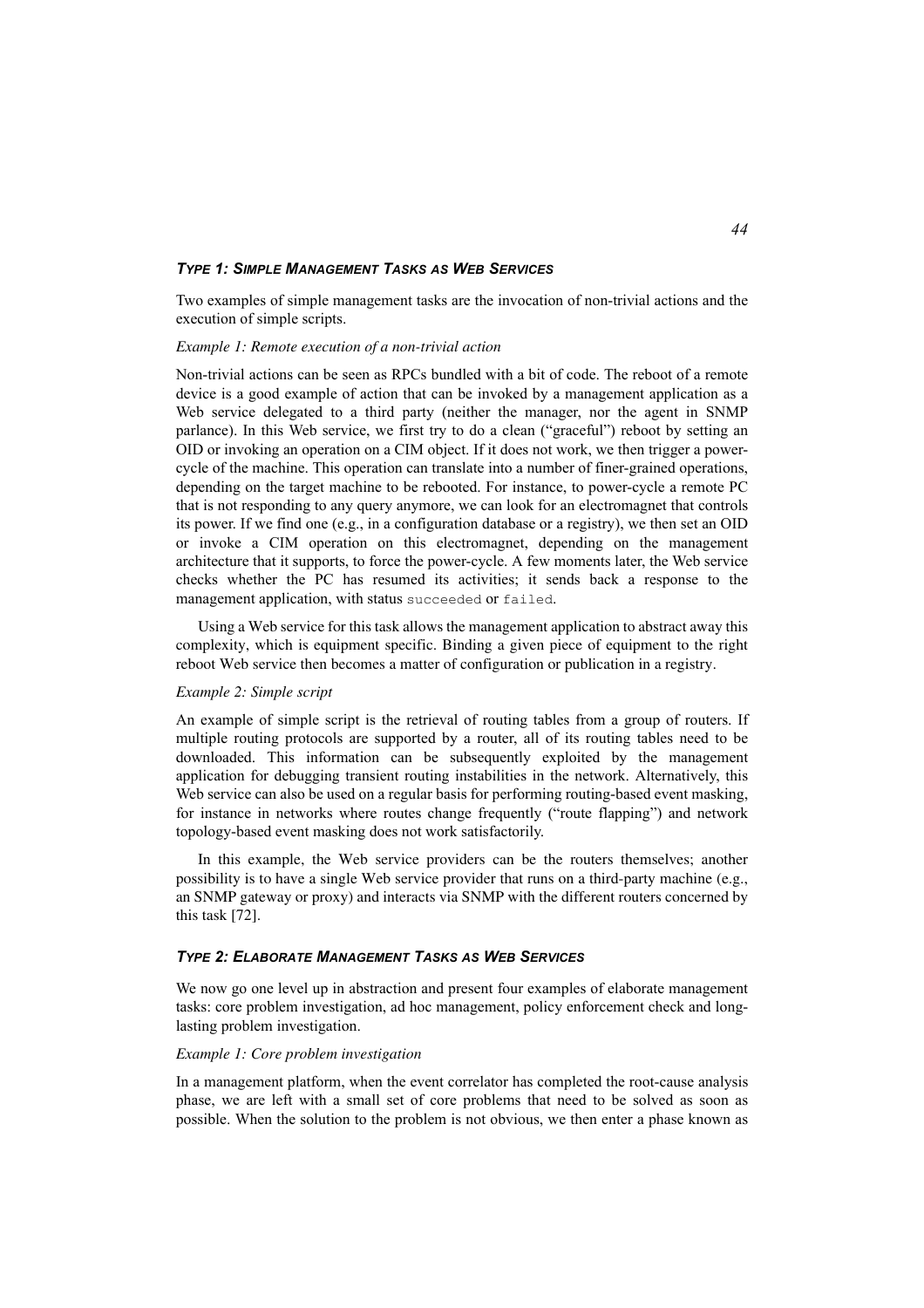problem investigation. Different technologies can be used during this phase: an Event-Condition-Action (ECA) rule-based engine, a case-based reasoning engine, etc. On this occasion, the management application can launch programs<sup>1</sup> to retrieve more management information to further investigate, and hopefully solve, each outstanding problem.

Assuming that we do not have performance constraints that impose to keep all processing  $\text{local}^2$ , these programs can be delegated to other machines in the form of Web services, thereby contributing to balance the load of the management application across multiple machines and to improve scalability. They run autonomously, gather data independently, access the data repository on their own, etc.

For instance, when the response time of a Web server is unacceptably long for an undetermined reason, it can be useful to monitor in great detail the traffic between this server and all the hosts interacting with it. This can be achieved by a Web service monitoring, say, for 30 minutes all inbound and outbound traffic for this server and analyzing this traffic in detail afterward, using fast data mining techniques. This task can involve many fine-grained operations; for instance, it can retrieve Remote MONitoring (RMON) MIB [85] OIDs in bulk at short time intervals, or it can put a network interface in promiscuous mode and sniff all traffic on the network. The duration of this debugging activity can be a parameter of the Web service operation. Upon successful completion, the Web service returns the cause of the problem; otherwise, it may be able to indicate whether it found something suspicious.

#### *Example 2: Ad hoc management*

*Ad hoc* management tasks [53] are not run regularly by the monitoring application. Instead, they are executed on an *ad hoc* basis to investigate problems as they show up. These tasks can be triggered interactively (e.g., by staff in a NOC), or automatically by the management application (see example 1 with the slow Web server). These tasks are good candidates for Web services: it makes sense to delegate these self-contained and independent programs to third-party machines that do not have the same constraints, in terms of resource availability, as the main management platform that runs the bulk of the management application<sup>3</sup>.

For instance, if the administrator suspects that the enterprise is currently undergoing a serious attack, he/she may launch a security analysis program that performs pattern matching on log files, analyzes network traffic, etc. This program will run until it is interrupted, and report the attacks that it detects (or strongly suspects) to the administrator using SMS messaging, paging, e-mail, etc.

#### *Example 3: Policy enforcement check*

Another interesting case of elaborate management task is to check that policies used in policy-based management [\[81\]](#page-54-5) are enforced durably. For instance, let us consider a classic source of problems for network operators: telnet, the main enemy of policies. The bottom line of this scenario is invariably the same, with variations in the details.

<sup>1.</sup> These programs can be executable binaries, byte-code for virtual machines, scripts, etc.

<sup>2.</sup> For instance, that would be the case if we had to interact with thousands of finite state machines only accessible from the address space of the event correlator.

<sup>3.</sup> We do not assume a centralized management platform here. When management is distributed hierarchically over multiple managers, the problem is the same as centralized management: each manager can be a bottleneck for its own sub-domain.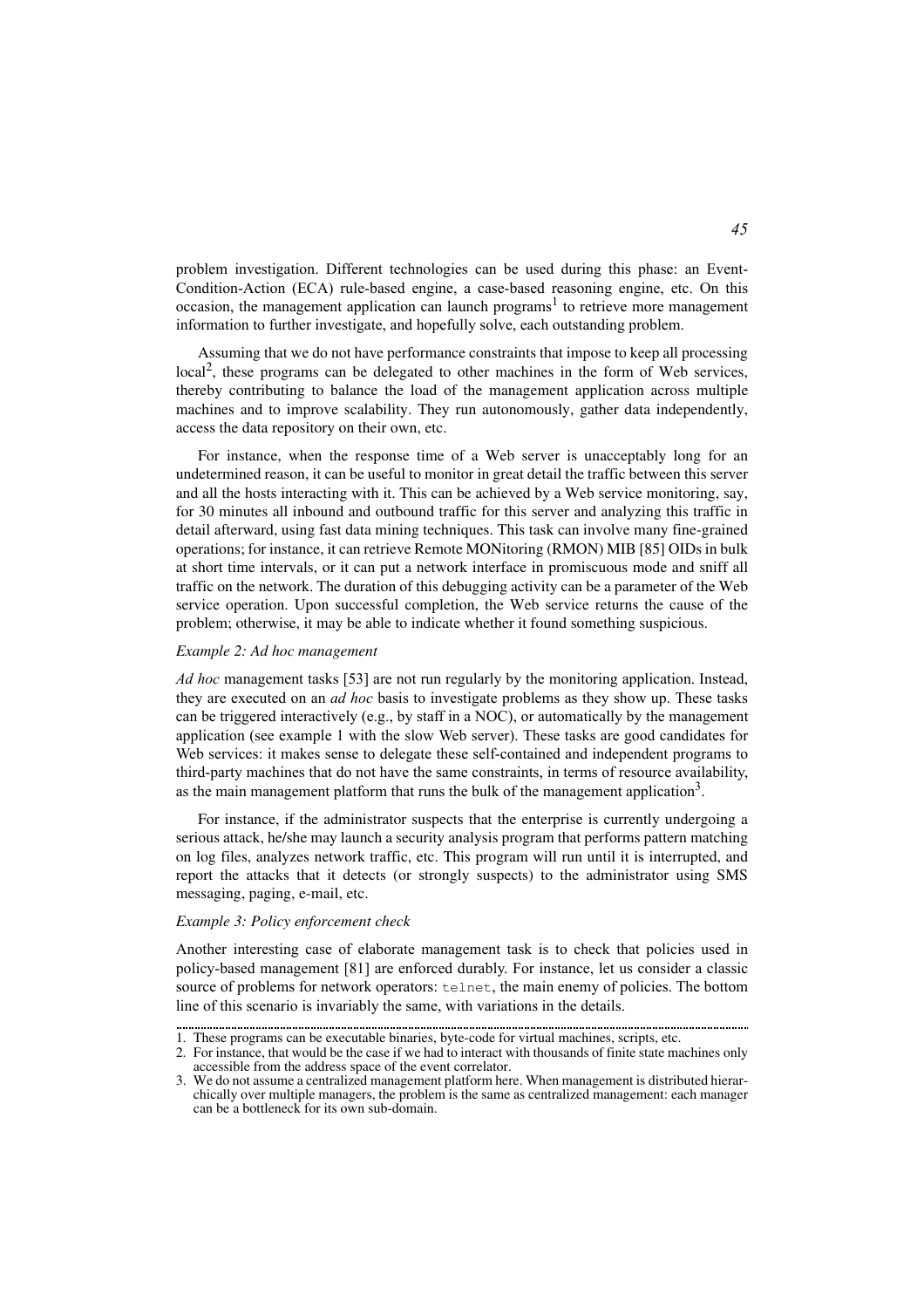A technician in a NOC is in charge of debugging a serious problem. Customers are complaining, the helpdesk is overwhelmed, his boss called him several times and is now standing next to him, watching over his shoulder, grumbling, doing nothing but stressing our technician. The latter feels he is alone on earth. All the management tools at his disposal indicate that there is an avalanche of problems, but they all fail to find the cause of these problems. After checking hundreds of configuration settings on many devices, our technician decides to stop services and reconfigure network cards one by one, hoping that this will eventually point to the problem. Using telnet, he modifies the configuration of many operational routers, trying all sorts of things... Doing so, he gradually starts to build a picture of what is going on: he had a similar problem several years ago, a misconfigured router was reinjecting routes when it should not. Today's problem is in fact very different, but our technician is now convinced he knows what is going on. Against all odds, after an hour of frantic typing, the situation starts to improve. Everything is still slow, but there seems to be a way out of this serious problem. And when he modifies the 27th router, bingo, the problem is gone and everything comes back to normal! His boss applauds, thanks the Lord for sending him such a great man, goes back to his office and phones his own boss, to make sure he does not get the blame for this major outage...

Is the incident closed? Yes, because things work again. Is the problem solved? No, because our technician still does not know what the problem was. Is the situation back to normal? Not at all: first, the same problem could resurface at any time; second, by changing the configuration of dozens of devices, our technician has placed several timed bombs in the network, without his knowing it. These timed bombs are big potential problems that are just waiting for an occasion to go off. And why so? Because he cannot roll back all the unnecessary changes that he made. Under stress, he did many things that he cannot remember anymore; and because he is dealing with operational networks, he is now very cautious about modifying anything. Yet he did several changes that he may soon regret. He changed configuration settings that are supposed to be entirely controlled by PDPs, and that will disappear in a few hours because they are overwritten everyday, at the same time, during slack hours. Will the problem resume immediately after the next policy update? He also changed many configuration settings that have nothing to do with the actual problem. Will they cause new problems in the future?

All network operators, all corporations, and presumably most large enterprises have been through this one day. This problem is as old as telnet. Under stress, NOC staff can modify (and break) just about everything, irrespective of their skills. One solution is to regularly copy the configuration settings (notably those that enforce policies and are generated automatically) of all network devices in a data store, at least once a day, and analyze every day the changes that were made in the past 24 hours. This process can be partially automated; it is a self-contained and coarse-grained activity, independent of the rest of the management application; it does not have to run on the main management platform. In other words, it should lend itself very well to being ported to Web services. In fact, not only some, but all configuration settings that are under the control of a PDP should systematically be checked like this, by Web services or other means.

In this case, the Web service providers should probably be third-party machines, not operational routers, to avoid temporarily saturating them with management tasks.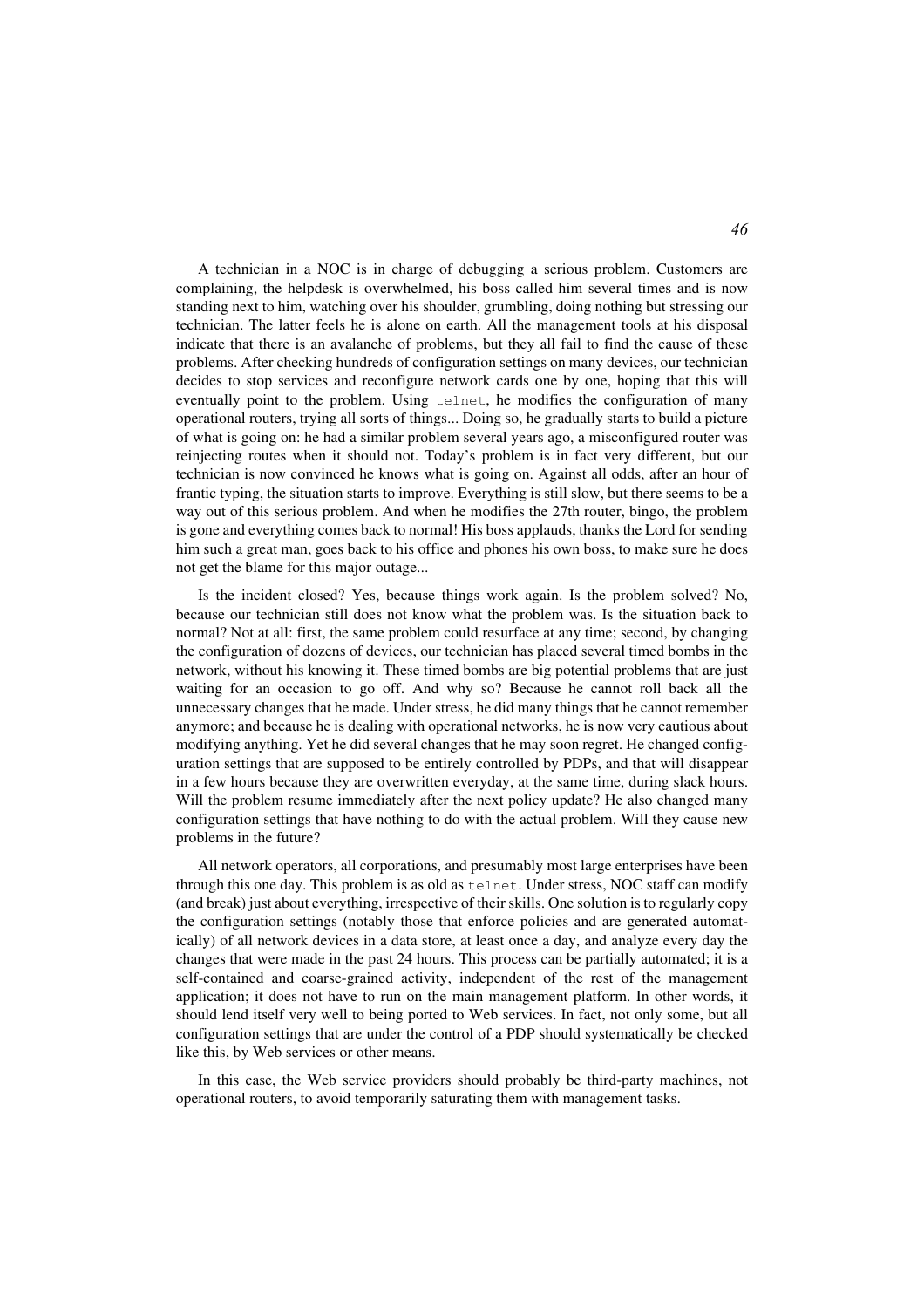#### *Example 4: Long-lasting problem investigation*

If we go back to example 1, some of the outstanding core problems may not be solved within a predefined time (e.g., 10 minutes). In such cases, it is appropriate to systematically outsource the resolution of these problems to third-party machines, which take over these investigations and run them as background tasks, possibly taking hours or days to come to a conclusion. Transferring these problem investigations to external entities can be achieved in a loosely coupled and portable manner using Web services. The objective here is to conserve precious few resources on the machine running the bulk of the management application, while not giving up on important but hard problems.

#### *TYPE 3: MACRO-COMPONENTS AS WEB SERVICES*

This time, we break up the management application into very large chunks that can be physically distributed over multiple machines. The idea is to implement the network transparency recommended by SOA to improve the scalability of the management application.

### *Example 1: Distributed monitoring application*

In today's management platforms, the main building block of the management application is the monitoring application. We propose to break up this large, monolithic, single-vendor monitoring application into large chunks (macro-components) wrapped up with coarsegrained Web services. These macro-components can be provided by several vendors and integrated on a per-organization basis, depending on site-specific needs and customerspecific price conditions.

This integration seldom requires dynamic binding at run-time, because presumably the macro-components that make up management software will not change often. This restructuring of the monitoring application brings more competition among vendors and can drive costs down (feature-rich management applications capable of integrating the management of networks, systems and services are still incredibly expensive).

For instance, one vendor can provide elaborate graphical views of the network with 3D navigation, while another provides an event correlator with a smart rule description language, and a third provides the rest of the monitoring application. Standard Web service-based communication would enable these loosely-coupled services to work together.

#### *Example 2: Integration of management*

Web services can also be useful to integrate the different management platforms in charge of network management, systems management, service management, the trouble-ticket system, technology-specific platforms, etc. Doing so, they have the potential to nicely complement today's management solutions, for instance when the management platforms used in an enterprise cannot use the same event correlator due to integration problems (a serious problem that prevents management from being integrated).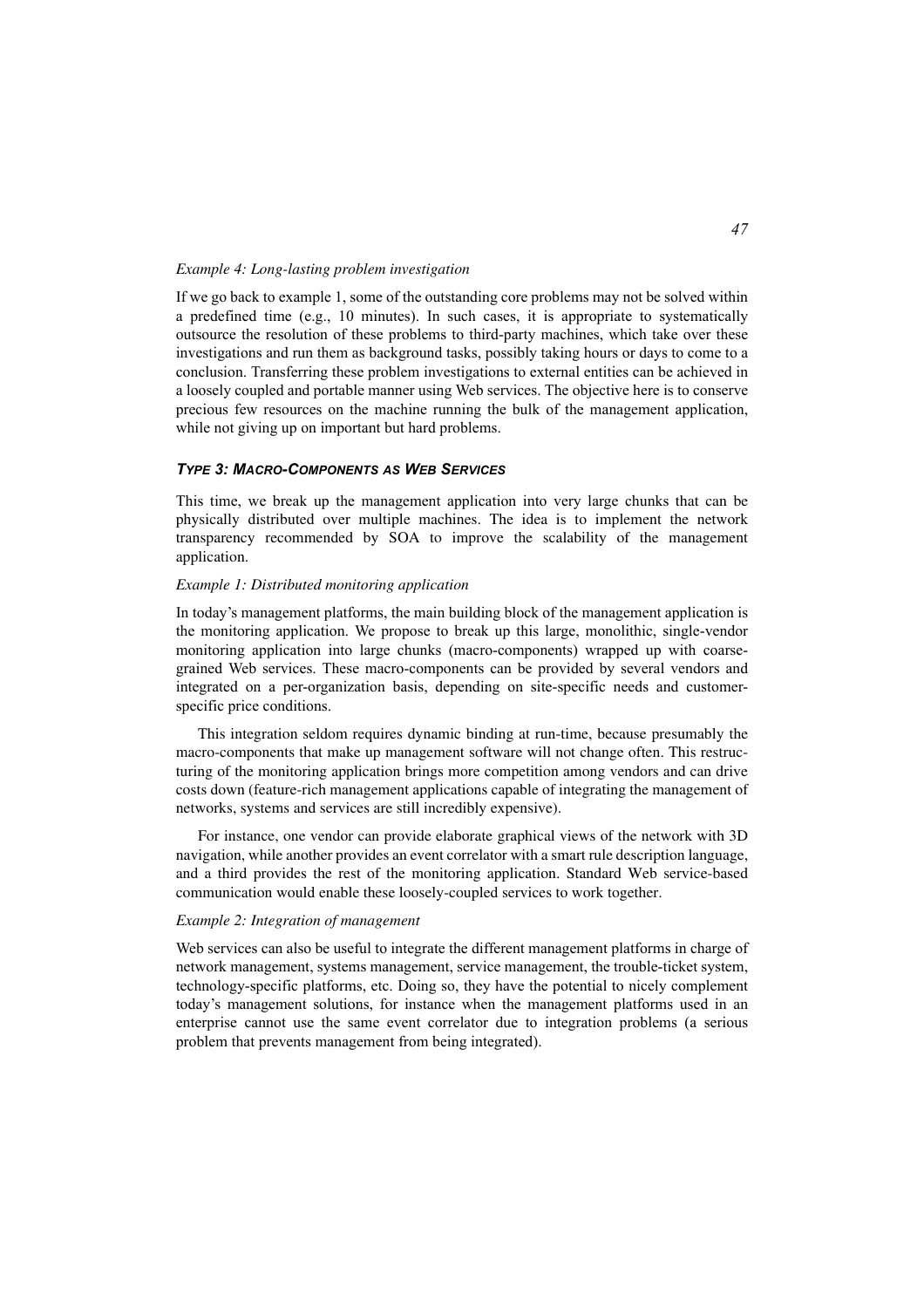## *TYPE 4: WEB SERVICES BETWEEN MANAGING/MANAGED ENTITIES*

The fourth type of coarse-grained Web services is different from the previous three. Instead of focusing on the delegation granularity, it addresses the issue of service discovery. We present three examples: dynamic discovery of the manager, transparent redundancy of the managing entity, and dynamic discovery of the top-level manager.

## *Example 1: Dynamic discovery of the manager*

In this example, instead of configuring the address of the managing entity in each agent of its domain, administrators rely on Web services for managed entities to discover their managing entity dynamically at run-time. This discovery typically uses a standard registry, either configured in the managed entity or discovered at boot time (e.g., with a multicast operation).

#### *Example 2: Transparent redundancy during discovery*

When managed entities think they bind directly to their managing entity, they can in fact connect to an intermediary Web service in charge of improving the robustness of management. This intermediary can transparently support two redundant managers with a hot stand-by (i.e., two machines that receive and analyze the same management data in parallel). The primary is active, the secondary is passive. If the primary fails, the secondary can take over transparently at very short notice. Alternatively, this intermediary can balance the load between multiple managers (which are all active). This can be useful in environments where managers experience important bursts of activity.

#### *Example 3: Dynamic discovery of the top-level manager*

In distributed hierarchical management (a technique commonly adopted in large enterprises and corporations [53]), the management domain is under the responsibility of a managing entity known as the *top-level manager*. The domain is logically split into sub-domains, usually for scalability reasons, and each sub-domain is under the responsibility of a managing entity called the *sub-level manager*.

In this scenario, instead of configuring the address of the top-level manager in each sublevel manager, administrators rely on Web services for the sub-level managers to discover automatically the top-level manager of their domain. This operation typically uses a registry.

### *6.5 MIGRATING TO SOA: IS IT WORTH THE EFFORT?*

After studying the changes that the migration to SOA requires in management applications, let us ponder over these changes. Are they reasonable? Do the advantages of SOA outweigh the drawbacks of reengineering existing management applications?

#### *WE NEED SOMETHING NEW*

In the last decade, we have seen a number of proposals that challenged the organizational models of existing management architectures: Management by Delegation [92], mobile code [3], intelligent agents [42], multi-agent systems [\[36\]](#page-52-11), and more recently P2P [86] and Web services. So far, none of them have succeeded in durably influencing the architecture and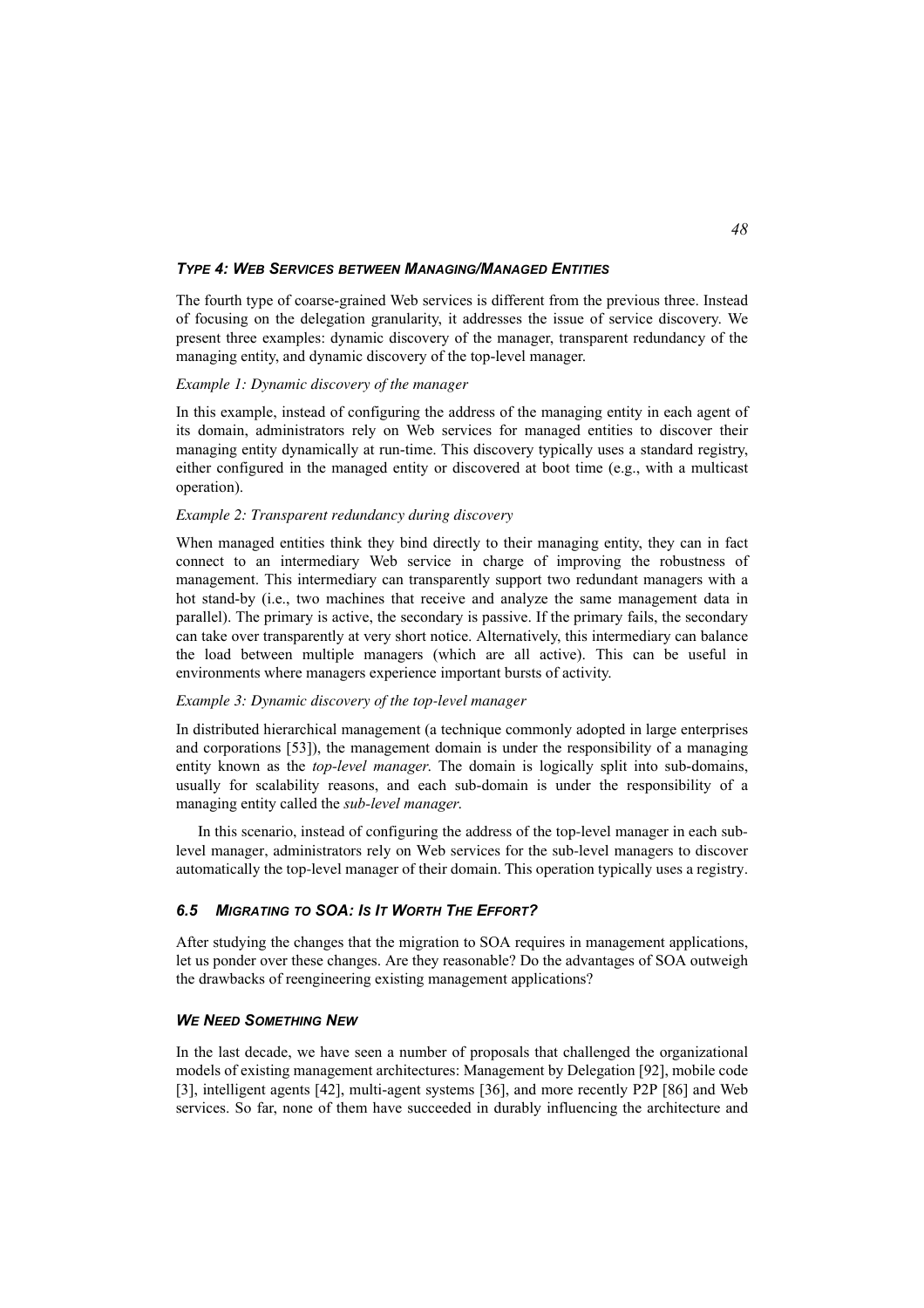design of the management applications used in real life. Why should Web services succeed where other technologies failed?

As we saw in [Section 1.2](#page-1-0), the main problem with today's management platforms is that we are prisoners of habits that date back to an era when networks were small and simple to manage, resources were scarce, dependencies were not highly dynamic, event correlation was simple because we did not bother to integrate the management of networks, systems and services, etc.

Today, architecting an integrated management application for a corporation is very difficult, and the tools available on the market often fall short of customers' expectations. Designing these complex applications boils down to designing large and highly dynamic distributed applications. This requires the state of the art in software engineering, and the reengineering of integration management applications. Migrating to SOA can be the occasion for this clean slate approach.

Another important reason for adopting coarse-grained Web services is that they offer a solution for integrating multi-vendor dedicated management platforms (e.g., a platform dedicated to network management with another platform specialized in service management). This integration is a weak point of many of today's management platforms, and a number of corporations or large enterprises currently struggle to achieve this integration.

## *NO GUARANTEE OF SUCCESS*

Businesswise, migrating integrated management platforms to SOA is not a guaranteed win. There is much uncertainty. The market of management applications needs to change its habits, and whether this will happen is difficult to predict. Decision makers in the IT industry are told every year that a new "revolution" has just occurred, so they tend to be skeptical. Convincing them will not be easy.

Oddly enough, the main non-technical driver for change may be the comfort offered by homogeneity: if everyone in the software industry adopts SOA, then there is a strong incentive for management applications to also migrate to SOA: few people enjoy being the last dinosaur in town...

#### *PARADOX*

Migrating management platforms to Web services leads to an apparent paradox. On the one hand, SOA is about preserving investments in legacy systems by wrapping up existing applications with Web services. The goal here is to avoid the high cost of reengineering applications, especially complex ones. Based on this principle, using Web services in management applications should not require profound changes in these applications: we should not have to reengineer them. On the other hand, using Web services as getters and setters of managed objects defeats the point of coarse-grained and autonomous services in SOA. What is the catch?

This paradox is only apparent. It is due to a confusion between applications and services in SOA parlance. Services are meant to be reusable by several applications or other services; applications themselves are not. Management applications are not used as services by other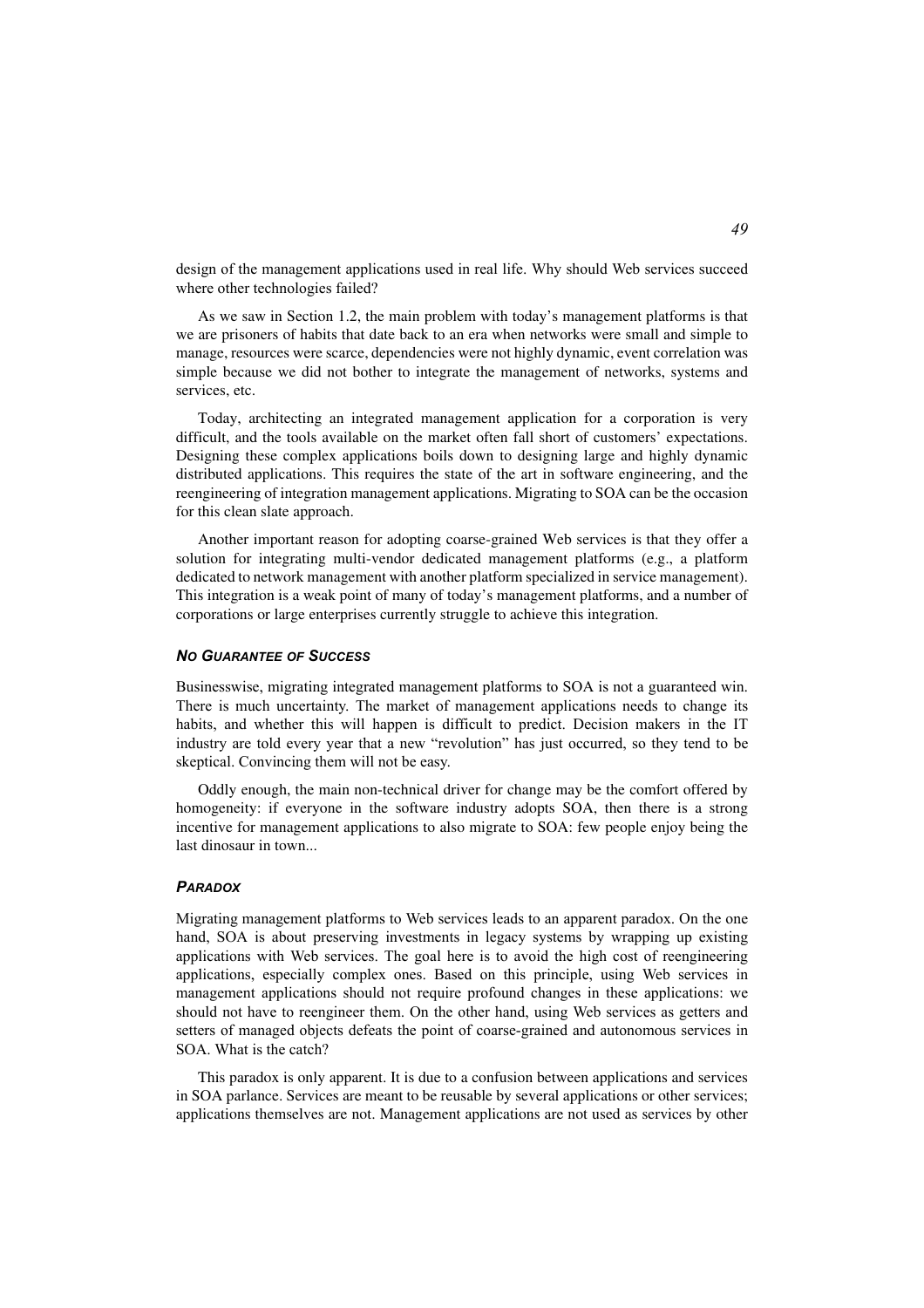applications: they are at the top of the food chain, so to say. Once SOA-enabled, applications can make use of different Web services without being entirely reengineered. But there is no free lunch in IT: they need to be made SOA-enabled in the first place.

### *PERFORMANCE, LATENCY*

The performance of Web service-based management solutions is still very much an open issue. Web services use SOAP messages underneath. This messaging technology, based on the exchange of XML documents, is notoriously inefficient [\[44\]](#page-52-3). In corporations and large organizations, integrated management platforms have drastic requirements in terms of performance. Breaking the management application into Web services-enabled macrocomponents, elaborate management tasks and simple management tasks may turn out to be totally impractical for performance reasons.

The question is particularly acute for communication between macro-components. For instance, wrapping up the event filter, the event aggregator and the event correlator with different Web services could lead to a sharp decrease in performance, because these macrocomponents need to exchange many events per time unit in large environments, latency must be kept low, and SOAP message exchanges are slow compared to the current tightly coupled practice. A performance analysis of management platforms using coarse-grained Web services is outside the scope of this chapter, but this matter deserves attention in follow-up work.

## **7 CONCLUSION**

In this chapter, we summarized the main standards pertaining to Web services and presented different ways of using this middleware technology in integrated management. Fine-grained Web services are a direct mapping of current habits in management: each Web service operates at the managed object level. This is the approach currently adopted by standards bodies (e.g., in WSDM and WS-Management). We showed that it is efficient when many compressed managed objects are transferred in bulk. Unfortunately, it does not comply with SOA, the distributed computing architectural style that underpins Web services. Coarsegrained Web services, conversely, are SOA compliant and work at a higher level of abstraction. Each Web service corresponds to a high-level management task (e.g., balancing the load of a virtual resource across multiple physical resources) or a macro-component of a management application (e.g., an event correlator). Coarse-grained Web services are autonomous (each of them fulfills some functionality on its own), loosely coupled with the rest of the management application, and coarse-grained. We distinguished several categories of Web service for integrated management and illustrated them by examples.

In the future, will integrated management adopt the vision of Web services promoted by SOA? Answering this question is difficult because the market is only partially driven by technical considerations. From a business standpoint, adopting Web services makes sense because the software industry is massively adopting this technology, so there are many tools available and many experts in the field. From an engineering standpoint, Web services make it possible to organize management applications differently. This is appealing for architecting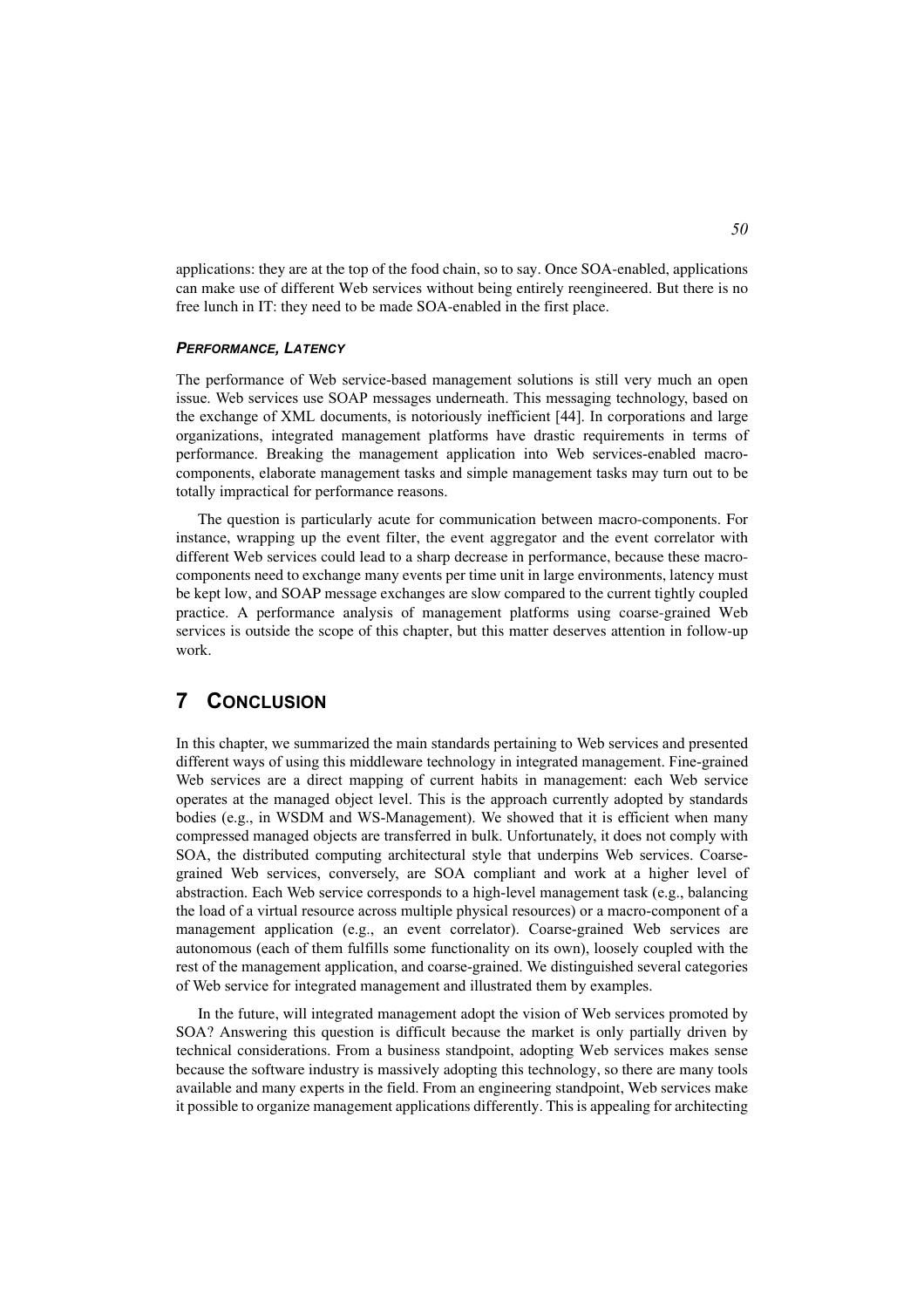integrated management applications aimed at large organizations. It also opens new horizons regarding the organizational model of standard management architectures: we now have the technology to do without the "manager does everything, agent does nothing" principle. Web services make it possible to break up management platforms into independent macrocomponents, packaged as services, which can bring more competition among vendors and drive costs down. For instance, one vendor may provide elaborate views with Graphical User Interfaces (GUIs) while another may provide the event correlator. They also facilitate the integration of network, systems and service management tasks. But the performance of coarse-grained Web services for building management solutions is still an open issue that deserves thorough investigations. The same problem was true of CORBA and J2EE a few years ago, and satisfactory solutions appeared a few years later. Can we count on this for Web services too?

## **ACKNOWLEDGMENTS**

The work presented in this paper was supported in part by the EMANICS Network of Excellence (#26854) of the IST Program funded by the European Commission. Early versions of this material were published in [24], [\[54\]](#page-53-1) and [77].

## **REFERENCES**

- [1] G. Alonso, F. Casati, H. Kuno and V. Machiraju, *Web Services: Concepts, Architectures and Applications*, Springer, 2004.
- [2] A. Alves, A. Arkin, S. Askary *et al. (Eds.)*, *Web Services Business Process Execution Language Version 2.0*, Public Review Draft, OASIS, August 2006. Available at: http://docs.oasisopen.org/wsbpel/2.0/wsbpel-specification-draft.html
- [3] M. Baldi and G.P. Picco, "Evaluating the Tradeoffs of Mobile Code Design Paradigms in Network Management Applications", in R. Kemmerer and K. Futatsugi (Eds.), *Proc. 20th International Conference on Software Engineering (ICSE 1998)*, Kyoto, Japan, April 1998, pp. 146–155.
- [4] K. Ballinger, D. Ehnebuske, C. Ferris *et al.* (Eds.), *Basic Profile Version 1.1*, Final Material, Web Services Interoperability Organization, April 2006. Available at http://www.ws-i.org/Profiles/BasicProfile-1.1-2006-04-10.html
- [5] T. Banks, Web Services Resource Framework (WSRF) Primer v1.2, Committee Draft 02, May 2006. Available at: http://docs.oasis-open.org/wsrf/wsrf-primer-1.2-primer-cd-02.pdf
- [6] T. Bellwood, *UDDI Version 2.04 API Specification*, UDDI Committee Specification, OASIS, July 2002. Available at:

http://uddi.org/pubs/ProgrammersAPI-V2.04-Published-20020719.pdf

- [7] T. Berners-Lee, J. Hendler and O. Lassila, "The Semantic Web", *Scientific American*, May 2001.
- <span id="page-50-0"></span>[8] K.P. Birman, "Like It or Not, Web Services Are Distributed Objects", *Communications of the ACM*, Vol. 47, No. 12, pp. 60–62, December 2004.
- [9] D. Booth, H. Haas, F. McCabe *et al.*, (Eds.), *Web Services Architecture*, W3C Working Group Note, World Wide Web Consortium, 2004. Available at: http://www.w3.org/TR/2004/NOTE-ws-arch-20040211/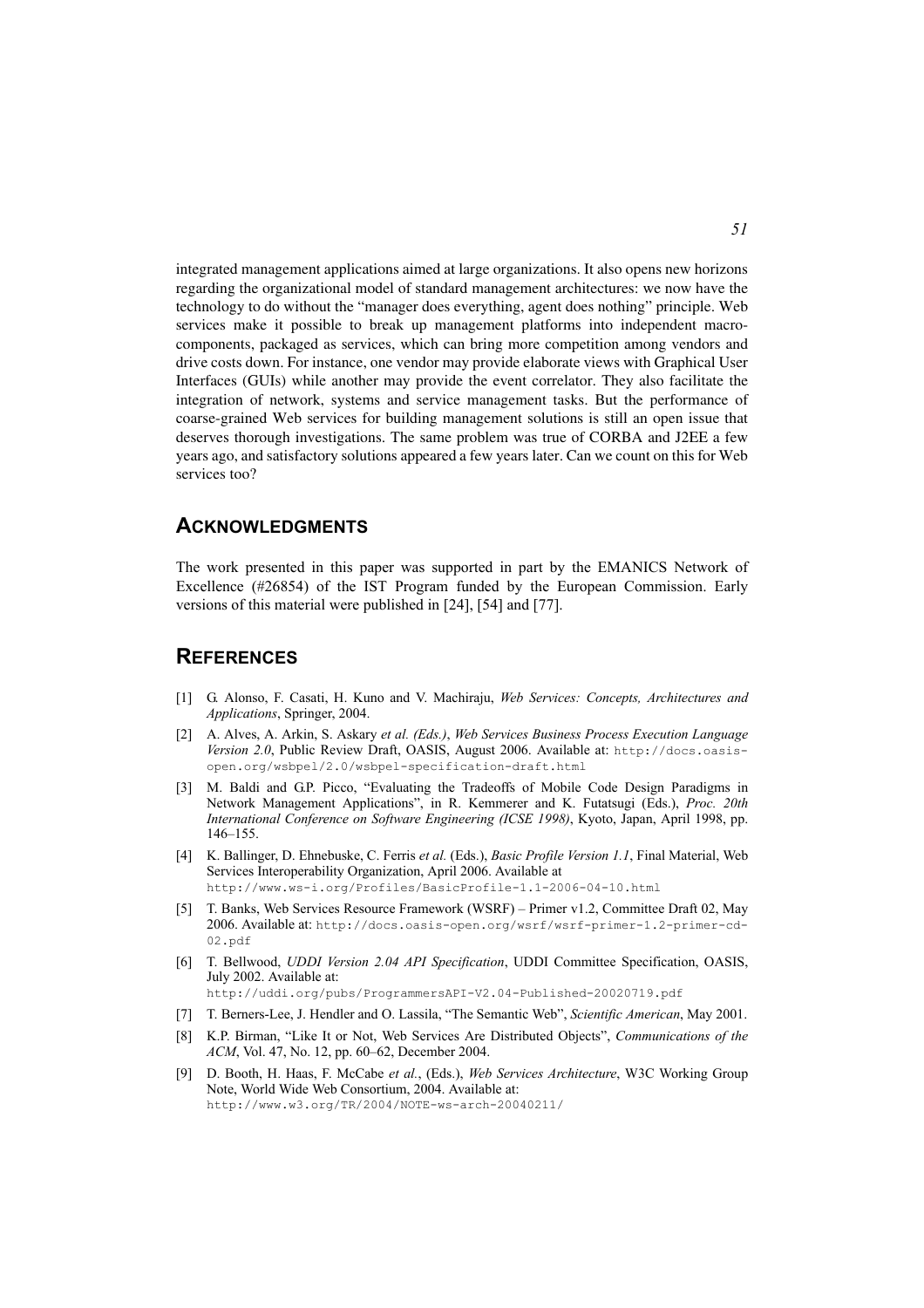- <span id="page-51-2"></span>[10] D. Box, E. Christensen, F. Curbera *et al.*, *Web Services Addressing (WS-Addressing)*, W3C Member Submission, August 2004. Available at: http://www.w3.org/Submission/2004/ SUBM-ws-addressing-20040810/
- <span id="page-51-0"></span>[11] V. Bullard and W. Vambenepe (Eds.), Web Services Distributed Management: Management Using Web Services (MUWS 1.1) Part 1, OASIS Standard, August 2006. Available at: http://docs.oasis-open.org/wsdm/wsdm-muws1-1.1-spec-os-01.htm
- <span id="page-51-1"></span>[12] V. Bullard and W. Vambenepe (Eds.), Web Services Distributed Management: Management Using Web Services (MUWS 1.1) Part 2, OASIS Standard, August 2006. Available at: http://docs.oasis-open.org/wsdm/wsdm-muws2-1.1-spec-os-01.htm
- [13] B. Burke and R. Monson-Haefel, *Enterprise JavaBeans 3.0*, 5th edition, O'Reilly, 2006.
- <span id="page-51-5"></span>[14] N. Catania, P. Kumar, B. Murray *et al.*, Overview—Web Services Management Framework, Version 2.0, July 2003. Available at: http://devresource.hp.com/drc/specifications/ wsmf/WSMF-Overview.jsp
- [15] K. Channabasavaiah, K. Holley and E. Tuggle, "Migrating to a Service-Oriented Architecture, Part 1", IBM, December 2003. Available at: http://www-128.ibm.com/developerworks/ webservices/library/ws-migratesoa/
- [16] R. Chinnici, J.J. Moreau, A. Ryman *et al.* (Eds.), *Web Services Description Language (WSDL) Version 2.0 Part 1: Core Language*, W3C Candidate Recommendation, March 2006. Available at: http://www.w3.org/TR/2006/CR-wsdl20-20060327/
- [17] R. Chinnici, H. Haas, A.A. Lewis (Eds.), *Web Services Description Language (WSDL) Version 2.0 Part 2: Adjuncts*, W3C Candidate Recommendation, March 2006. Available at: http://www.w3.org/TR/2006/CR-wsdl20-adjuncts-20060327/
- [18] M. Choi, J.W. Hong and H. Ju, "XML-Based Network Management for IP Networks", *ETRI Journal*, Vol. 25, No. 6, pp. 445-463, December 2003.
- [19] M. Choi and J.W. Hong, "Performance Evaluation of XML-based Network Management", Presentation at the *16th IRTF-NMRG Meeting*, Seoul, Korea, 2004, http://www.ibr.cs.tubs.de/projects/nmrg/meetings/2004/seoul/choi.pdf
- <span id="page-51-4"></span>[20] J. Clark and S. DeRose, *XML Path Language (XPath) Version 1.0*, W3C Recommendation, November 1999. Available at: http://www.w3.org/TR/1999/REC-xpath-19991116/
- [21] L. Clement, A. Hately, C. von Riegen *et al.* (Eds.), *UDDI Version 3.0.2*, UDDI Spec Technical Committee Draft, OASIS, October 2004. Available at: http://www.oasis-open.org/ committees/uddi-spec/doc/spec/v3/uddi-v3.0.2-20041019.htm
- [22] F. Curbera, Y. Goland, J. Klein et al., "Business Process Execution Language for Web Services (BPEL4WS) Version 1.1", May 2003. Available at: http://www-106.ibm.com/ developerworks/library/ws-bpel/
- <span id="page-51-3"></span>[23] DMTF, *Web Services for Management (WS-Management)*, Version 1.0.0a, DSP0226, April 2006. Available at: http://www.dmtf.org/standards/published\_documents/DSP0226.pdf
- [24] T. Drevers, R. v.d. Meent and A. Pras, "Prototyping Web Services based Network Monitoring", in J. Harjo, D. Moltchanov and B. Silverajan (Eds.), *Proc. of the 10th Open European Summer School and IFIP WG6.3 Workshop (EUNICE 2004)*, Tampere, Finland, June 2004, pp. 135–142.
- [25] R. v. Engelen, "gSOAP Web services toolkit", 2003, http://www.cs.fsu.edu/~engelen/ soap.html
- [26] R. v. Engelen and K.A. Gallivany, "The gSOAP Toolkit for Web Services and Peer-To-Peer Computing Networks", in *Proc. of the 2nd IEEE/ACM International Symposium on Cluster Computing and the Grid (CCGrid 2002)*, Berlin, Germany, May 2002, pp. 128–135.
- <span id="page-51-6"></span>[27] T. Erl, *Service-Oriented Architecture: Concepts and Technology*, Prentice Hall PTR, 2005.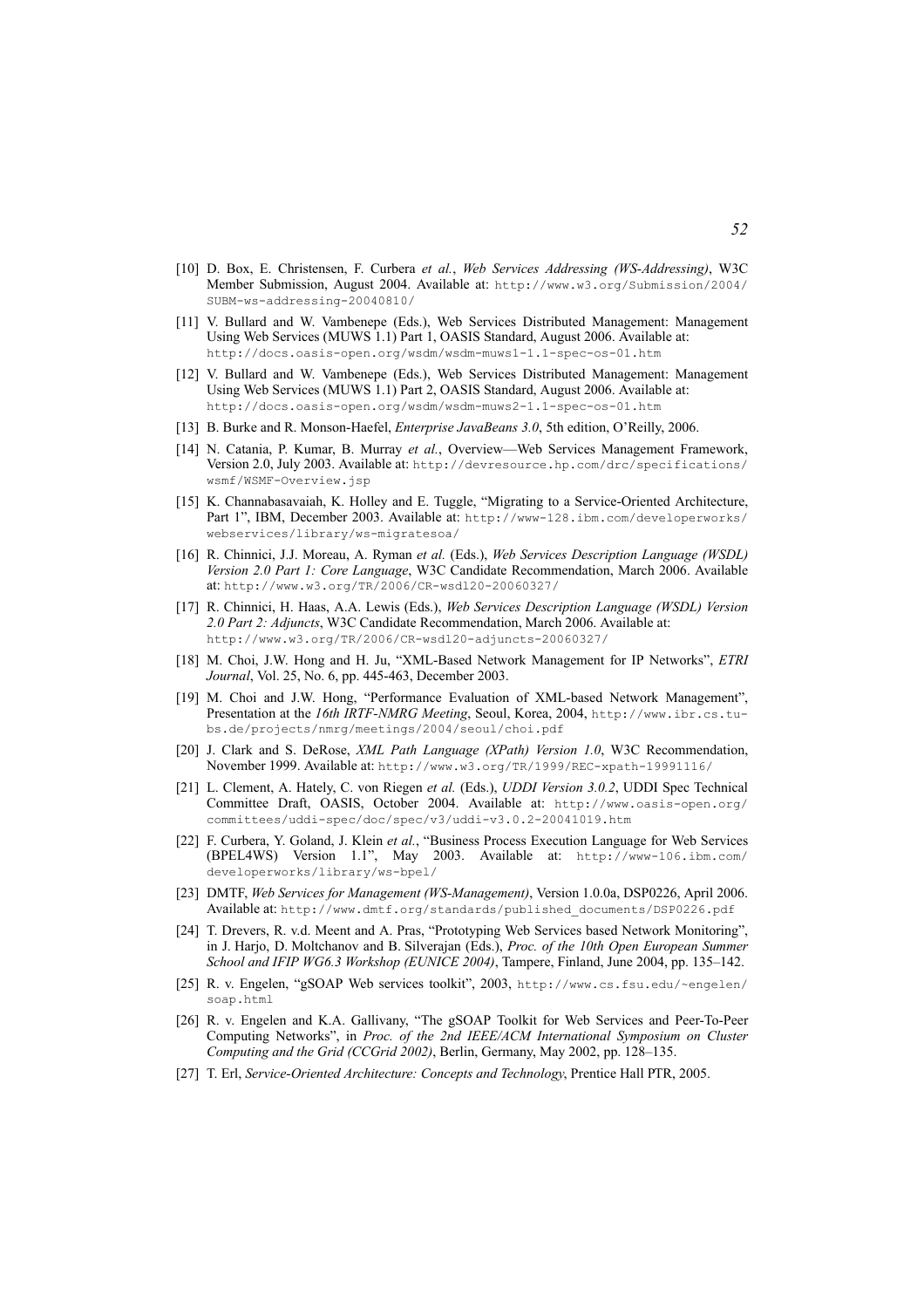- <span id="page-52-6"></span>[28] R.T. Fielding, *Architectural Styles and the Design of Network-Based Software Architectures*, Ph.D. Thesis, University of California, Irvine, CA, USA, 2000. Available at: http:// www.ics.uci.edu/~fielding/pubs/dissertation/top.htm
- <span id="page-52-4"></span>[29] R. Fielding, J. Gettys, J. Mogul *et al.* (Eds.), *RFC 2616: Hypertext Transfer Protocol -- HTTP/ 1.1*, IETF, June 1999.
- [30] S. Graham, A. Karmarkar, J. Mischkinsky *et al.* (Eds.), *Web Services Resource 1.2 (WS-Resource)*, OASIS Standard, 1 April 2006.
- <span id="page-52-2"></span>[31] M. Grand, *Patterns in Java, Volume 1: A Catalog of Reusable Design Patterns Illustrated with UML*, Wiley, 1998.
- [32] M. Gudgin, M. Hadley, J.J. Moreau *et al.* (Eds.), *SOAP 1.2 Part 1: Messaging Framework*, W3C Candidate Recommendation, World Wide Web Consortium, 2002. Available at: http://www.w3.org/TR/soap12-part1/
- [33] M. Gudgin, M. Hadley, J.J. Moreau *et al.* (Eds.), *SOAP 1.2 Part 2: Adjuncts*, W3C Candidate Recommendation, World Wide Web Consortium, 2002. Available at: http://www.w3.org/TR/soap12-part2/
- [34] H. Haas and C. Barreto, "Foundations and Future of Web Services", Tutorial presented at the *3rd IEEE European Conference on Web Services (ECOWS 2005)*, Växjö, Sweden, November 2005.
- [35] H.G. Hegering, S. Abeck and B. Neumair, *Integrated Management of Networked Systems: Concepts, Architectures, and Their Operational Application*, Morgan Kaufmann, 1999.
- <span id="page-52-11"></span>[36] M.N. Huhns and M.P. Singh (Eds.), *Readings in Agents*, Morgan Kaufmann, 1998.
- [37] IBM developerWorks, *New to SOA and Web Services*. Available at: http://www-128.ibm.com/developerworks/webservices/newto/
- [38] IRTF-NMRG, *Minutes of the 11th IRTF-NMRG Meeting*, Osnabrück, Germany, September 2002. Available at: http://www.ibr.cs.tu-bs.de/projects/nmrg/minutes/minutes-011.txt
- <span id="page-52-7"></span>[39] ISO/IEC 10746-1, *Information Technology—Open Distributed Processing—Reference Model: Overview*, International Standard, December 1998.
- <span id="page-52-10"></span>[40] ITU-T, *Recommendation X.753, Information Technology—Open Systems Interconnection— Systems Management: Command Sequencer for Systems Management*, ITU, October 1997.
- <span id="page-52-8"></span>[41] ITU-T, *Recommendation M.3400, Maintenance: Telecommunications Management Network— TMN Management Functions*, ITU, February 2000.
- [42] N.R. Jennings and M.J. Wooldridge (Eds.), *Agent Technology: Foundations, Applications, and Markets*, Springer, 1998.
- <span id="page-52-1"></span>[43] P. Kalyanasundaram, A.S. Sethi, C.M. Sherwin *et al.*, "A Spreadsheet-Based Scripting Environment for SNMP", in A. Lazar, R. Saracco and R. Stadler (Eds.), *Integrated Network Management V—Proc. of the 5th IFIP/IEEE International Symposium on Integrated Network Management (IM 1997)*, San Diego, CA, USA, May 1997, pp. 752–765.
- <span id="page-52-3"></span>[44] J. Kangasharju, S. Tarkoma and K. Raatikainen, "Comparing SOAP Performance for Various Encodings, Protocols, and Connections", in *Proc. of the 8th International Conference on Personal Wireless Communications (PWC 2003)*, Venice, Italy, September 2003, Springer, LNCS, Vol. 2775, pp. 397–406.
- <span id="page-52-5"></span>[45] N. Kavantzas, D. Burdett and G. Ritzinger (Eds.), *Web Services Choreography Description Language Version 1.0*, W3C Candidate Recommendation, World Wide Web Consortium, November 2005. Available at: http://www.w3.org/TR/2005/CR-ws-cdl-10-20051109/
- <span id="page-52-9"></span>[46] D. Levi and J. Schoenwaelder (Eds.), *RFC 3165: Definitions of Managed Objects for the Delegation of Management Scripts*, IETF, August 2001.
- <span id="page-52-0"></span>[47] D. Libes, *Exploring Expect: A Tcl-based Toolkit for Automating Interactive Programs*, O'Reilly, 1994.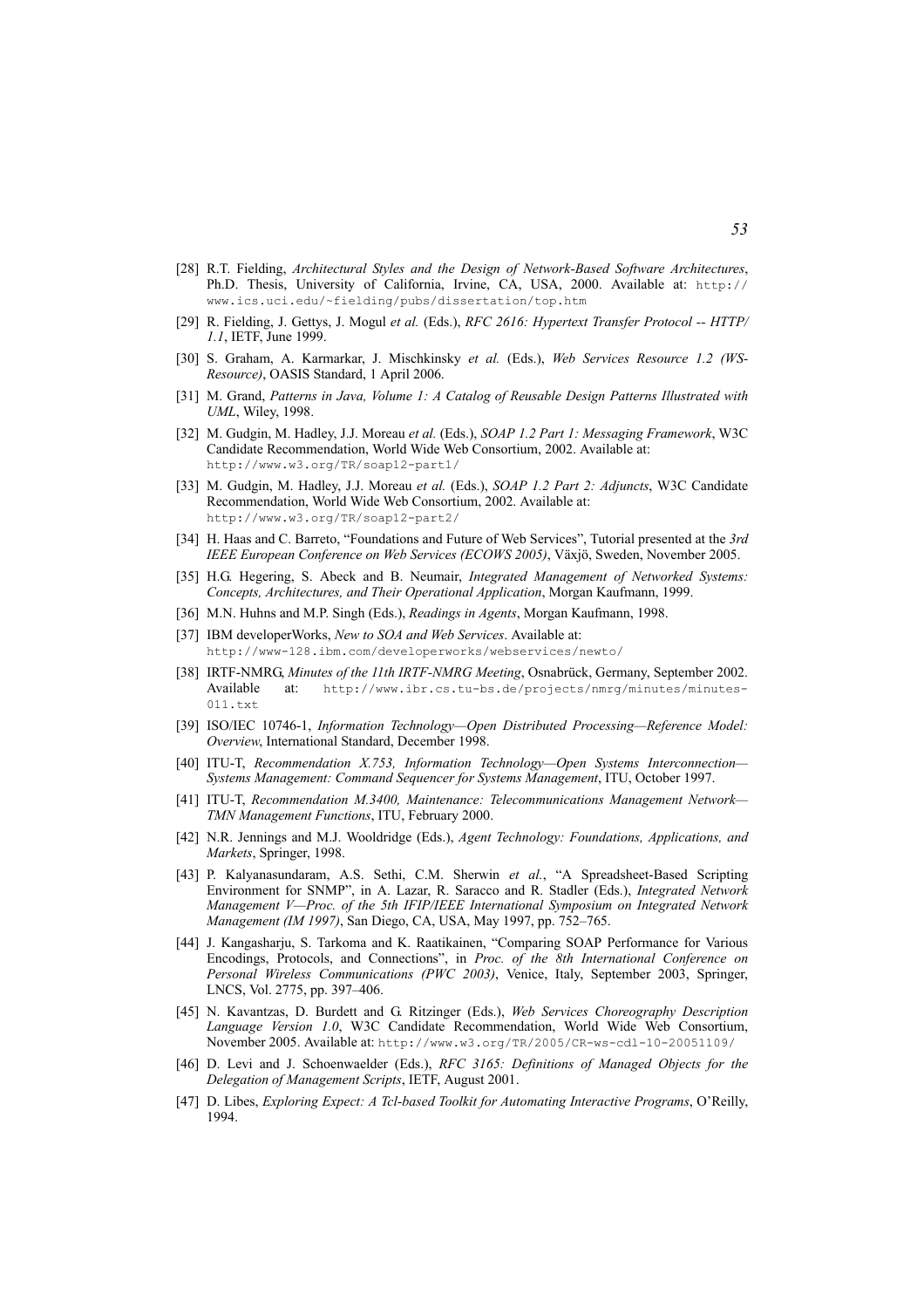- [48] M. Little, "Transactions and Web Services", *Communications of the ACM*, Vol. 46, No. 10, pp. 49–54, October 2003.
- [49] K. Ma, "Web Services: What's Real and What's Not?", *IEEE Professional*, Vol. 7, No. 2, pp. 14– 21, March-April 2005.
- <span id="page-53-9"></span>[50] C.M. MacKenzie, K. Laskey, F. McCabe *et al.* (Eds.), *Reference Model for Service Oriented Architecture 1.0*, Committee Specification 1, OASIS, August 2006.
- [51] F. Manola and E. Miller, *RDF Primer*, W3C Recommendation, February 2004. Available at: http://www.w3.org/TR/2004/REC-rdf-primer-20040210/
- <span id="page-53-5"></span>[52] D. Martin, M. Burstein, D. McDermott *et al.*, "Bringing Semantics to Web Services with OWL-S", *World Wide Web: Internet and Web Information Systems*, to appear in 2007.
- [53] J.P. Martin-Flatin, *Web-Based Management of IP Networks and Systems*, Wiley, 2003.
- <span id="page-53-1"></span>[54] J.P. Martin-Flatin, "Distributed Event Correlation and Self-Managed Systems", in O. Babaoglu *et al.* (Eds.), *Proc. of the International Workshop on Self-\* Properties in Complex Information Systems (Self-Star 2004)*, Bertinoro, Italy, May 2004, pp. 61–64.
- [55] J.P Martin-Flatin, P.A. Doffoel and M. Jeckle, "Web Services for Integrated Management: a Case Study", in L.J. Zhang and M. Jeckle (Eds.), *Web Services—Proc. of the 2nd European Conference on Web Services (ECOWS 2004)*, Erfurt, Germany, September 2004, Springer, LNCS, Vol. 3250, pp. 239–253.
- [56] K. McCloghrie, D. Perkins, and J. Schoenwaelder (Eds.), *RFC 2578: Structure of Management Information Version 2 (SMIv2)*, IETF, April 1999.
- [57] K. McCloghrie and F. Kastenholz (Eds.), *RFC 2863: The Interfaces Group MIB*, IETF, June 2000.
- <span id="page-53-3"></span>[58] D.L. McGuinness and F. van Harmelen, *OWL Web Ontology Language Overview*, W3C Recommendation, February 2004. Available at: http://www.w3.org/TR/2004/REC-owlfeatures-20040210/
- <span id="page-53-4"></span>[59] S. McIlraith., T.C. Son and H. Zeng, "Semantic Web Services", *IEEE Intelligent Systems*, Vol. 16, No. 2, pp. 46–53, March-April 2001.
- [60] A. Nadalin, C. Kaler, R. Monzillo *et al.*, *Web Services Security: SOAP Message Security 1.1 (WS-Security)*, OASIS Standard Specification, February 2006.
- [61] R. Neisse, R. Lemos Vianna, L. Zambenedetti Granville *et al.*, "Implementation and Bandwidth Consumption Evaluation of SNMP to Web Services Gateways", *Proc. of the 9th IEEE/IFIP Network Operations and Management Symposium (NOMS 2004)*, Seoul, Korea, April 2004, pp. 715–728.
- <span id="page-53-8"></span>[62] Net-SNMP home page, http://net-snmp.sourceforge.net/
- <span id="page-53-6"></span>[63] OASIS Web Services Distributed Management (WSDM) Technical Committee, http://www.oasis-open.org/committees/tc\_home.php?wg\_abbrev=wsdm
- <span id="page-53-7"></span>[64] OASIS Web Services Resource Framework (WSRF) Technical Committee, http://www.oasis-open.org/committees/tc\_home.php?wg\_abbrev=wsrf
- <span id="page-53-2"></span>[65] OASIS Web Services Transaction (WS-TX) Technical Committee, http://www.oasis-open.org/committees/tc\_home.php?wg\_abbrev=ws-tx
- <span id="page-53-10"></span>[66] L. O'Brien, L. Bass and P. Merson, *Quality Attributes and Service-Oriented Architectures*, Technical Report CMU/SEI-2005-TN-014, Software Engineering Institute, Carnegie Mellon University, PA, USA, September 2005. Available at: http://www.sei.cmu.edu/pub/ documents/05.reports/pdf/05tn014.pdf
- [67] R. Orfali, D. Harkey and J. Edwards, *Client/Server Survival Guide*, 3rd edition, Wiley, 1999.
- <span id="page-53-0"></span>[68] E. O'Tuathail and M. Rose, *RFC 4227: Using the Simple Object Access Protocol (SOAP) in Blocks Extensible Exchange Protocol (BEEP)*, IETF, January 2006.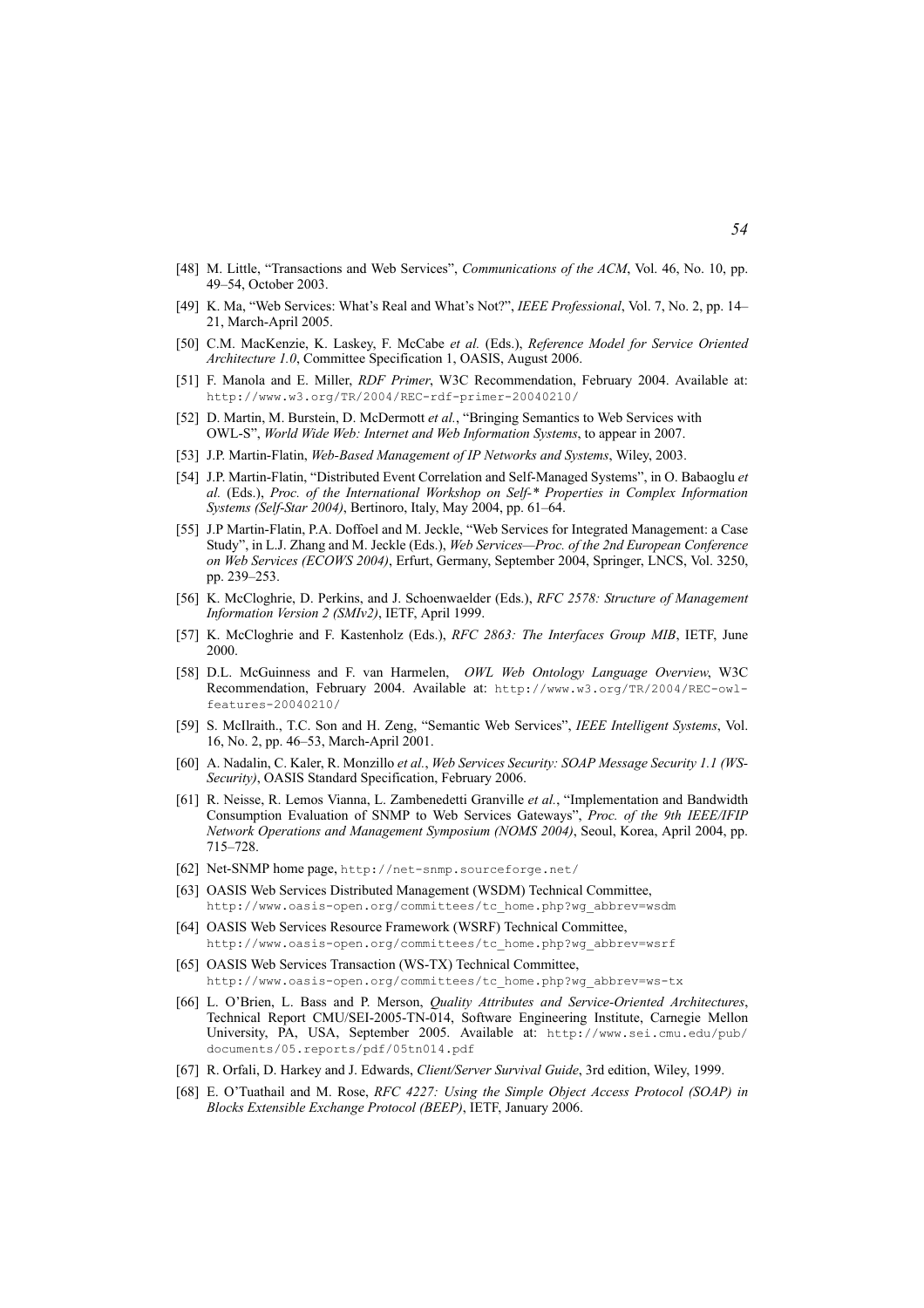- [69] C. Pahl, "A Conceptual Framework for Semantic Web Services Development and Deployment", in L.J. Zhang and M. Jeckle (Eds.), *Web Services—Proc. of the 2nd European Conference on Web Services (ECOWS 2004)*, Erfurt, Germany, September 2004, Springer, LNCS, Vol. 3250, pp. 270–284.
- <span id="page-54-1"></span>[70] M.P. Papazoglou, "Web Services and Business Transactions", *World Wide Web: Internet and Web Information Systems*, Vol. 6, No. 1, pp. 49–91, March 2003.
- [71] M.P. Papazoglou and D. Georgakopoulos (Eds.), Special issue on "Service-Oriented Computing", *Communications of the ACM*, Vol. 46, No. 10, October 2003.
- <span id="page-54-4"></span>[72] M.P. Papazoglou and W.J. van den Heuvel, "Web Services Management: A Survey", *IEEE Internet Computing*, Vol. 9, No. 6, pp. 58–64, November-December 2005.
- <span id="page-54-0"></span>[73] S. Parastatidis, S. Woodman, J. Webber *et al.*, "Asynchronous Messaging between Web Services Using SSDL", *IEEE Internet Computing*, Vol. 10, No. 1, pp. 26–39, January-February 2006.
- [74] G. Pavlou, "Chapter 2. OSI Systems Management, Internet SNMP, and ODP/OMG CORBA as Technologies for Telecommunications Network Management", in S. Aidarous and T. Plevyak (Eds.), *Telecommunications Network Management: Technologies and Implementations*, pp. 63– 110, IEEE Press, 1998.
- [75] G. Pavlou, P. Flegkas and S. Gouveris, "Performance Evaluation of Web Services as Management Technology", Presentation at the *15th IRTF-NMRG Meeting*, Bremen, Germany, January 2004.
- [76] G. Pavlou, P. Flegkas, S. Gouveris *et al.*, "On Management Technologies and the Potential of Web Services", *IEEE Communications*, Vol. 42, No. 7, July 2004
- [77] A. Pras, T. Drevers, R. v.d. Meent and D. Quartel, "Comparing the Performance of SNMP and Web Services-Based Management", *IEEE e-Transactions on Network and Service Management*, Vol. 1, No. 2, December 2004.
- [78] J. Rao and X. Su, "A Survey of Automated Web Service Composition Methods", in J. Cardoso and A. Sneth (Eds.), *Proc. of the 1st International Workshop on Semantic Web Services and Web Process Composition (SWSWPC 2004)*, San Diego, CA, USA, July 2004, Springer, Vol. 3387, pp. 43–54.
- [79] J. Schönwälder, A. Pras and J.P. Martin-Flatin, "On the Future of Internet Management Technologies", *IEEE Communications Magazine*, Vol. 41, No. 10, pp. 90-97, October 2003.
- <span id="page-54-3"></span>[80] M. Singh and M.N. Huhns, *Service-Oriented Computing: Semantics, Processes, Agents*, Wiley, 2005.
- <span id="page-54-5"></span>[81] M. Sloman, "Policy Driven Management for Distributed Systems", *Journal of Network and Systems Management*, Vol. 2, No. 4, pp. 333–360, December 1994.
- [82] M. Sloman and K. Twidle. "Chapter 16. Domains: A Framework for Structuring Management Policy". In M. Sloman (Ed.), *Network and Distributed Systems Management*, Addison-Wesley, 1994, pp. 433–453.
- <span id="page-54-2"></span>[83] J. v. Sloten, A. Pras and M.J. v. Sinderen, "On the Standardisation of Web Service Management Operations", in J. Harjo, D. Moltchanov and B. Silverajan (Eds.), *Proc. of the 10th Open European Summer School and IFIP WG6.3 Workshop (EUNICE 2004)*, Tampere, Finland, June 2004, pp. 143–150.
- [84] Soapware.org, http://www.soapware.org/
- [85] W. Stallings, *SNMP, SNMPv2, SNMPv3, and RMON 1 and 2*, 3rd Edition, Addison-Wesley, 1999.
- [86] R. Steinmetz and K. Wehrle (Eds.), *Peer-to-Peer Systems and Applications*, Springer, LNCS, Vol. 3485, 2005.
- [87] The Stencil Group, *The Evolution of UDDI—UDDI.org White Paper*, July 2002. Available at: http://www.uddi.org/pubs/the\_evolution\_of\_uddi\_20020719.pdf
- [88] UDDI.org, *UDDI Technical White Paper*, September 2000. Available at: http://www.uddi.org/pubs/Iru\_UDDI\_Technical\_White\_Paper.pdf